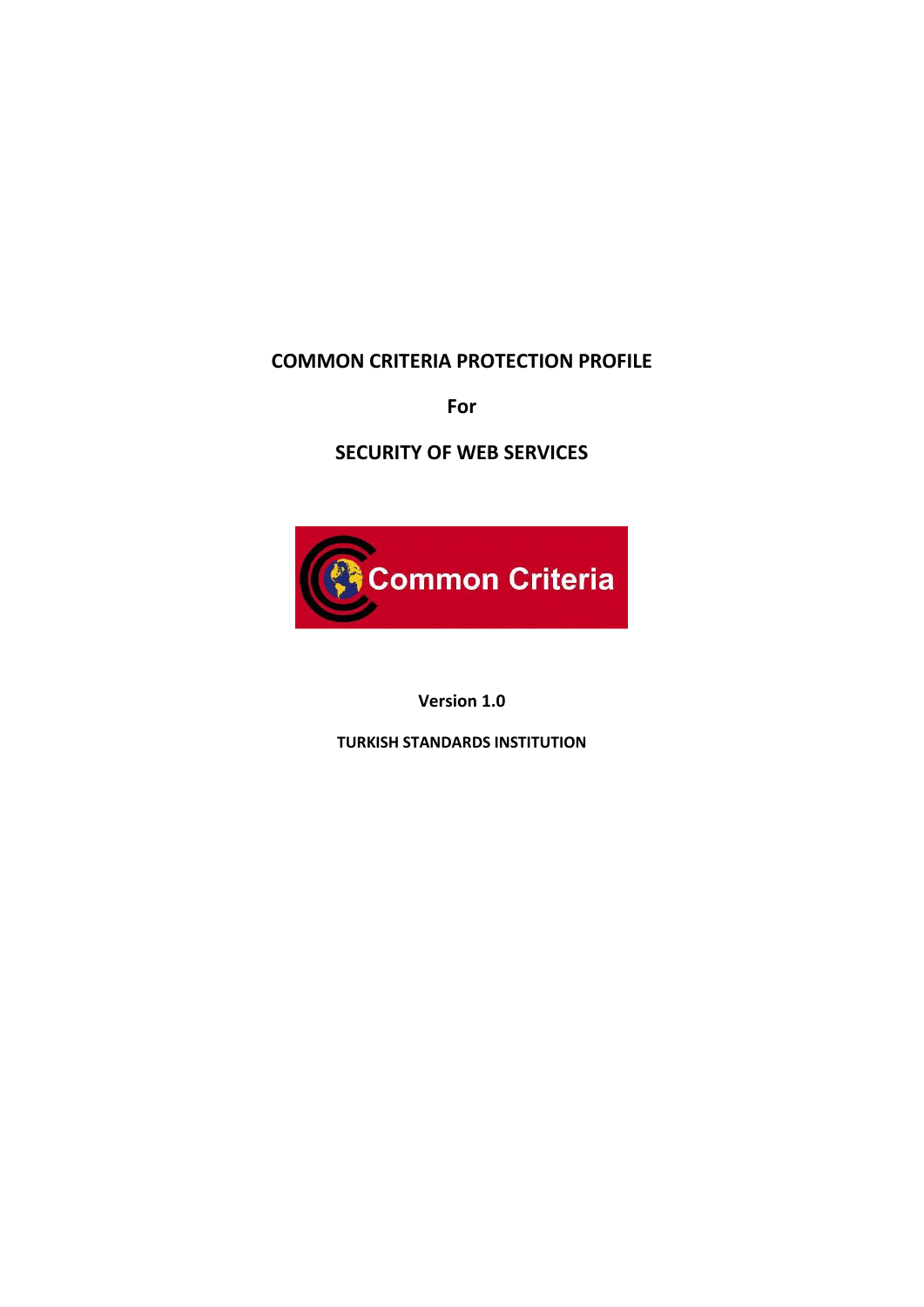# **CONTENTS**

| $\mathbf{1}$ . |     |       |  |  |  |  |  |  |  |
|----------------|-----|-------|--|--|--|--|--|--|--|
|                | 1.1 |       |  |  |  |  |  |  |  |
|                | 1.2 |       |  |  |  |  |  |  |  |
|                |     | 1.2.1 |  |  |  |  |  |  |  |
|                |     | 1.2.2 |  |  |  |  |  |  |  |
|                |     | 1.2.3 |  |  |  |  |  |  |  |
|                |     | 1.2.4 |  |  |  |  |  |  |  |
|                | 1.3 |       |  |  |  |  |  |  |  |
| 2.             |     |       |  |  |  |  |  |  |  |
|                | 2.1 |       |  |  |  |  |  |  |  |
|                | 2.2 |       |  |  |  |  |  |  |  |
|                | 2.3 |       |  |  |  |  |  |  |  |
|                | 2.4 |       |  |  |  |  |  |  |  |
|                | 2.5 |       |  |  |  |  |  |  |  |
| 3.             |     |       |  |  |  |  |  |  |  |
|                |     |       |  |  |  |  |  |  |  |
|                | 3.1 |       |  |  |  |  |  |  |  |
|                |     | 3.1.1 |  |  |  |  |  |  |  |
|                |     | 3.1.2 |  |  |  |  |  |  |  |
|                | 3.2 |       |  |  |  |  |  |  |  |
|                | 3.3 |       |  |  |  |  |  |  |  |
|                | 3.4 |       |  |  |  |  |  |  |  |
| 4.             |     |       |  |  |  |  |  |  |  |
|                | 4.1 |       |  |  |  |  |  |  |  |
|                | 4.2 |       |  |  |  |  |  |  |  |
|                | 4.3 |       |  |  |  |  |  |  |  |
|                |     | 4.3.1 |  |  |  |  |  |  |  |
|                |     | 4.3.2 |  |  |  |  |  |  |  |
|                |     | 4.3.3 |  |  |  |  |  |  |  |
| 5.             |     |       |  |  |  |  |  |  |  |
| 6.             |     |       |  |  |  |  |  |  |  |
|                | 6.1 |       |  |  |  |  |  |  |  |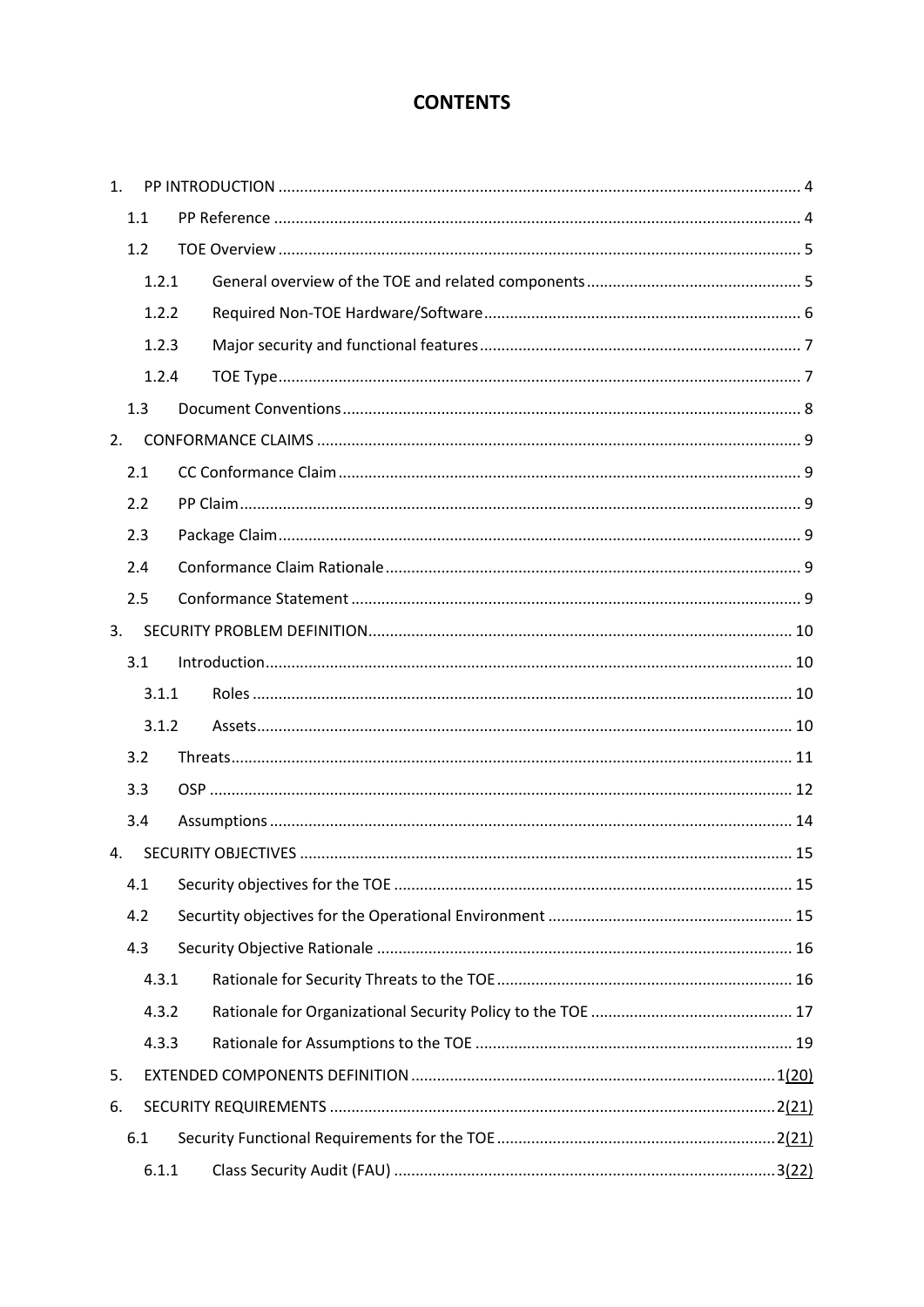|    | 6.1.2 |  |        |  |  |  |  |  |  |
|----|-------|--|--------|--|--|--|--|--|--|
|    | 6.1.3 |  |        |  |  |  |  |  |  |
|    | 6.1.4 |  |        |  |  |  |  |  |  |
|    | 6.1.5 |  |        |  |  |  |  |  |  |
|    | 6.1.6 |  |        |  |  |  |  |  |  |
|    | 6.1.7 |  |        |  |  |  |  |  |  |
|    | 6.1.8 |  |        |  |  |  |  |  |  |
|    | 6.2   |  |        |  |  |  |  |  |  |
|    | 6.3   |  |        |  |  |  |  |  |  |
|    | 6.3.1 |  |        |  |  |  |  |  |  |
|    | 6.3.2 |  |        |  |  |  |  |  |  |
|    | 6.3.3 |  |        |  |  |  |  |  |  |
| 7. |       |  | 22(41) |  |  |  |  |  |  |
| 8. |       |  |        |  |  |  |  |  |  |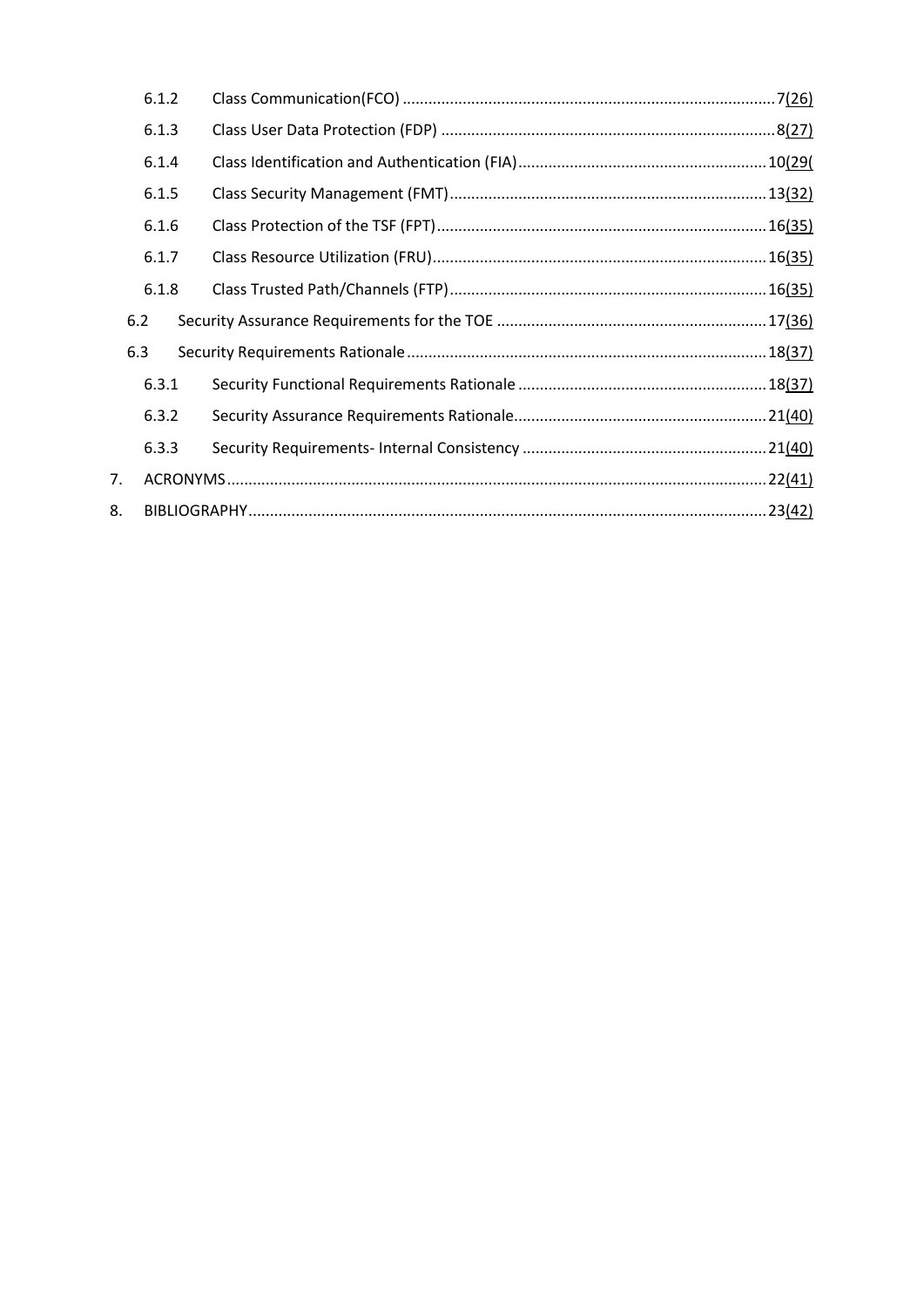## <span id="page-3-0"></span>**1. PP INTRODUCTION**

This Protection Profile defines these items below;

- Target of Evaluation(TOE) and related components,
- Critical security and functional features
- TOE Types
- TOF Conformance Claims
- Security problem definition that re defined in TOE scope(Assets, Roles, Threats and Assumptions)
- Security Objectives
- External Component Definition
- In the scope of the Security Functions and Requirements (Select, Assign, Refinement and Iteration operations) and relations between them.
- Acronym and Synonym that included in the PP
- Sources and References that are used by the PP

### <span id="page-3-1"></span>**1.1 PP Reference**

| <b>PP Title:</b>         | Security of Web Services                            |
|--------------------------|-----------------------------------------------------|
| <b>Sponsor:</b>          | <b>TURKISH STANDARDS INSTITUTION</b>                |
| Editor(s):               | <b>TURKISH STANDARDS INSTITUTION</b>                |
| <b>CC Version:</b>       | Version 3.1 Revision 4                              |
| <b>Evaluation Level:</b> | Evaluation Level of the PP IS EAL Level 2.          |
| <b>Version Number:</b>   | 1.0                                                 |
| Keywords:                | Web Service, Security, Web Service Functions, Audit |

**Notes:** You can easily find the Acronym and Synonym definitions at Part 7.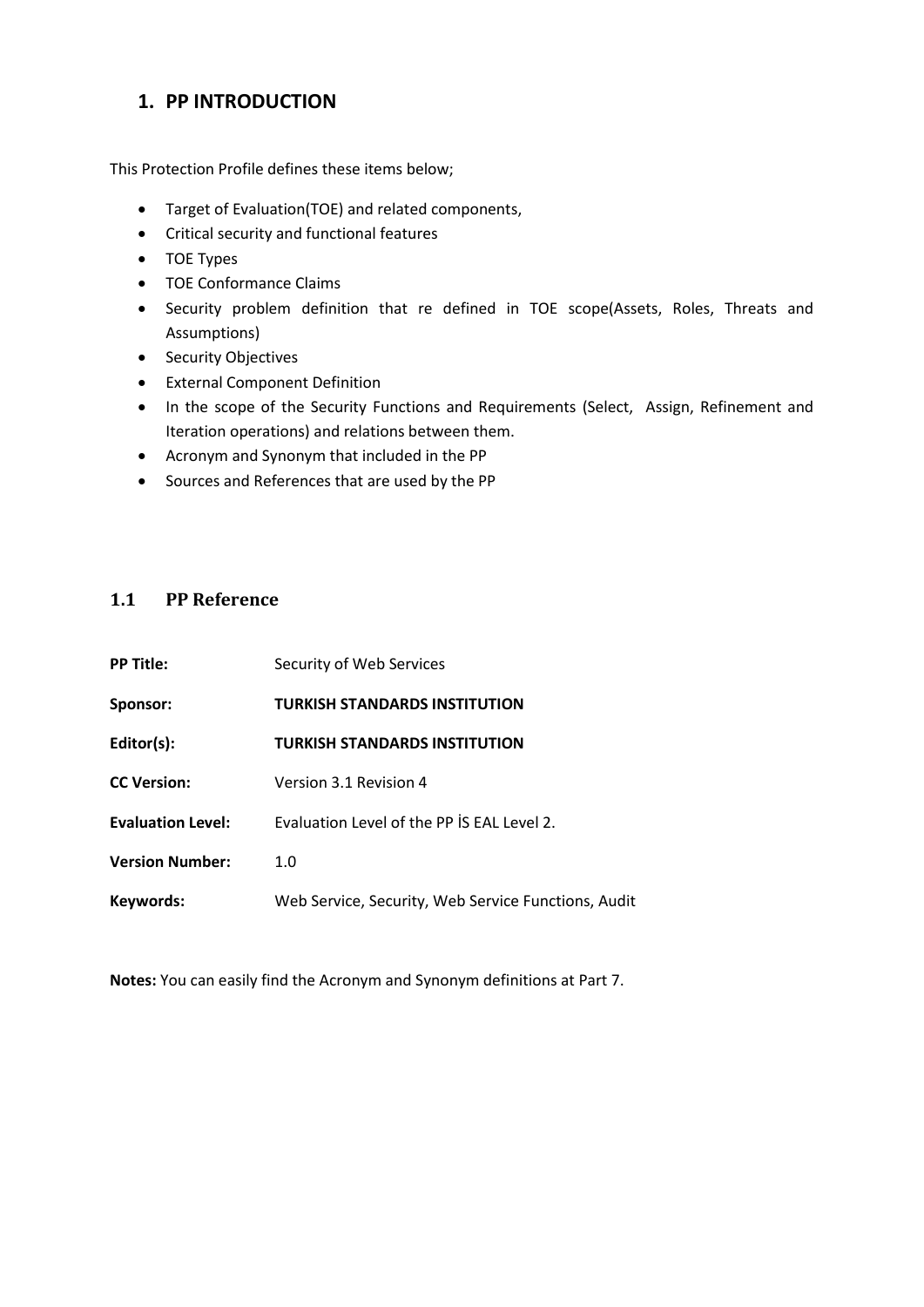### <span id="page-4-0"></span>**1.2 TOE Overview**

The term Web services describes a standardized way of integrating Web-based [applications](http://www.webopedia.com/TERM/A/application.html) using the [XML,](http://www.webopedia.com/TERM/X/XML.html) [SOAP,](http://www.webopedia.com/TERM/S/SOAP.html) [WSDL](http://www.webopedia.com/TERM/W/WSDL.html) and [UDDI](http://www.webopedia.com/TERM/U/UDDI.html) [open](http://www.webopedia.com/TERM/O/open.html) [standardso](http://www.webopedia.com/TERM/S/standard.html)ver an Internet [protocol](http://www.webopedia.com/TERM/P/protocol.html) [backbone.](http://www.webopedia.com/TERM/B/backbone.html) XML is used to [tag](http://www.webopedia.com/TERM/T/tag.html) the data, SOAP is used to transfer the data, WSDL is used for describing the services available and UDDI is used for listing what services are available. Used primarily as a means for businesses to communicate with each other and with clients, Web services allow organizations to communicate data without intimate knowledge of each other's IT systems behind the [firewall.](http://www.webopedia.com/TERM/F/firewall.html)

When all major platforms could access the Web using Web browsers, different platforms couldn't interact. For these platforms to work together, Web-applications were developed. Web-applications are simply applications that run on the web. These are built around the Web browser standards and can be used by any browser on any platform. By using Web services, your application can publish its function or message to the rest of the world.

According to the information above, Web Services are summarized like;

- **Software Language Independence:** With the help of the common standard, web services are developed in many type of software language(C, Java, Php, etc…). It shows platform and Software Language Independence. In this way, making rapid application development and service are increased.
- **Platform-Independent:** Web Services works on the different platforms because of it' s platform-independent properties. That's why, operating system, framework, language and platform can be different. There is a common standard for Web Services to work in different type of platforms. For example; There is a web service that was written in C# language in Windows operating system with MSSQL Database. It was used by the application that was developed in Php language in Linux operating system with MySQL Database.
- **Ease of Integration:** Integration of one application with another application are easily provided by Web Services.
- **Ease of Access:** Web Services works on the http protocols. That's why it is easy to access.

Along with the benefits of the Web Services above, they also face with different threats. Because of this reason, this protection profile have been published for protection and security reason.

This TOE addresses the Protection Profile that is prepared for security of the Web Services.

### <span id="page-4-1"></span>**1.2.1 General overview of the TOE and related components**

General structure of the TOE are shown in the Figure 1. According to Figure 1, there are two types of connection for web services. First one, user reach the web service on web browser that consists of working application. At the second scenario, there is application which uses web service directly reach the system.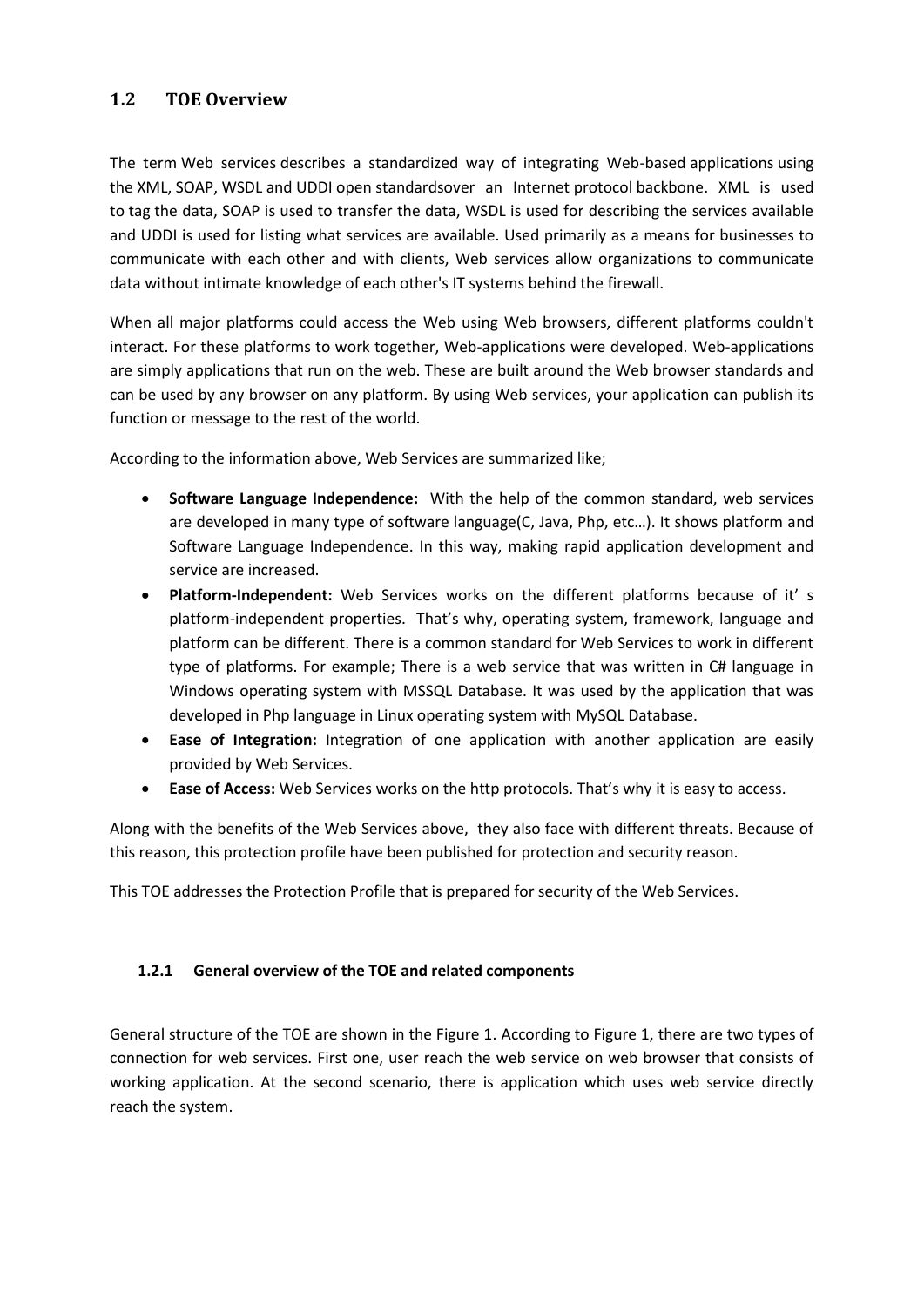

*- Figure1-*

### <span id="page-5-0"></span>**1.2.2 Required Non-TOE Hardware/Software**

Required Non-TOE Hardware and Software are defined below;

### **1.2.2.1 Software Environment of TOE**

TOE is using the software components that belows;

**Operating System:** TOE works on the operating system. Web Services also works on the any kind of operating systems. It is platform-independent(Linux, Microsoft Windows, etc...).

**Application Server / Web Server:** TOE works on the any kind of Application Servers for response of requests and ensure the provision of services(IIS, Apache, WebSephire, etc…).

**Database Server:** According to the incoming requests, TOE makes optional interactions with Database and send query result. It works on the any kind of Database Servers(Oracle, MSSQL, MySQL, Sysbase, etc…).

### **1.2.2.2 Hardware Environment of TOE**

TOE is using the hardware components that belows;

Because of the Platform-Independent Structure of TOE, and accordance with the characteristics of the selected platform, it depends on any server configuration.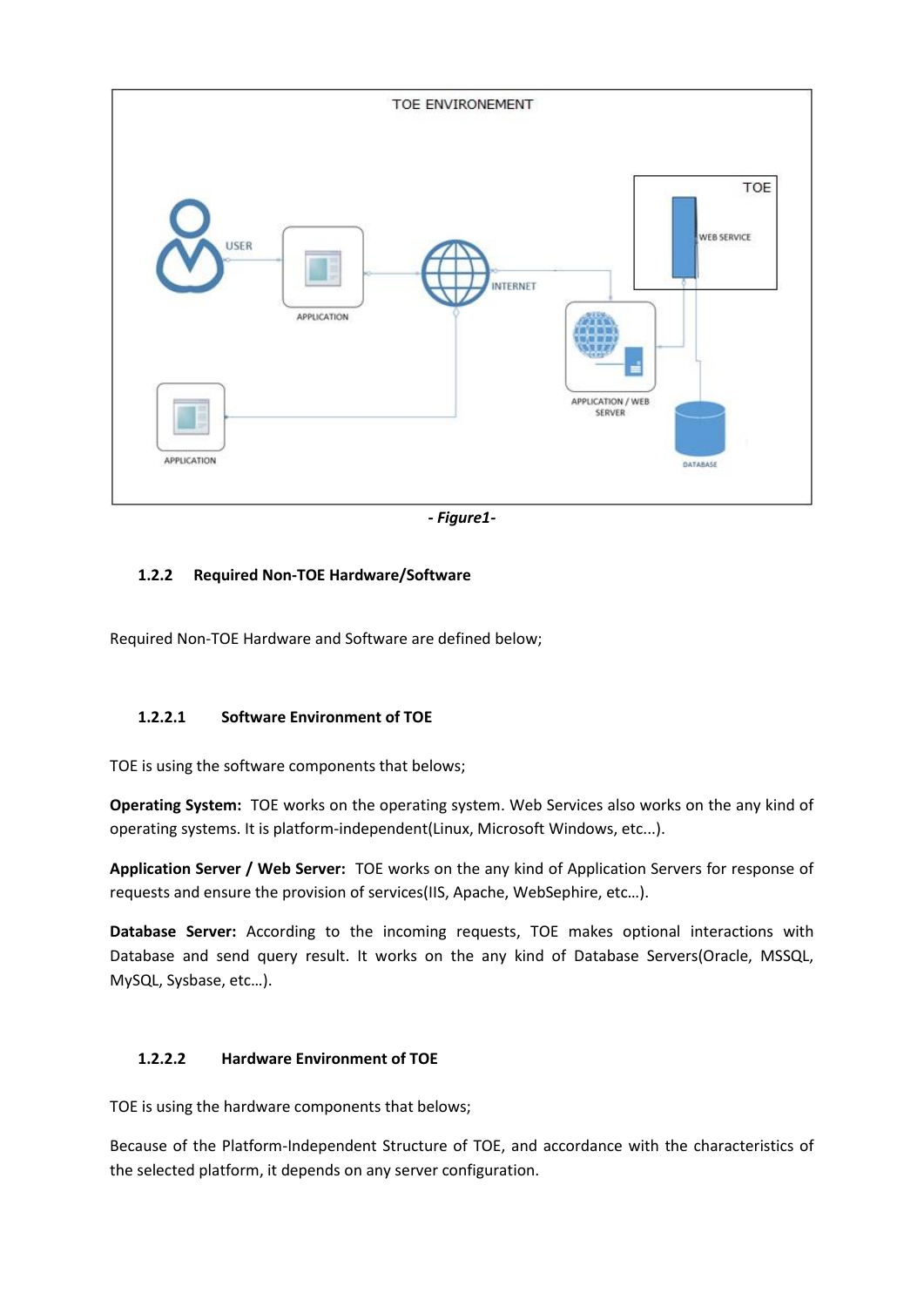### <span id="page-6-0"></span>**1.2.3 Major security and functional features**

Critical Security and Functional Features of TOE are described below.

### **1.2.3.1 TOE Functional Features**

TOE Functional Features consists of the specifications below;

- TOE should always be on active status and should correspond the requests.
- Requests via TOE should always be filtered (IP, Time, etc…). Requests that are not proper for filtering should always reject.
- TOE should always check the requests (Schematic, Content, Parameter, Data Type) and reject the requests that are not proper.
- At the correspond time of request, TOE should not give redundant response. (Error Message Simplification and coding in a proper format).
- TOE should be controlled according to capacity of defined request message and over capacity messages should be rejected.
- TOE should discover virüs in the request message or containing offensive content message. According to this situations, necessary security prevention should be taken by TOE.
- Requests and Responses that are coming to TOE should be done on XML Format type.
- Web services do not require the use of [browsers](http://www.webopedia.com/TERM/B/browser.html) or [HTML.](http://www.webopedia.com/TERM/H/HTML.html)

### **1.2.3.2 TOE Security Features**

TOE Security Features consists of the specifications below;

- Connection with TOE should be established in a secure environment
- Validation mechanism should be applied on the Processes about TOE Scope
- Authorization mechanism should be applied on the Processes about TOE Scope
- TOE should provide message integrity of incoming requests
- Making requests should be recorded by TOE

### <span id="page-6-1"></span>**1.2.4 TOE Type**

The TOE Type is Web Service.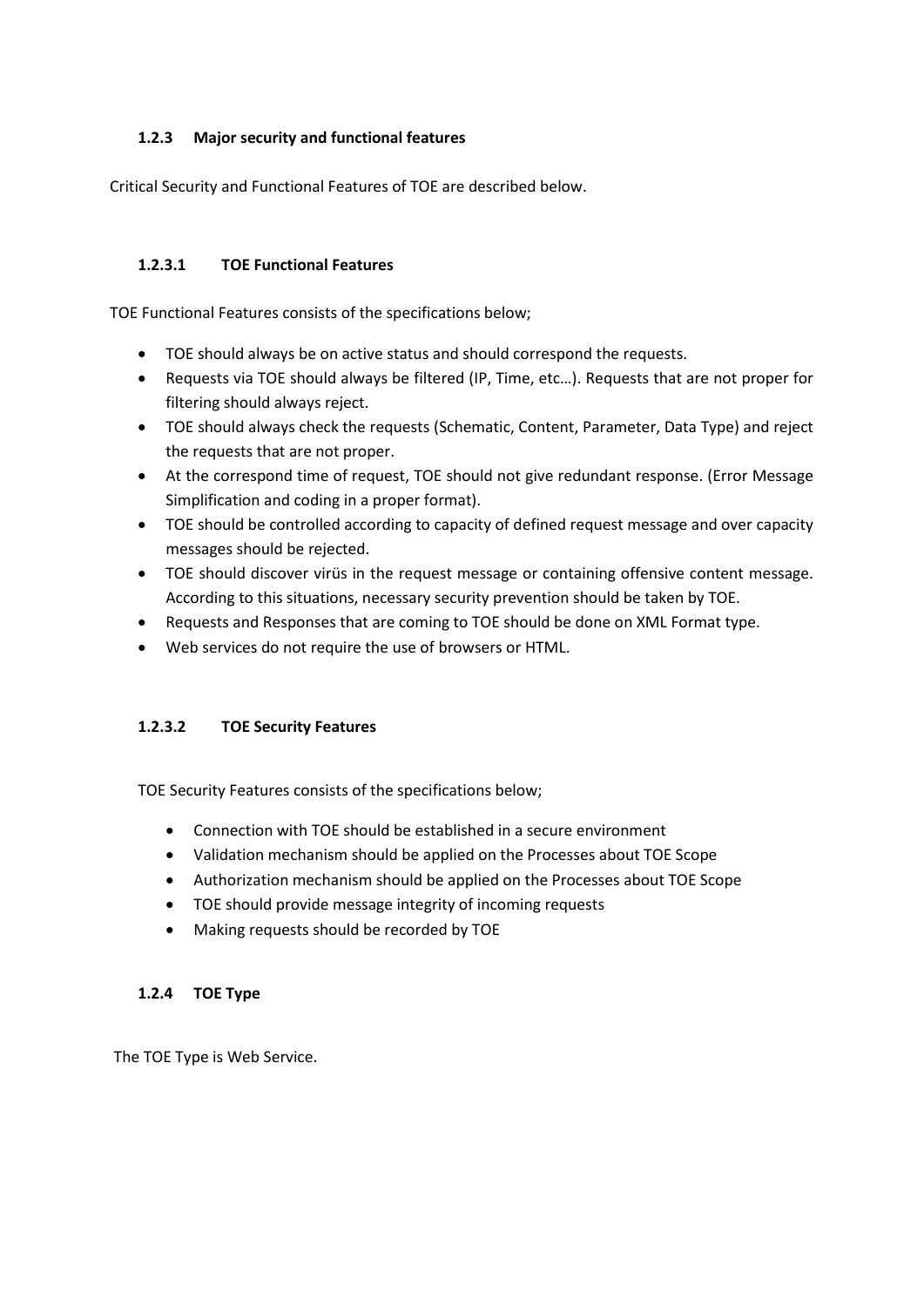### <span id="page-7-0"></span>**1.3 Document Conventions**

The notation formatting and conventions used in this Protection Profile are consistent with those used in Version 3.1 Revision 4 of the Common Criteria. Selected section choices are discussed here to aid the Protection Profile reader. The Common Criteria allows several operations to be performed on functional requirements: The allowable operations defined in part 2 of the Common Criteria are selection and assignment.

- The selection operation is picking one or more items from a list in order to narrow the scope of a component element. Selections are denoted by *[italicized text]*.
- The assignment operation is used to assign a specific volue to an unspecified parameter to a component element. Assignments are denoted by [Blue-Colored Text]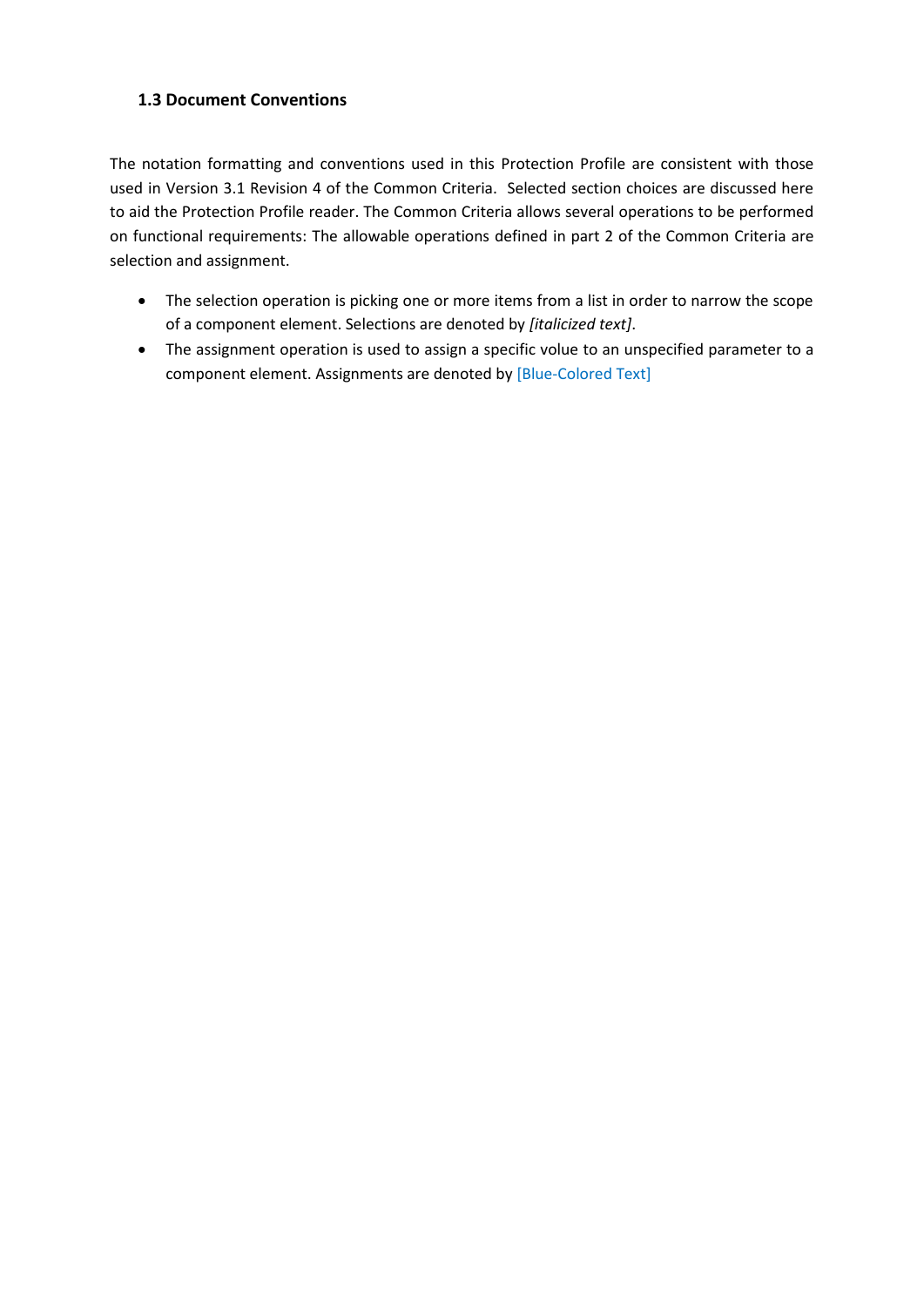## <span id="page-8-0"></span>**2. CONFORMANCE CLAIMS**

### <span id="page-8-1"></span>**2.1 CC Conformance Claim**

This protection profile claims conformance to:

- Common Criteria for Information Technology Security Evaluation, Part 1: Introduction and General Model; Version 3.1, Revision 4, September 2012
- Common Criteria for Information Technology Security Evaluation, Part 2: Security Functional Components; Version 3.1, Revision 4, September 2012
- Common Criteria for Information Technology Security Evaluation, Part 3: Security Assurance Requirements; Version 3.1, Revision 4, September 2012
- Common Methodology for Information Technology Security Evaluation, Evaluation Methodology; Version 3.1, Revision 4, September 2012

### <span id="page-8-2"></span>**2.2 PP Claim**

This PP does not claim conformance to any protection profile.

### <span id="page-8-3"></span>**2.3 Package Claim**

The current PP is conformant to the following security requirements package:

Assurance package EAL2 conformant to CC, part 3.

### <span id="page-8-4"></span>**2.4 Conformance Claim Rationale**

Since this PP does not claim conformance to any protection profile, this section is not applicable.

### <span id="page-8-5"></span>**2.5 Conformance Statement**

This PP requires demonstrable conformance of any ST or PP claiming conformance to this PP.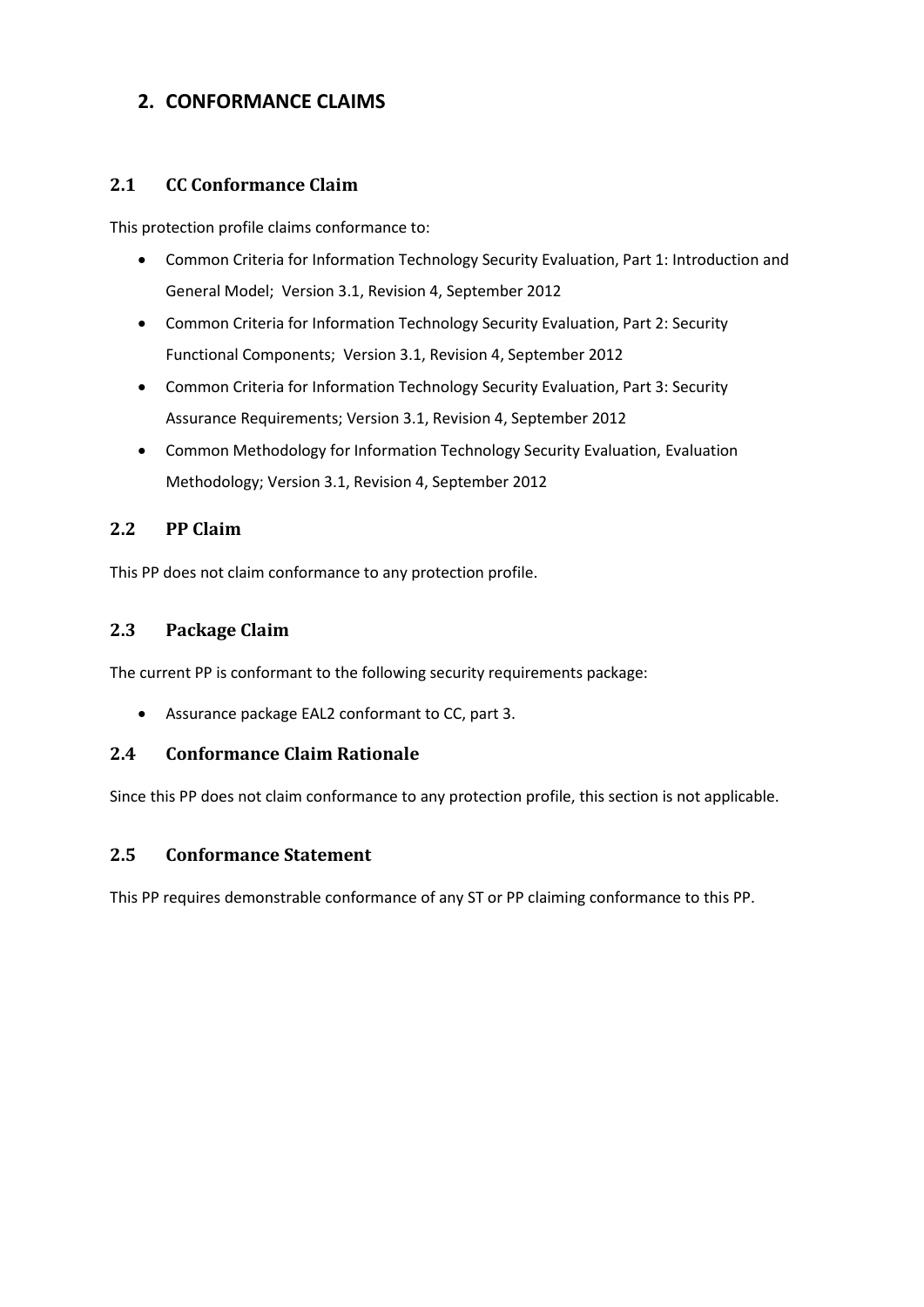## <span id="page-9-0"></span>**3. SECURITY PROBLEM DEFINITION**

### <span id="page-9-1"></span>**3.1 Introduction**

#### <span id="page-9-2"></span>**3.1.1 Roles**

**Web Service Client User:** Authorized user to access web service that was published by institution.

**Web Service Client Application:** Authorized client application to access web service that was published by institution.

**Attacker:** People who want to reach web service and it's functions illegally. Because he/she does not has enough permission to access functions of the service. He/She also wants to blocked the accessability and functionality of the services and use these service informations of the institutions in a bad way outside the jurisdiction.

**System Admin:** Person who is providing security and configuration of the web service. He/She allows configuration of all hardware and software components during the publishment of the web service.

**Designer:** Person who designs the publishment of the web service and it's functions.

**Developer:** Person who develops the publishment of the web service and it's functions.

#### <span id="page-9-3"></span>**3.1.2 Assets**

#### **Corporate Information**

Held by the organization, and only authorized users access to this information.

#### **Corporate Service**

Services offered to the organization stakeholders by organization.

#### **XML Message**

It consists of the requests and response XML format data information that was taken and send by web service.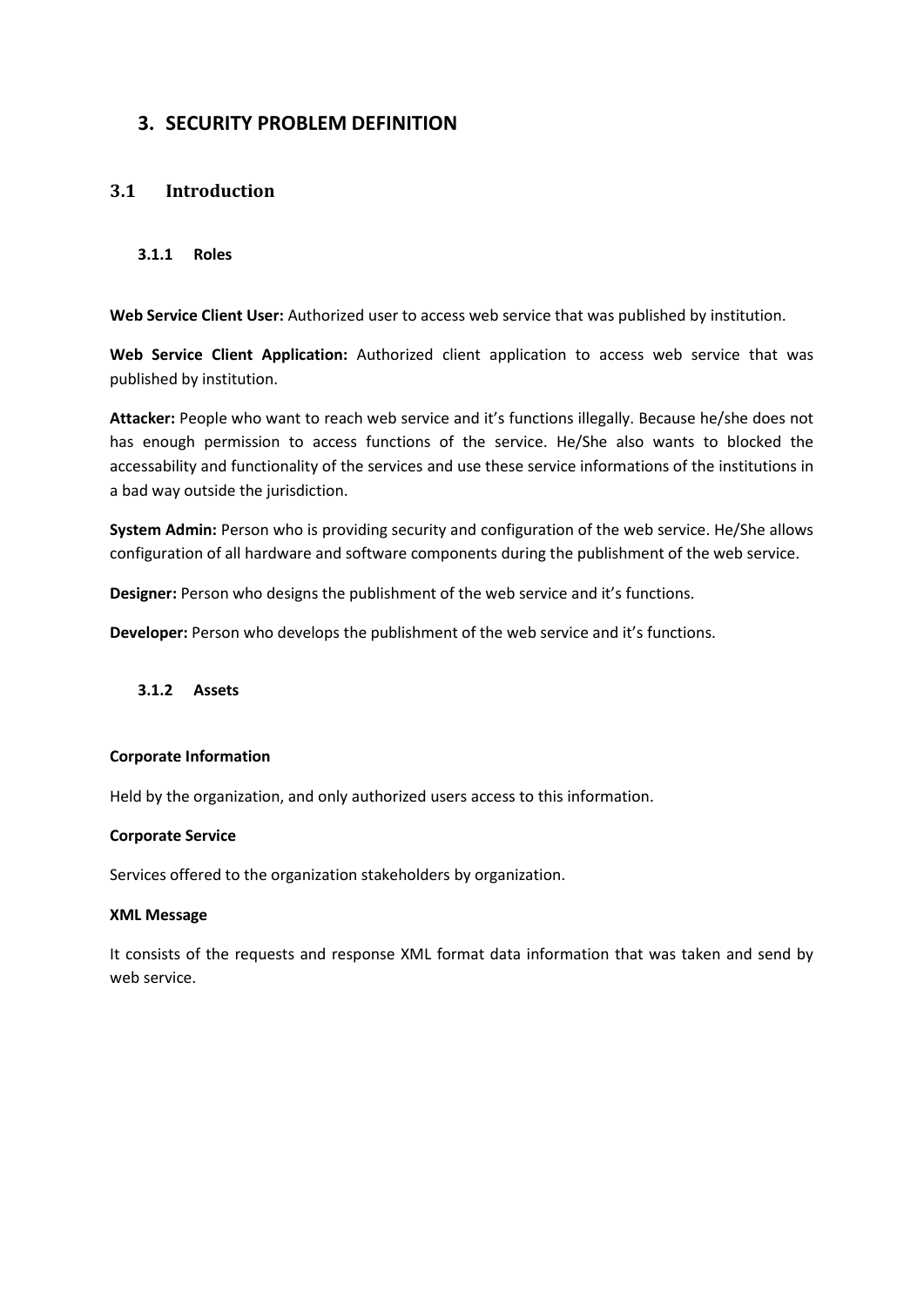### <span id="page-10-0"></span>**3.2 Threats**

This section defines the threats that can occur on the TOE. In this situation, relations between threats and protected assets of the TOE.

**T.ACCESS CONTROL - T.ACCSCON:** Unauthorized user or application access to the web service and it's functions.

| Threat: | A result of unauthorized access to corporate information disclosure |
|---------|---------------------------------------------------------------------|
|         |                                                                     |

Asset: Corporate Information

**T.AUTHORITY DEFINITION - T.DEFIN:** Outside the defined authority, user access the web service and it's functions.

- Threat: A result of unauthorized access to corporate information disclosure
- Asset: Corporate Information

**T.DATA MANIPULATION - T.DATAMANIP:** During the use of web service, modifying the content of XML Format Message**.**

- Threat: Changing XML Format message content of web service, that's why it gives wrong data or reach different data sources.
- Asset: Corporate Information, XML Message

**T.BLOCK THE ACCESS - T.BLOCKACC:** Preventing the access of the web service that reached by authorized user and/or application. The attack against the web service to stop the services.

- Threat: The prevention of the services offered by the institution.
- Asset: Corporate Service

**T.WRONG USAGE AND CONFIGURATION - T.WRONGUSANDCONFIG:** After unauthorized and untrained user usage and configuration, the web service is unable to serve and the authorization system remains ineffective.

- Threat: Access to web service by unauthorized person and stay unsufficent for publishment of web service.
- Asset: Corporate Service and Information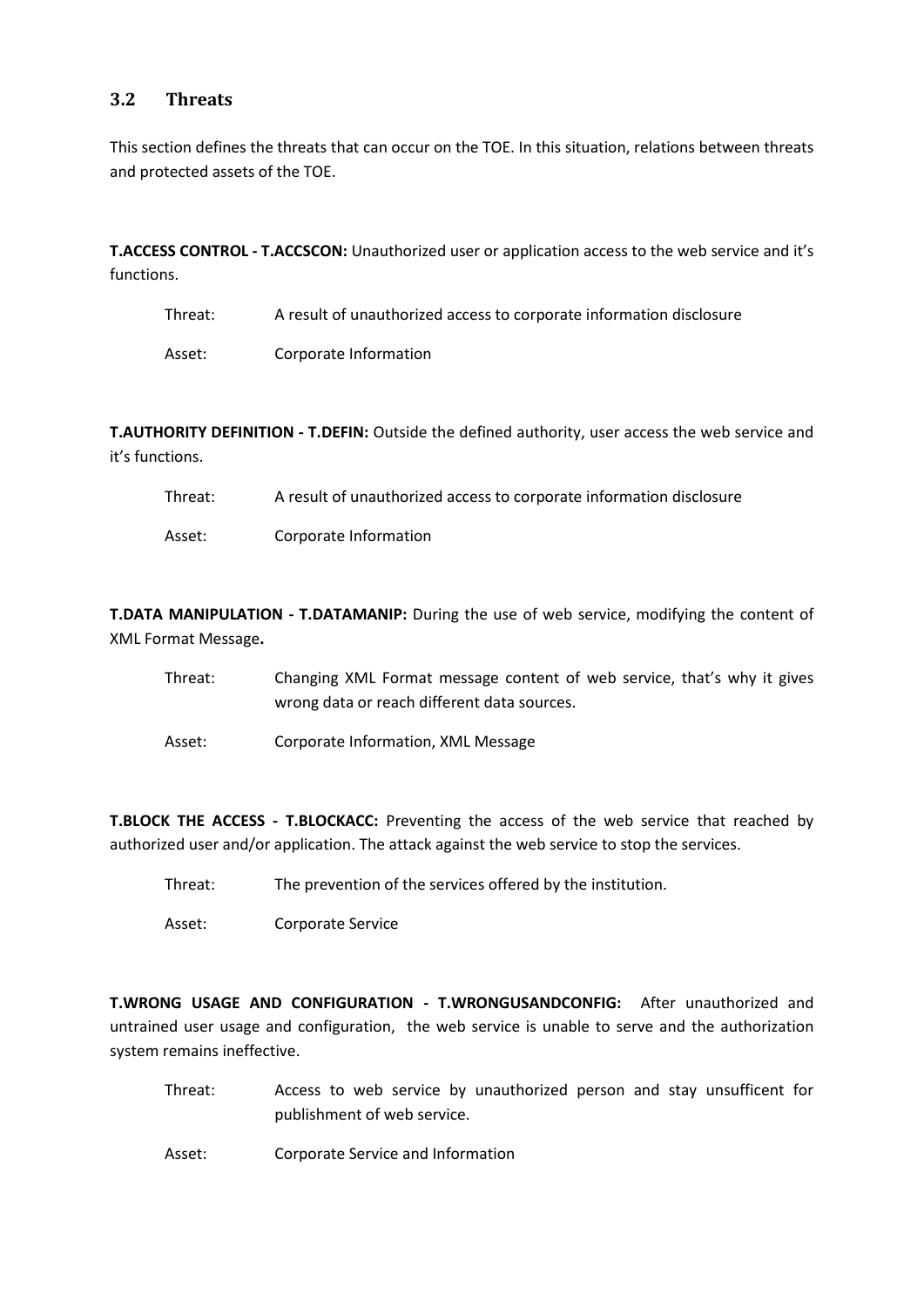**T.LOSS OF DATA - T.DATALOSS:** Attacker gives harm and damage to the Corporate Informations so, it is not possible to make the Corporate Service.

Threat: Damage and destruction of Corporate Information causes Corporate Service interruption. Asset: Corporate Service and Information

**T.RECORDS - T.RECORDS:** Due to the lack of the records and analyzing, attacker undetected access to the web service and it's functions.

Threat: Corporate Information Disclosure.

Asset: Corporate Information

### <span id="page-11-0"></span>**3.3 OSP**

This section defines the Organizational Security Policy that can be applied on the TOE.

**P.SECURITY - P.SECURE:** There should be personal or application-based authorization control. Access to web services that are run within the scope of the TOE must be restricted to only authorized sources. In this context, all necessary components (Switch, Router, Firewall, etc…) and necessary settings (security rules, security configurations) should be done. There should be all kinds of physical and logical security measures should be taken.

**P.SECURE COMMUNICATION - P.SECCOMM:** Communication with the published web service should be ensured safely. In this context, communication to be performed on the SSL/TLS protocols. Web Service Provider should be ensured, communication should be done on Server Certificate that revoked and annulled(not time expired). During each use of the Web Service Certificate provided by the Web Service Provider and then the web service requests must be authenticated. Secure communication protocol is used to communicate with the Web service must also be provided.

**P.FILTERING - P.FILTER:** Filters should be applied to a variety of communications within the scope of the Web Service. These filters can be used interchangeably or simultaneously. That can be two types of filter; Time Filter and IP Filter.

- Time Filter provides access to the web service or it's functions in a specified time frames.
- IP Filter provides access to the web service or it's functions in the specified and defined IP Blocks.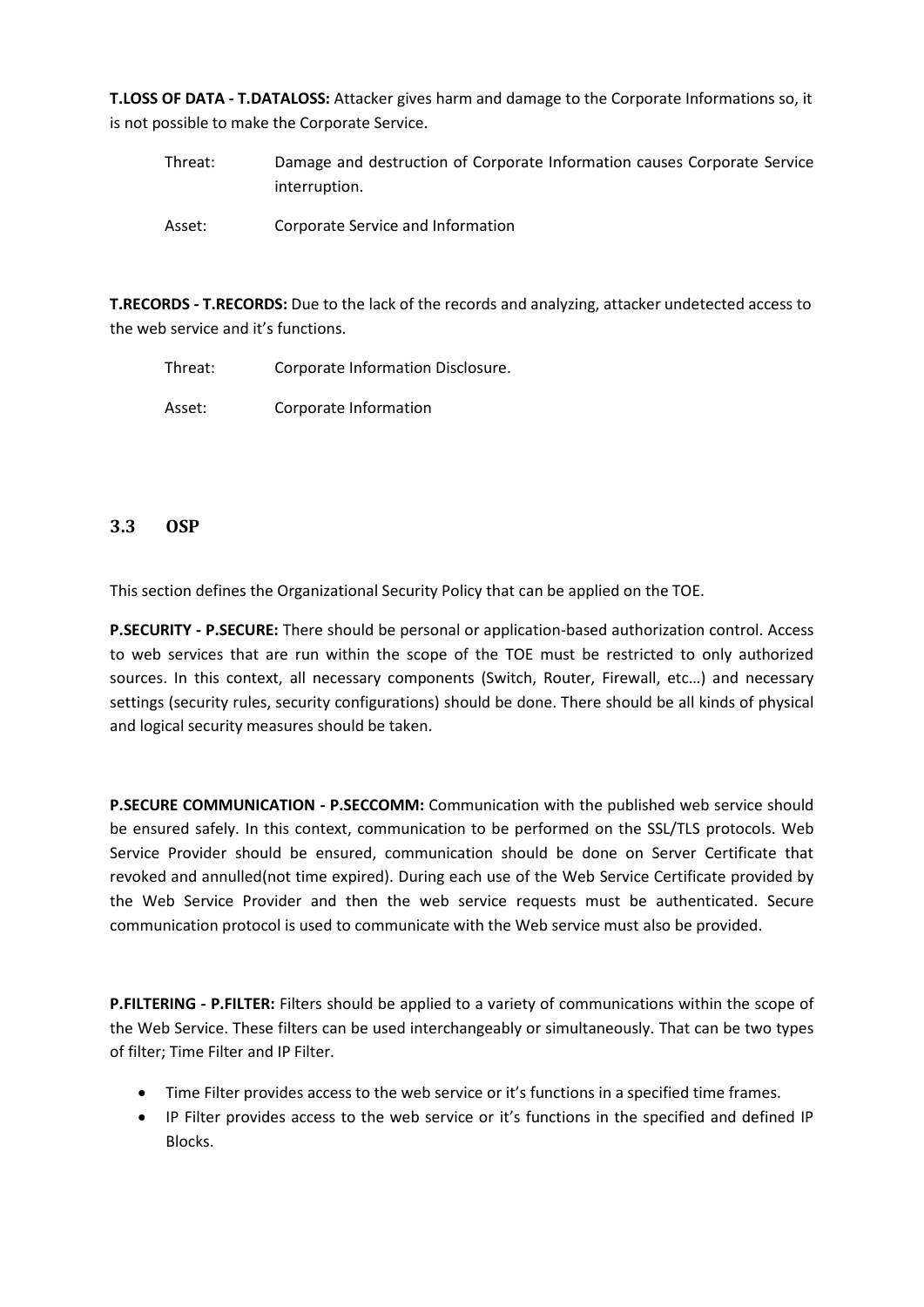**P.SCHEMA VALIDATION - P.SCHEMAVALID:** XML based message for the web service communication should checked for XML Schema validation. Schema validation of requests that fail should not be considered.

**P.VALIDATION AND AUTHENTICATION - P.VALIDANDAUTH:** Web services to access and use the corresponding functions previously defined by the Authentication and Authorization mechanism, should be checked and prevented from unauthorized access.

**P.ACCESSIBILITY - P.ACCESSIBILITY:** If intensive use of Web services in order to ensure the availability of the necessary infrastructure must be installed on the service. In accordance with requests from the load must be balanced and continuous access to web services.

**P.MESSAGE CAPACITY - P.MESSAGECAP:** Capacity size of the Request and Response Message that is XML formatted message should be determined according to general terms and/or web service's functions. If the message exceeds the capacity, web service requests should be rejected. Messages should be sent to prevent over capacity (Paging, different access methods to use for file transfer (FTP), etc…).

**P.SCANNER MECHANISM - P.SCANNER:** There should be Scanner mechanism to control against any malicious software and code for any threat. It also be screened and rejected if requests with malicious content.

**P.LOG RECORDS - P.RECLOG:** All kinds of access to the web service, should be recorded(Access by IP, Time, Accessed Function, Access Performed User, etc…).

**P.MAINTENANCE - P.MAINTENANCE:** Web services technology is constantly changing and needs to be checked. Necessary security updates should be done according to needs. Received logs (P.RECLOG) should be examined and detect unauthorized access. After detection, necessary safety precautions should be increased. In addition, authorization of new added web service and functions should be checked and each user definition should also be controlled. Similarly, the functions have been canceled and revoked by the user should also be controlled and, necessary security updates should be applied.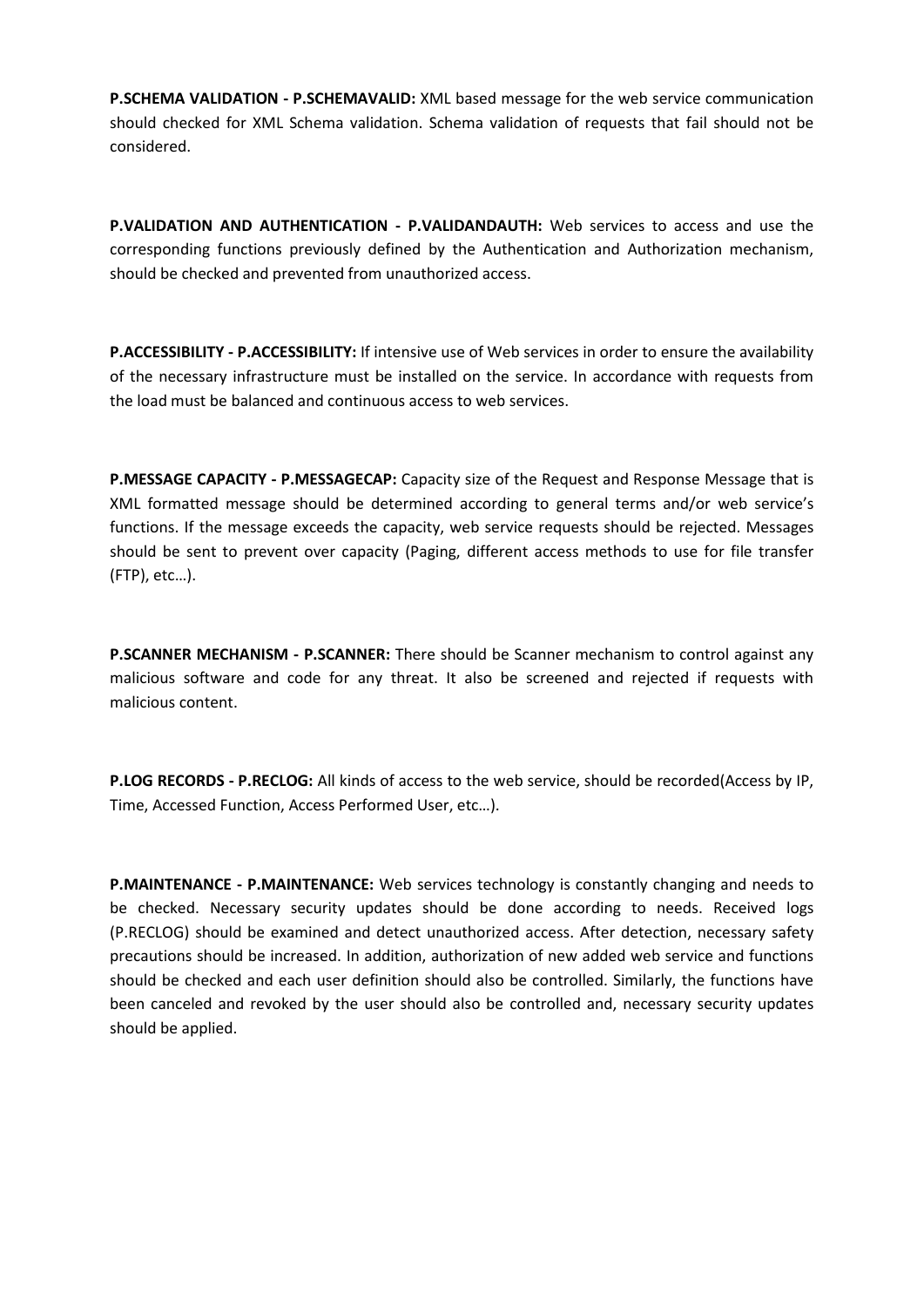### <span id="page-13-0"></span>**3.4 Assumptions**

This section defines the Assumptions on the TOE.

**A.DESIGNER SECURITY - A.DESIGNERSEC:** Design structure of the Web Service which works on the TOE should be designed by trustable designer. Designer must be careful at the designing phase, there must be no backdoor or vulnerability on the design. It is assumed that designer designs the structure of TOE according to security requirements. Designer must also be meet the web service designing features.

**A.DEVELOPER SECURTIY - A.DEVELOPERSEC:** Development structure of the Web Service which works on the TOE should be developed by trustable developer. Developer must be careful at the coding phase, there must be no backdoor or vulnerability on the development. It is assumed that developer develops the structure of TOE according to security requirements. Developer must also be meet the web service development features.

**A.ENVIRONMENT SECURITY - A.ENVSEC:** It is assumed latest security settings of operating system, database, application server, web server and other components are complated that TOE will operate on. All security vulnerabilities are closed and taken all the necessary security measures against potential threats is also assumed.

**A.PHYSICAL PROTECTION - A.PHYSICALPROTECT:** Work environment of TOE and, the software and hardware components that are physically protected to prevent access by unauthorized persons. That's why it is assumed that, environment security are taken and it is unavailable for the unauthorized access.

**A.PERSONEL TRAINING - A.TRAINEDPERS:** Software and hardware components that will work within the scope of the TOE to be configured, operated and actions that will be taken to protect the authority and have received the necessary training on the subject is assumed to be by authorized person.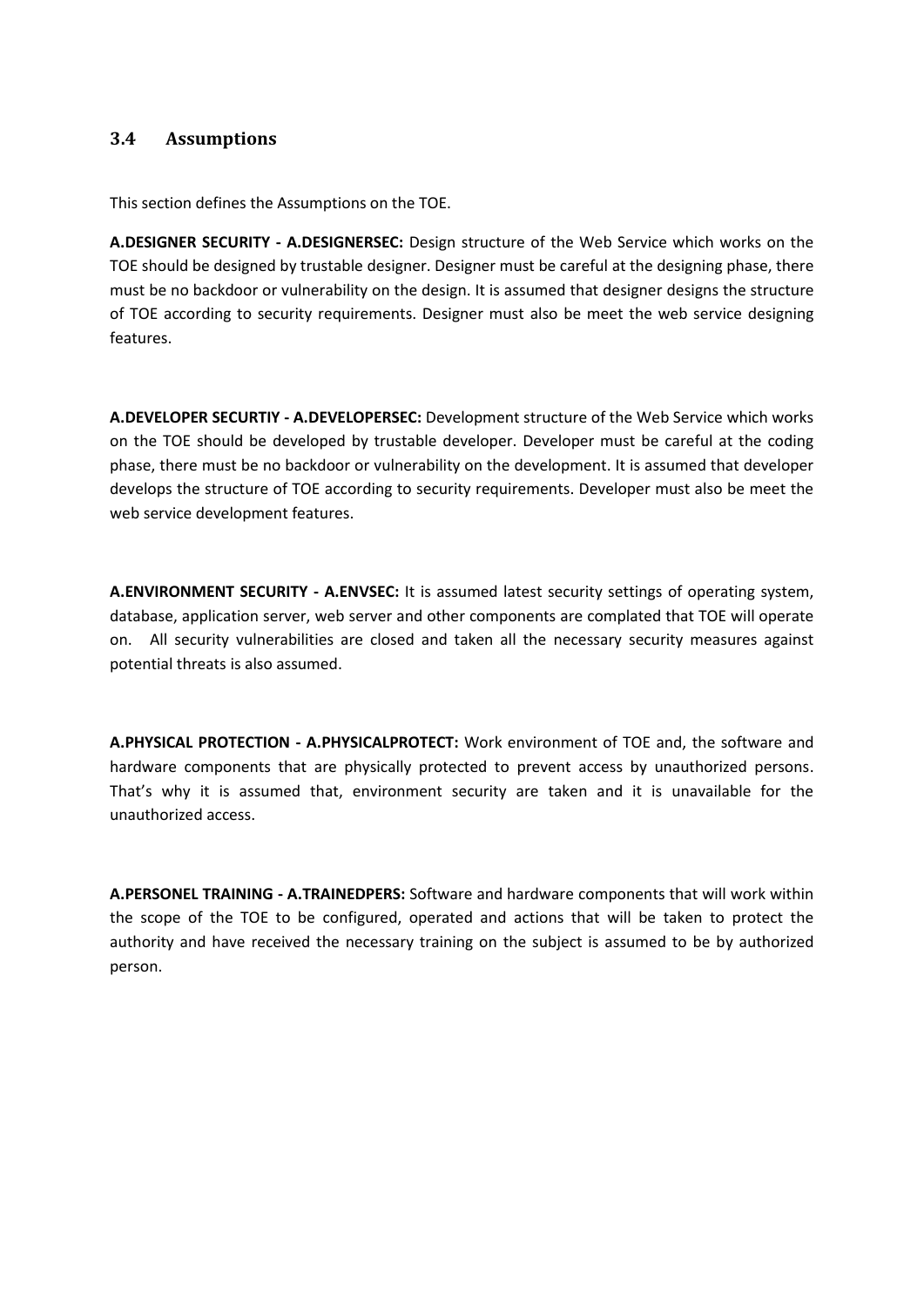### <span id="page-14-0"></span>**4. SECURITY OBJECTIVES**

#### <span id="page-14-1"></span>**4.1 Security objectives for the TOE**

This section defines the Security Objectives for the TOE.

**O.ACCESS CONTROL - O.ACCONTROL:** The TOE must control access to web services and functions.

**O.VALIDATION AND AUTHENTICATION - O. VALAUTH:** Validation and authentication mechanism must operated by TOE.

**O.INTEGRITY - O.INTEGRITY:** The TOE must ensure the integrity of the XML messages.

**O.RECORDS - O.RECORDS:** The TOE must record all access.

**O.AUTHORIZE - O.AUTHORIZE:** Within the scope of the TOE, physical and logical configuration of all types of software and hardware components must be performed by an authorized person.

### <span id="page-14-2"></span>**4.2 Securtity objectives for the Operational Environment**

This section defines the Security Objectives for the Operational Environment.

**OE.PHYSICAL PROTECTION - OE. PHYSPRTC:** The TOE should be in a secure physical environment that must be preserved and accessible. Only authorized person should be in the environment.

**OE.PERSONEL TRUST - OE. TRUSTPER:** The TOE must be not only designed by the reliable staff, but also developed, updated and configured. Then, there should be configuration and continuity of the service provided.

**OE.TRAINING - OE. TRAINING:** Necessary training should be given to the reliable person in the TOE scope.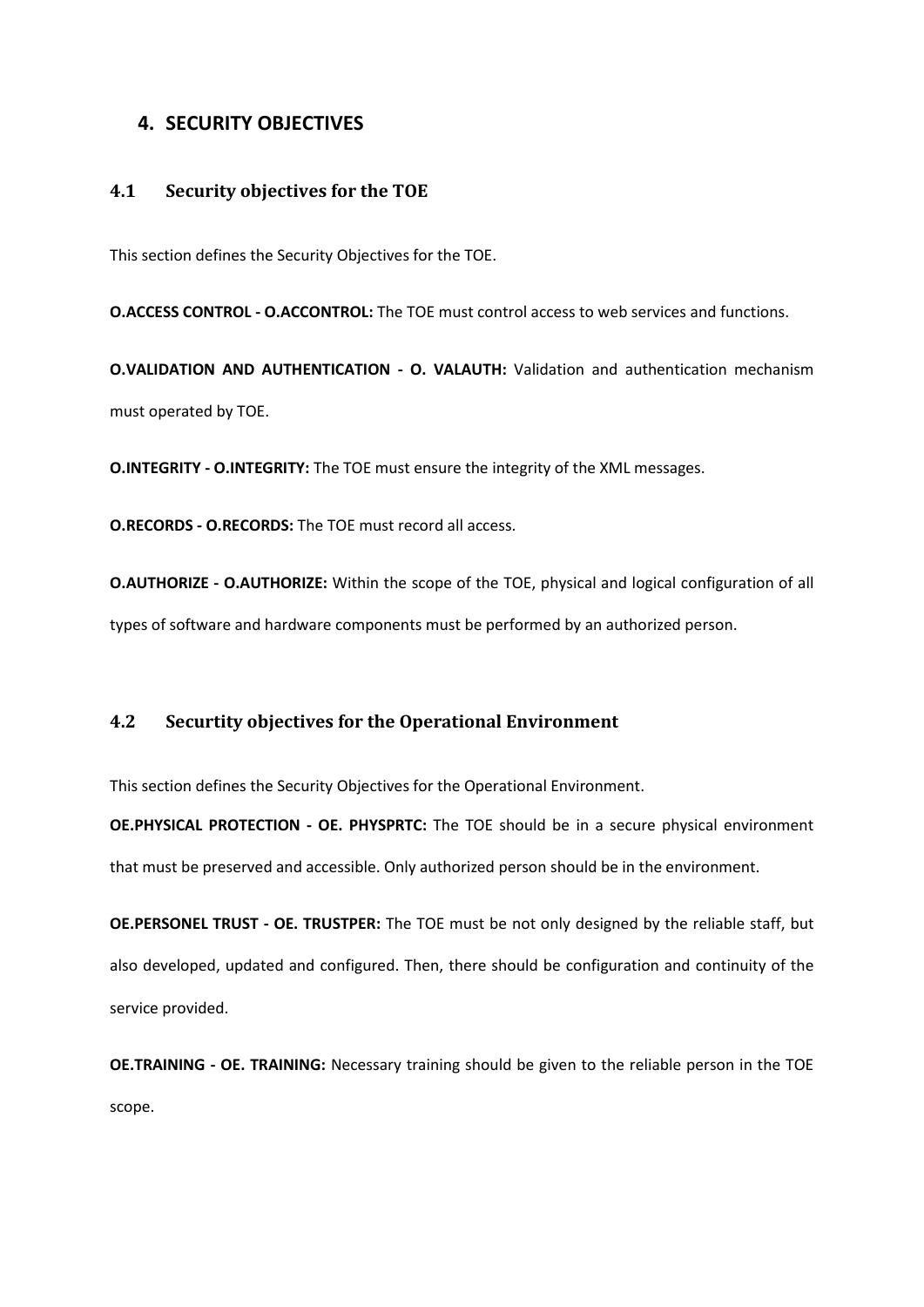**OE.ENVIRONMENT SECURITY - OE. SECENV:** Environment of the TOE should be in a secure. Unauthorized access, service interruption and message damage should be prevented by the taken environment precautions. Necessary configuration must be also provided by qualified person for trustworthy environment.

**OE.DEVELOPMENT - OE. DEVLP:** Developer and Designer should be ensure that there is no vulnerability while developing and designing of the TOE. Necessary controls are also be provided by them for the information security at the development phase.

### <span id="page-15-0"></span>**4.3 Security Objective Rationale**

#### <span id="page-15-1"></span>**4.3.1 Rationale for Security Threats to the TOE**

| THREAT                    | <b>RATIONALE</b>                                                                                                                                                                                                                                                                                                                                     |
|---------------------------|------------------------------------------------------------------------------------------------------------------------------------------------------------------------------------------------------------------------------------------------------------------------------------------------------------------------------------------------------|
| <b>T.ACCSCON</b>          | This threat is completely countered by<br>O.ACCCONTROL which ensures the TOE must control access to<br>web services and functions                                                                                                                                                                                                                    |
| <b>T.DEFIN</b>            | This threat is completely countered by<br>O.VALAUTH which ensures the validation and authentication<br>mechanism that operated by TOE.                                                                                                                                                                                                               |
| <b>T.DATAMANIP</b>        | This threat is completely countered by<br>O.INTEGRITY requires that the TOE must ensure the integrity of<br>the XML messages.                                                                                                                                                                                                                        |
| <b>T.BLOCKACC</b>         | This threat is completely countered by<br>OE.SECENV which ensures the environment of the TOE should be<br>in a secure. Unauthorized access, service interruption and<br>message damage should be prevented by the taken environment<br>precautions. Necessary configuration must be also provided by<br>qualified person for trustworthy environment |
| <b>T.WRONGUSANDCONFIG</b> | This threat is completely countered by<br>O.RECORDS which ensures the The TOE must record all access.<br>OE.TRAINING which ensures nnecessary training should be given<br>$\bullet$<br>to the reliable person in the TOE scope.                                                                                                                      |
|                           |                                                                                                                                                                                                                                                                                                                                                      |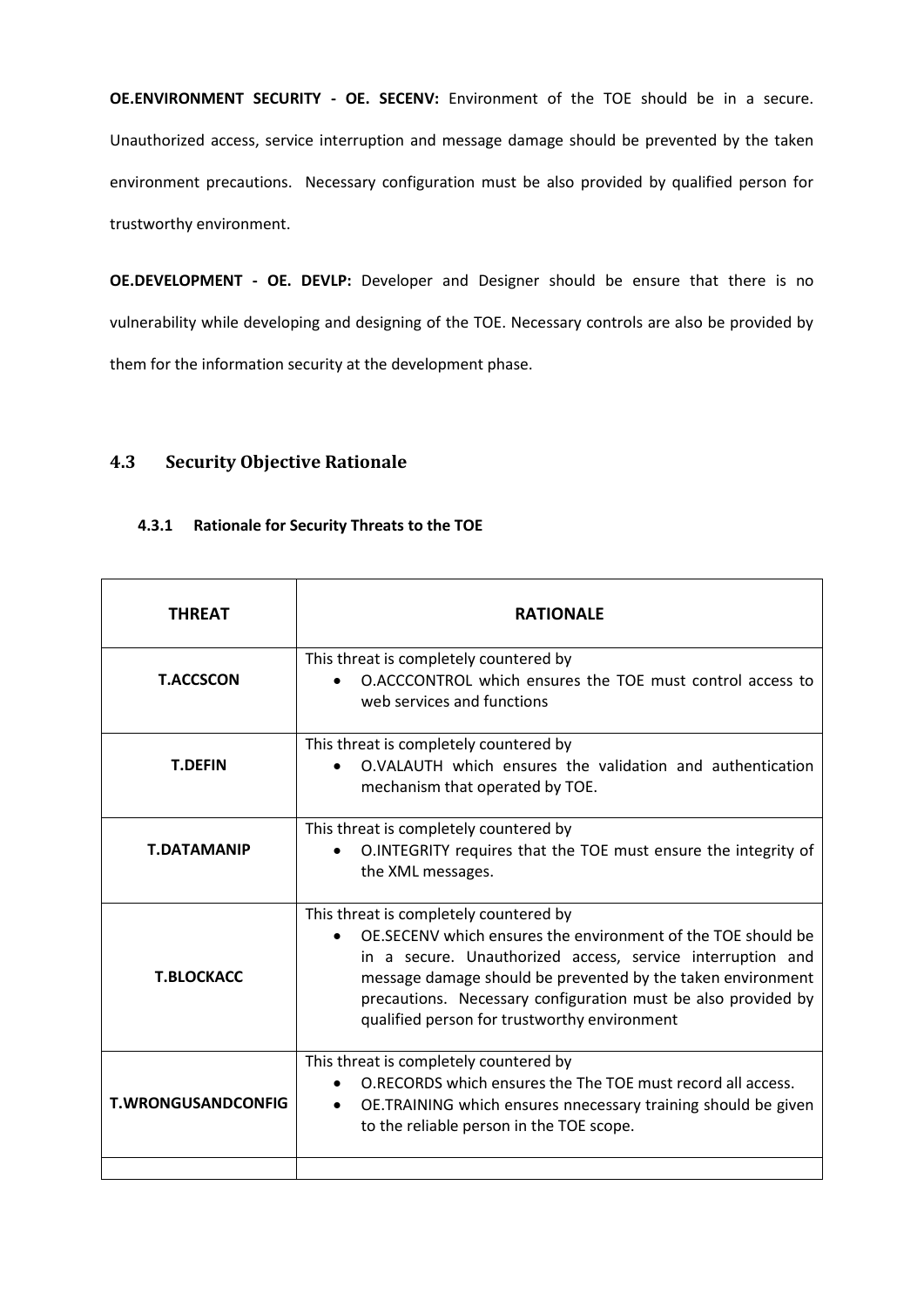| <b>T.DATALOSS</b> | This threat is completely countered by<br>O.INTEGRITY requires that the TOE must ensure the integrity of<br>the XML messages.<br>O.AUTHORIZE which ensures within the scope of the TOE,<br>physical and logical configuration of all types of software and<br>hardware components must be performed by an authorized<br>person                                                                                                                                                                                                                                                                                                                                                                                                                                                                                                                          |
|-------------------|---------------------------------------------------------------------------------------------------------------------------------------------------------------------------------------------------------------------------------------------------------------------------------------------------------------------------------------------------------------------------------------------------------------------------------------------------------------------------------------------------------------------------------------------------------------------------------------------------------------------------------------------------------------------------------------------------------------------------------------------------------------------------------------------------------------------------------------------------------|
| <b>T.RECORDS</b>  | This threat is completely countered by<br>O.ACCCONTROL which ensures the TOE must control access to<br>web services and functions<br>O.VALAUTH which ensures the validation and authentication<br>mechanism that operated by TOE.<br>O.RECORDS which ensures the The TOE must record all access.<br>O.AUTHORIZE which ensures within the scope of the TOE,<br>$\bullet$<br>physical and logical configuration of all types of software and<br>hardware components must be performed by an authorized<br>person<br>OE.TRUSTPER which ensures the TOE must be not only designed<br>by the reliable staff, but also developed, updated and<br>configured. Then, there should be configuration and continuity<br>of the service provided.<br>OE.TRAINING which ensures nnecessary training should be given<br>٠<br>to the reliable person in the TOE scope. |

## <span id="page-16-0"></span>**4.3.2 Rationale for Organizational Security Policy to the TOE**

| OSP             | <b>RATIONALE</b>                                                                                                                                                                                                                                                                                                                                                                                                                                                                                                                                                                                                                                                                                                                                                                                                                                                                                                |
|-----------------|-----------------------------------------------------------------------------------------------------------------------------------------------------------------------------------------------------------------------------------------------------------------------------------------------------------------------------------------------------------------------------------------------------------------------------------------------------------------------------------------------------------------------------------------------------------------------------------------------------------------------------------------------------------------------------------------------------------------------------------------------------------------------------------------------------------------------------------------------------------------------------------------------------------------|
| <b>P.SECURE</b> | This threat is completely countered by<br>O.ACCCONTROL which ensures the TOE must control access to web<br>$\bullet$<br>services and functions<br>O.VALAUTH which ensures the validation and authentication<br>$\bullet$<br>mechanism that operated by TOE.<br>OE.PHYSPRTC which ensures the TOE should be in a secure physical<br>$\bullet$<br>environment that must be preserved and accessible. Only authorized<br>person should be in the environment.<br>OE.TRAINING which ensures nnecessary training should be given to the<br>$\bullet$<br>reliable person in the TOE scope.<br>OE.SECENV which ensures the environment of the TOE should be in a<br>$\bullet$<br>secure. Unauthorized access, service interruption and message damage<br>should be prevented by the taken environment precautions. Necessary<br>configuration must be also provided by qualified person for trustworthy<br>environment |
|                 |                                                                                                                                                                                                                                                                                                                                                                                                                                                                                                                                                                                                                                                                                                                                                                                                                                                                                                                 |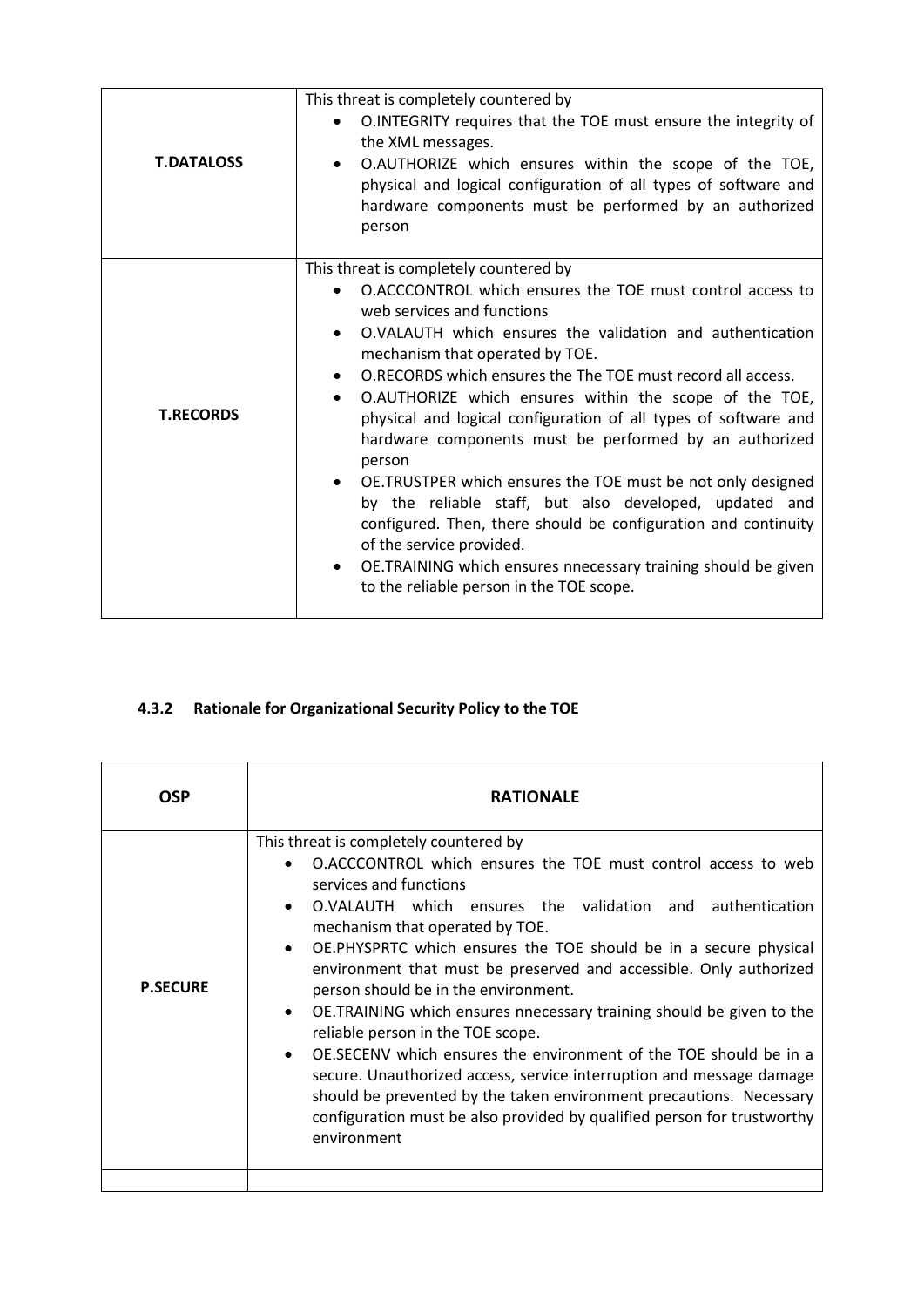| <b>P.SECCOMM</b>       | This threat is completely countered by<br>O.ACCCONTROL which ensures the TOE must control access to web<br>services and functions<br>O.INTEGRITY requires that the TOE must ensure the integrity of the XML<br>٠<br>messages.<br>OE.SECENV which ensures the environment of the TOE should be in a<br>secure. Unauthorized access, service interruption and message damage<br>should be prevented by the taken environment precautions. Necessary<br>configuration must be also provided by qualified person for trustworthy<br>environment  |
|------------------------|----------------------------------------------------------------------------------------------------------------------------------------------------------------------------------------------------------------------------------------------------------------------------------------------------------------------------------------------------------------------------------------------------------------------------------------------------------------------------------------------------------------------------------------------|
| <b>P.FILTER</b>        | This threat is completely countered by<br>O.ACCCONTROL which ensures the TOE must control access to web<br>services and functions<br>O.VALAUTH which ensures the<br>validation<br>authentication<br>and<br>mechanism that operated by TOE.                                                                                                                                                                                                                                                                                                   |
| <b>P.SCHEMAVALID</b>   | This threat is completely countered by<br>O.INTEGRITY requires that the TOE must ensure the integrity of the XML<br>$\bullet$<br>messages.                                                                                                                                                                                                                                                                                                                                                                                                   |
| P.VALIDANDAUTH         | This threat is completely countered by<br>O.VALAUTH which ensures the<br>validation<br>authentication<br>and<br>mechanism that operated by TOE.                                                                                                                                                                                                                                                                                                                                                                                              |
| <b>P.ACCESSABILITY</b> | This threat is completely countered by<br>O.ACCCONTROL which ensures the TOE must control access to web<br>services and functions<br>OE. SECENV which ensures the environment of the TOE should be in a<br>$\bullet$<br>secure. Unauthorized access, service interruption and message damage<br>should be prevented by the taken environment precautions. Necessary<br>configuration must be also provided by qualified person for trustworthy<br>environment                                                                                |
| <b>P.MESSAGECAP</b>    | This threat is completely countered by<br>O.INTEGRITY requires that the TOE must ensure the integrity of the XML<br>messages.                                                                                                                                                                                                                                                                                                                                                                                                                |
| <b>P.SCANNER</b>       | This threat is completely countered by<br>O.INTEGRITY requires that the TOE must ensure the integrity of the XML<br>messages.                                                                                                                                                                                                                                                                                                                                                                                                                |
| <b>P.RECLOG</b>        | This threat is completely countered by<br>O.ACCCONTROL which ensures the TOE must control access to web<br>$\bullet$<br>services and functions<br>O.VALAUTH which ensures the validation<br>authentication<br>and<br>mechanism that operated by TOE.<br>O.RECORDS which ensures the The TOE must record all access.<br>٠<br>OE.TRUSTPER which ensures the TOE must be not only designed by the<br>reliable staff, but also developed, updated and configured. Then, there<br>should be configuration and continuity of the service provided. |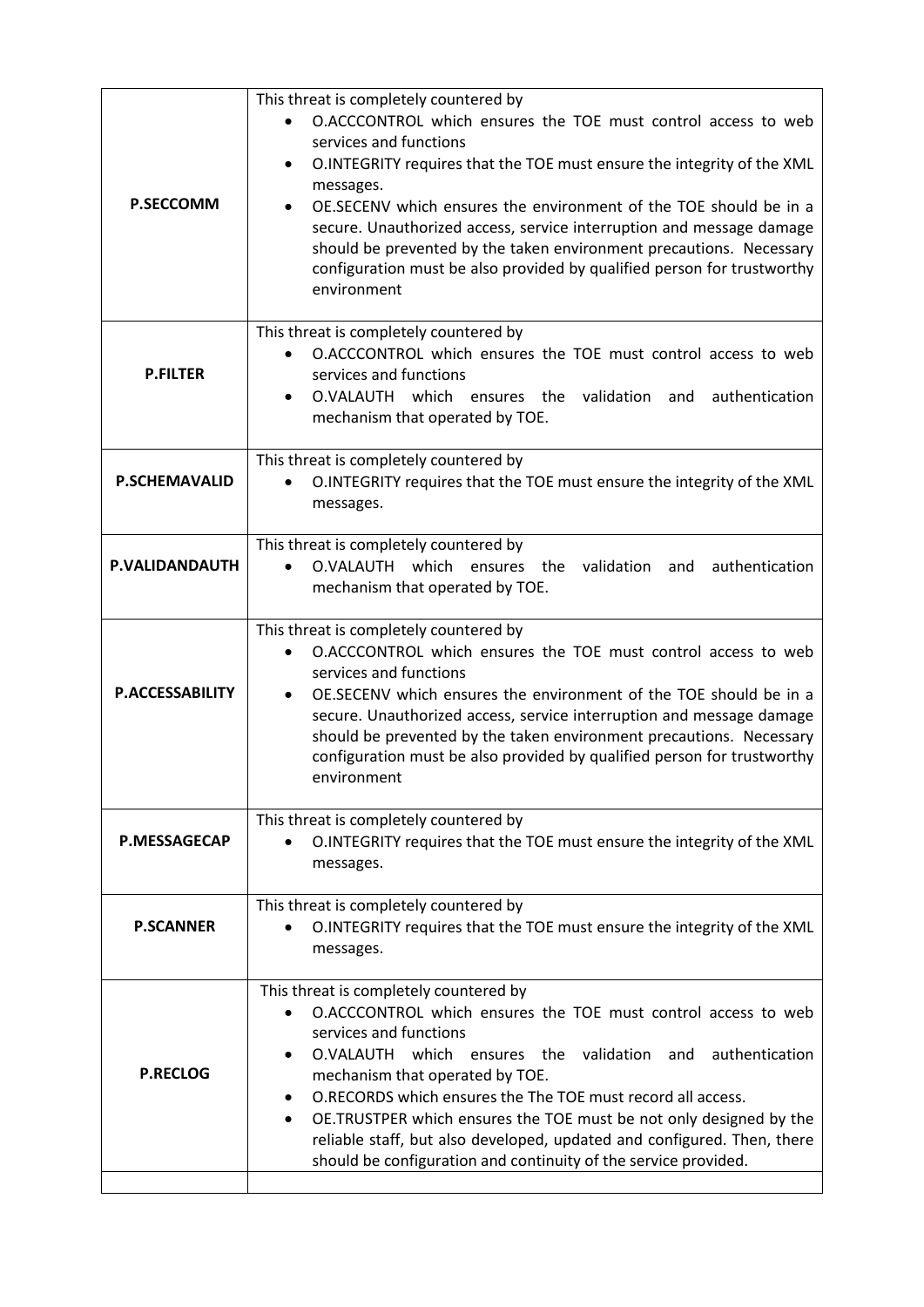| <b>P.MAINTENANCE</b> | This threat is completely countered by<br>O.ACCCONTROL which ensures the TOE must control access to web<br>$\bullet$<br>services and functions<br>O.VALAUTH which ensures the validation and authentication<br>$\bullet$<br>mechanism that operated by TOE.<br>O.RECORDS which ensures the The TOE must record all access.<br>$\bullet$<br>O.AUTHORIZE which ensures within the scope of the TOE, physical and<br>$\bullet$<br>logical configuration of all types of software and hardware components<br>must be performed by an authorized person<br>• OE.TRUSTPER which ensures the TOE must be not only designed by the<br>reliable staff, but also developed, updated and configured. Then, there |
|----------------------|-------------------------------------------------------------------------------------------------------------------------------------------------------------------------------------------------------------------------------------------------------------------------------------------------------------------------------------------------------------------------------------------------------------------------------------------------------------------------------------------------------------------------------------------------------------------------------------------------------------------------------------------------------------------------------------------------------|
|                      | should be configuration and continuity of the service provided.<br>• OE.TRAINING which ensures nnecessary training should be given to the                                                                                                                                                                                                                                                                                                                                                                                                                                                                                                                                                             |
|                      | reliable person in the TOE scope.                                                                                                                                                                                                                                                                                                                                                                                                                                                                                                                                                                                                                                                                     |

## <span id="page-18-0"></span>**4.3.3 Rationale for Assumptions to the TOE**

| <b>ASSUMPTIONS</b>   | <b>RATIONALE</b>                                                                                                                                                                                                                                                                                                                                                                                                                                                                                                                                                                                                                                                                                                                                                                                                                               |
|----------------------|------------------------------------------------------------------------------------------------------------------------------------------------------------------------------------------------------------------------------------------------------------------------------------------------------------------------------------------------------------------------------------------------------------------------------------------------------------------------------------------------------------------------------------------------------------------------------------------------------------------------------------------------------------------------------------------------------------------------------------------------------------------------------------------------------------------------------------------------|
| <b>A.DESIGNERSEC</b> | This threat is completely countered by<br>O.AUTHORIZE which ensures within the scope of the TOE, physical<br>and logical configuration of all types of software and hardware<br>components must be performed by an authorized person<br>OE.TRUSTPER which ensures the TOE must be not only designed by<br>the reliable staff, but also developed, updated and configured. Then,<br>there should be configuration and continuity of the service provided.<br>OE.TRAINING which ensures nnecessary training should be given to<br>$\bullet$<br>the reliable person in the TOE scope.<br>OE.DEVLP requires that Developer and Designer should be ensure<br>that there is no vulnerability while developing and designing of the<br>TOE. Necessary controls are also be provided by them for the<br>information security at the development phase. |
| A.DEVELOPERSEC       | This threat is completely countered by<br>O.AUTHORIZE which ensures within the scope of the TOE, physical<br>and logical configuration of all types of software and hardware<br>components must be performed by an authorized person<br>OE.TRUSTPER which ensures the TOE must be not only designed by<br>$\bullet$<br>the reliable staff, but also developed, updated and configured. Then,<br>there should be configuration and continuity of the service provided.<br>OE.TRAINING which ensures nnecessary training should be given to<br>the reliable person in the TOE scope.<br>OE.DEVLP requires that Developer and Designer should be ensure<br>that there is no vulnerability while developing and designing of the<br>TOE. Necessary controls are also be provided by them for the<br>information security at the development phase. |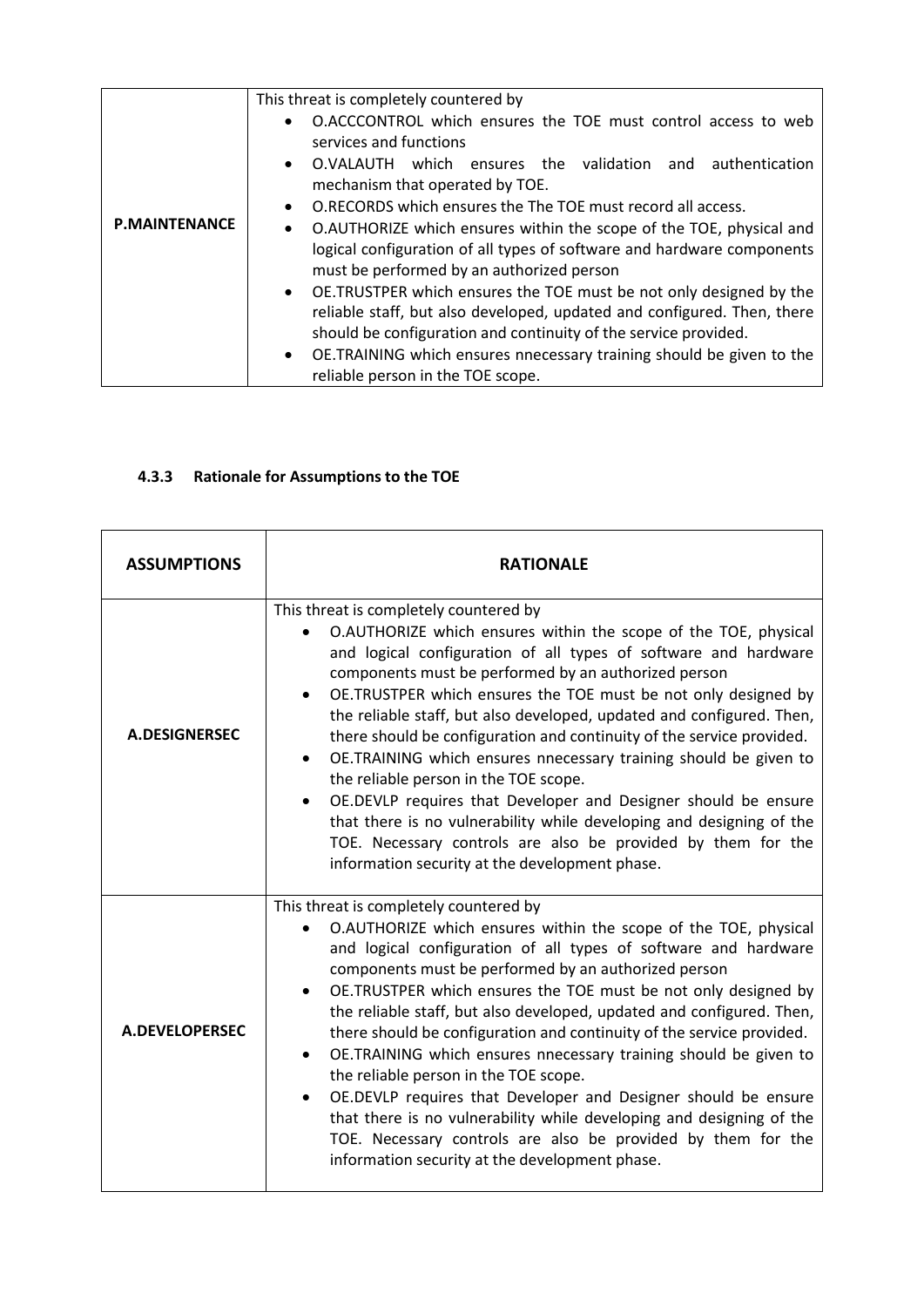| <b>A.ENVSEC</b>      | This threat is completely countered by<br>O.AUTHORIZE which ensures within the scope of the TOE, physical<br>and logical configuration of all types of software and hardware<br>components must be performed by an authorized person<br>OE.PHYSPRTC which ensures the TOE should be in a secure physical<br>٠<br>environment that must be preserved and accessible. Only authorized<br>person should be in the environment.<br>OE.SECENV which ensures the environment of the TOE should be in a<br>secure. Unauthorized access, service interruption and message<br>damage should be prevented by the taken environment precautions.<br>Necessary configuration must be also provided by qualified person<br>for trustworthy environment                                                                                                   |
|----------------------|---------------------------------------------------------------------------------------------------------------------------------------------------------------------------------------------------------------------------------------------------------------------------------------------------------------------------------------------------------------------------------------------------------------------------------------------------------------------------------------------------------------------------------------------------------------------------------------------------------------------------------------------------------------------------------------------------------------------------------------------------------------------------------------------------------------------------------------------|
| A.PHYSICALPROTECT    | This threat is completely countered by<br>O.AUTHORIZE which ensures within the scope of the TOE, physical<br>and logical configuration of all types of software and hardware<br>components must be performed by an authorized person<br>OE.PHYSPRTC which ensures the TOE should be in a secure physical<br>environment that must be preserved and accessible. Only authorized<br>person should be in the environment.<br>OE.SECENV which ensures the environment of the TOE should be in a<br>secure. Unauthorized access, service interruption and message<br>damage should be prevented by the taken environment precautions.<br>Necessary configuration must be also provided by qualified person<br>for trustworthy environment.                                                                                                       |
| <b>A.TRAINEDPERS</b> | This threat is completely countered by<br>O.AUTHORIZE which ensures within the scope of the TOE, physical<br>and logical configuration of all types of software and hardware<br>components must be performed by an authorized person<br>OE.TRUSTPER which ensures the TOE must be not only designed by<br>the reliable staff, but also developed, updated and configured. Then,<br>there should be configuration and continuity of the service provided.<br>OE.TRAINING which ensures nnecessary training should be given to<br>٠<br>the reliable person in the TOE scope.<br>OE.DEVLP requires that Developer and Designer should be ensure<br>٠<br>that there is no vulnerability while developing and designing of the<br>TOE. Necessary controls are also be provided by them for the<br>information security at the development phase. |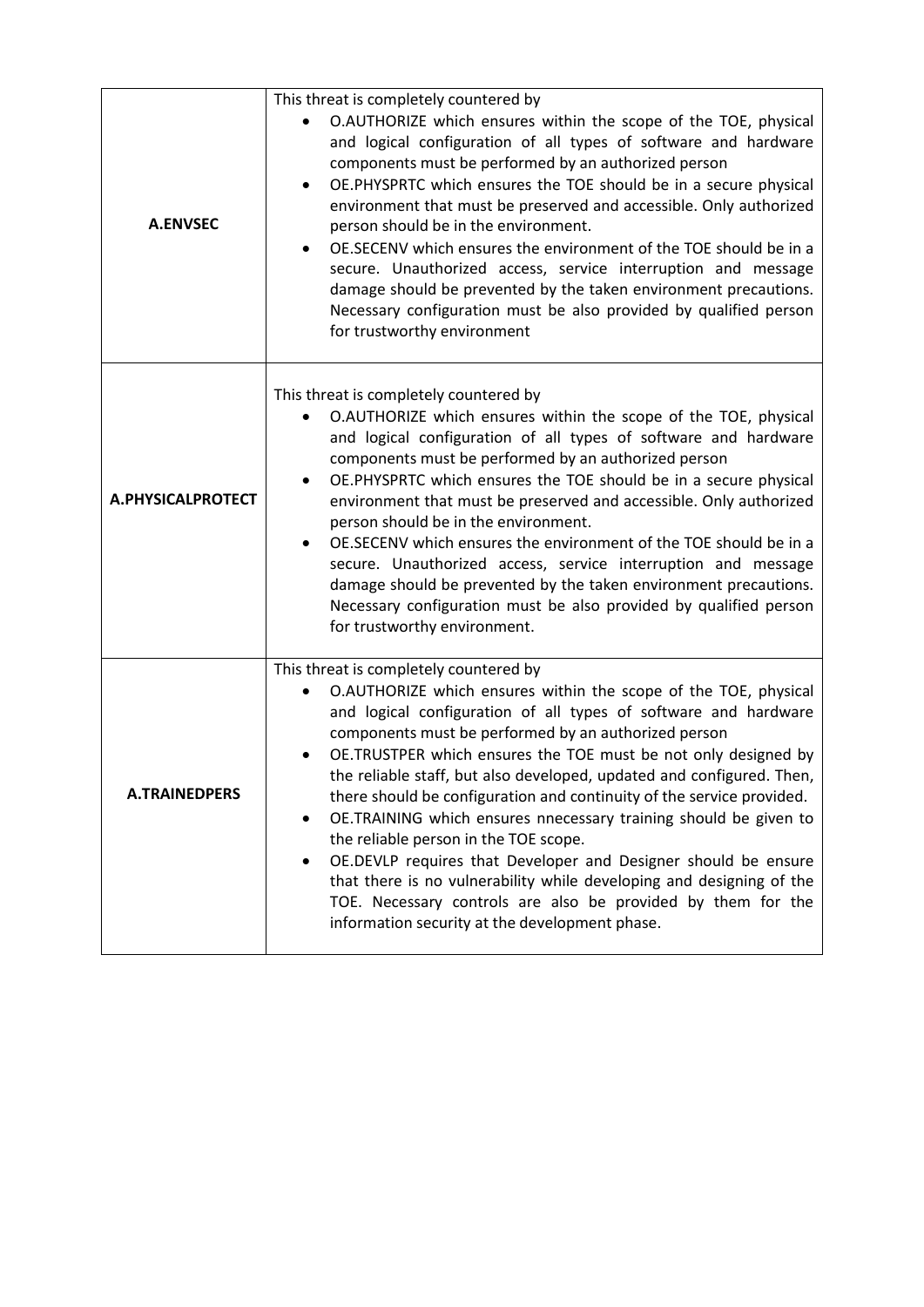|                                          | <b>THREATS</b>      |                  |         |             |                           |                    |                           | <b>ORGANIZATIONAL SECURITY POLICIES</b> |                           |                           |          |               |                  |                  |              |                           |                  | <b>ASSUMPTIONS</b>        |               |                |                           |                   |                  |
|------------------------------------------|---------------------|------------------|---------|-------------|---------------------------|--------------------|---------------------------|-----------------------------------------|---------------------------|---------------------------|----------|---------------|------------------|------------------|--------------|---------------------------|------------------|---------------------------|---------------|----------------|---------------------------|-------------------|------------------|
|                                          |                     | <b>T.ACCSCON</b> | T.DEFIN | T.DATAMANIP | T.BLOCKACC                | T.WRONGUSANDCONFIG | <b>T.DATALOSS</b>         | <b>T.RECORDS</b>                        | P.SECURE                  | P.SECCOMM                 | P.FILTER | P.SCHEMAVALID | P.VALIDANDAUTH   | P.ACCESSABILITY  | P.MESSAGECAP | P.SCANNER                 | P.RECLOG         | P. MAINTENANCE            | A.DESIGNERSEC | A.DEVELOPERSEC | A.ENVSEC                  | A.PHYSICALPROTECT | A.TRAINEDPERS    |
|                                          | <b>O.ACCONTROL</b>  | $\boldsymbol{X}$ |         |             |                           |                    |                           | $\boldsymbol{X}$                        | X                         | $\boldsymbol{X}$          | X        |               |                  | $\boldsymbol{X}$ |              |                           | $\boldsymbol{X}$ | X                         |               |                |                           |                   |                  |
| <b>SECURITY</b>                          | <b>O.VALAUTH</b>    |                  | X       |             |                           |                    |                           | X                                       | X                         |                           | X        |               | $\boldsymbol{X}$ |                  |              |                           | X                | $\boldsymbol{X}$          |               |                |                           |                   |                  |
| <b>OBJECTIVES</b>                        | <b>O.INTEGRITY</b>  |                  |         | X           |                           |                    | $\boldsymbol{\mathsf{X}}$ |                                         |                           | $\boldsymbol{\mathsf{X}}$ |          | X             |                  |                  | X            | $\boldsymbol{\mathsf{X}}$ |                  |                           |               |                |                           |                   |                  |
|                                          | <b>O.RECORDS</b>    |                  |         |             |                           | $\boldsymbol{X}$   |                           | $\boldsymbol{\mathsf{X}}$               |                           |                           |          |               |                  |                  |              |                           | $\boldsymbol{X}$ | $\boldsymbol{\mathsf{X}}$ |               |                |                           |                   |                  |
|                                          | <b>O.AUTHORIZE</b>  |                  |         |             |                           |                    | X                         | X                                       |                           |                           |          |               |                  |                  |              |                           |                  | $\boldsymbol{X}$          | X             | X              | $\boldsymbol{X}$          | $\mathsf{X}$      | $\boldsymbol{X}$ |
|                                          | <b>OE. PHYSPRTC</b> |                  |         |             |                           |                    |                           |                                         | X                         |                           |          |               |                  |                  |              |                           |                  |                           |               |                | $\boldsymbol{\mathsf{X}}$ | X                 |                  |
|                                          | <b>OE. TRUSTPER</b> |                  |         |             |                           | X                  |                           | $\boldsymbol{\mathsf{X}}$               |                           |                           |          |               |                  |                  |              |                           | X                | X                         | X             | X              |                           |                   | X                |
| <b>OPERATIONAL</b><br><b>ENVIRONMENT</b> | <b>OE. TRAINING</b> |                  |         |             |                           | $\boldsymbol{X}$   |                           | $\boldsymbol{\mathsf{X}}$               | $\boldsymbol{X}$          |                           |          |               |                  |                  |              |                           |                  | X                         | X             | X              |                           |                   | $\boldsymbol{X}$ |
|                                          | <b>OE. SECENV</b>   |                  |         |             | $\boldsymbol{\mathsf{X}}$ | $\boldsymbol{X}$   |                           |                                         | $\boldsymbol{\mathsf{X}}$ | $\boldsymbol{\mathsf{X}}$ |          |               |                  | $\boldsymbol{X}$ |              |                           |                  |                           |               |                | $\boldsymbol{X}$          | X                 |                  |
|                                          | <b>OE. DEVLP</b>    |                  |         |             |                           |                    |                           |                                         |                           |                           |          |               |                  |                  |              |                           |                  |                           | X             | X              |                           |                   | X                |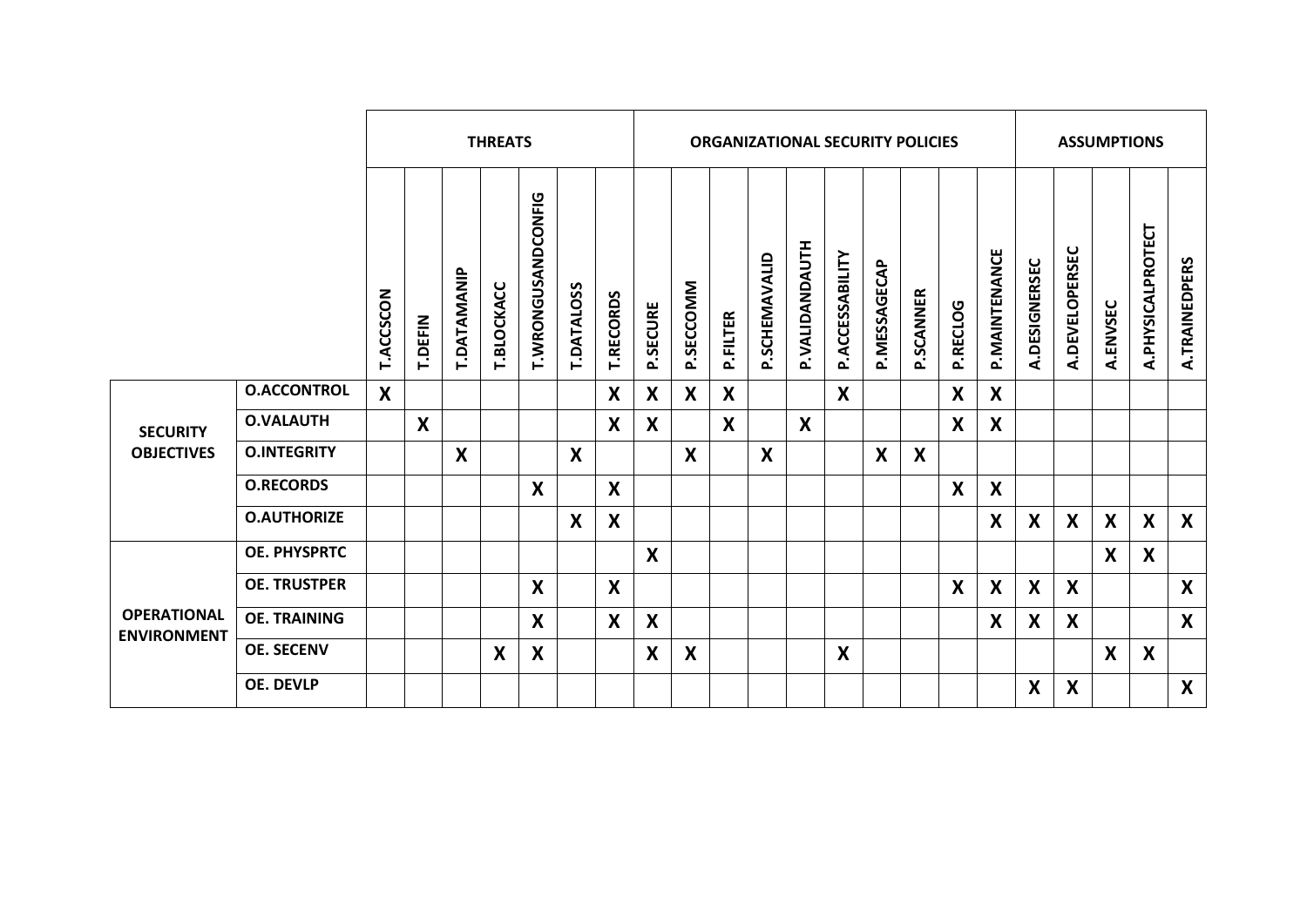# <span id="page-21-0"></span>**5. EXTENDED COMPONENTS DEFINITION**

Since this PP has a conformance claim to CC part 2 and 3, there is no need of any additional and extended components.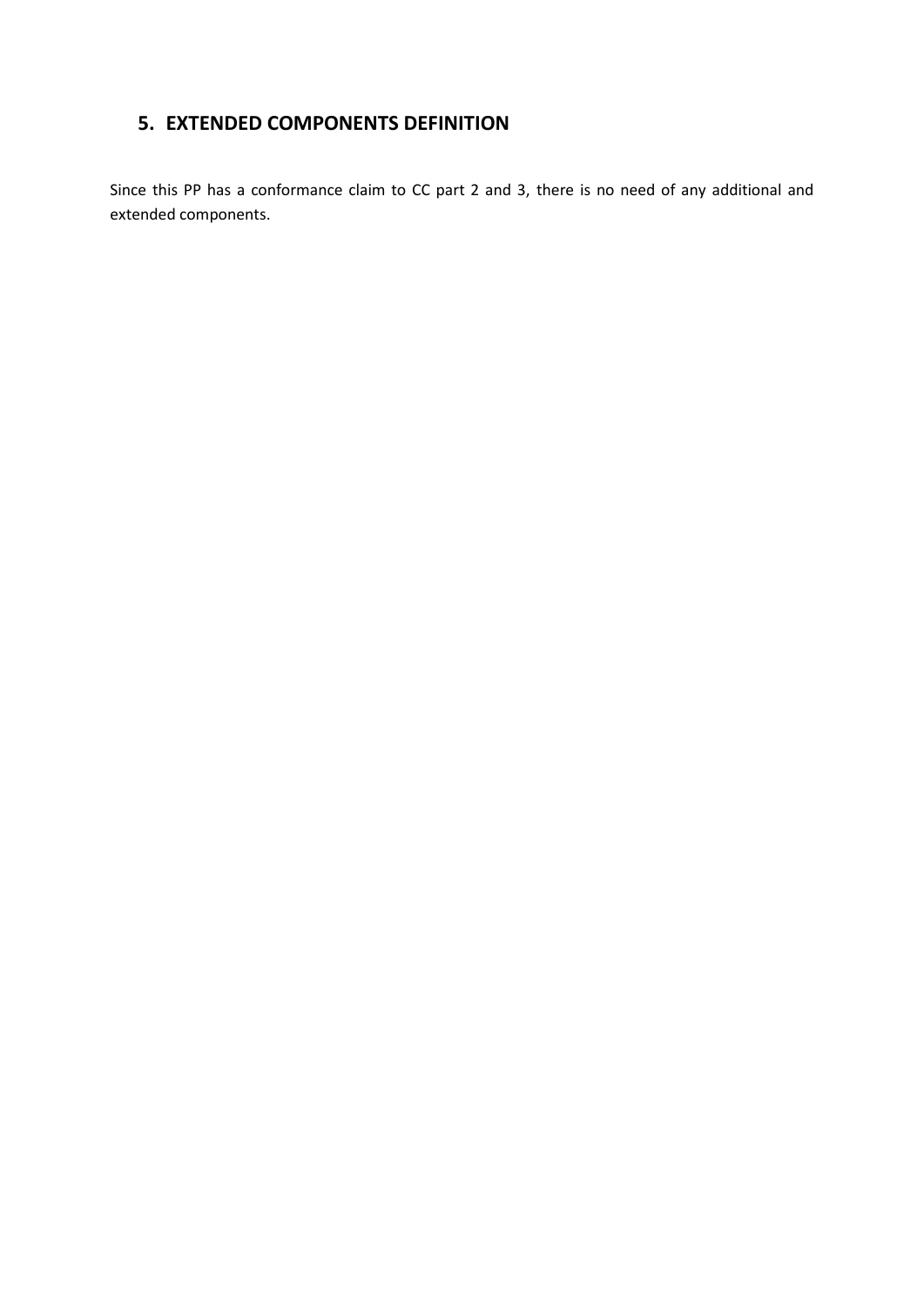## <span id="page-22-0"></span>**6. SECURITY REQUIREMENTS**

This section defines the Security Functional Requirements (SFRs) and Security Assurance Requirements (SARs) met by the TOE. It also shoes the Security Requirements Rationale.

## <span id="page-22-1"></span>**6.1 Security Functional Requirements for the TOE**

| <b>CLASS</b>                            | <b>CLASS FAMILY</b> | <b>DESCRIPTION</b>                            | <b>SELECT</b> | <b>ASSIGN</b>      | <b>REFINE</b> | <b>ITERATE</b> |
|-----------------------------------------|---------------------|-----------------------------------------------|---------------|--------------------|---------------|----------------|
|                                         | FAU_GEN.1           | <b>Audit Data</b><br>Generation               | X             | X                  |               |                |
|                                         | FAU_GEN.2           | User identity<br>association                  |               |                    |               |                |
| <b>Security Audit</b>                   | FAU_SAR.1           | Audit review                                  |               | X                  |               |                |
|                                         | FAU_SEL.1           | Selective audit                               | X             | X                  |               |                |
|                                         | FAU_STG.1           | Protected audit trail<br>storage              | X             |                    |               |                |
|                                         | FCO_NRO.1           | Selective proof of<br>origin                  | X             | X                  |               |                |
| Communication                           | FCO_NRR.1           | Selective proof of<br>receipt                 | X             | X                  |               |                |
| User Data<br>Protection                 | FDP_ACC.1           | <b>Subset Access</b><br>Control               |               | X                  |               |                |
|                                         | FDP_ACF.1           | Security attribute<br>based access<br>control |               | $\pmb{\mathsf{x}}$ |               |                |
|                                         | FDP_DAU.1           | <b>Basic Data</b><br>Authentication           |               | X                  |               |                |
|                                         | FDP_IFC.1           | Subset information<br>flow control            |               | X                  |               |                |
|                                         | FDP_IFF.1           | Simple security<br>attributes                 |               | X                  |               |                |
| Identification<br>and<br>Authentication | FIA_AFL.1           | Authentication<br>failure handling            | X             | $\pmb{\mathsf{X}}$ |               |                |
|                                         | FIA_ATD.1           | User attribute<br>definition                  |               | X                  |               |                |
|                                         | FIA_SOS.1           | Verification of<br>Secrets                    |               | X                  |               |                |
|                                         | FIA_SOS.2           | <b>TSF Generation of</b><br>secrets           |               | $\pmb{\mathsf{X}}$ |               |                |
|                                         | FIA_UAU.1           | Timing of<br>authentication                   |               | X                  |               |                |
|                                         | FIA_UAU.6           | Re-authenticating                             |               | X                  |               |                |
|                                         | FIA_UID.1           | Timing of<br>identification                   |               | X                  |               |                |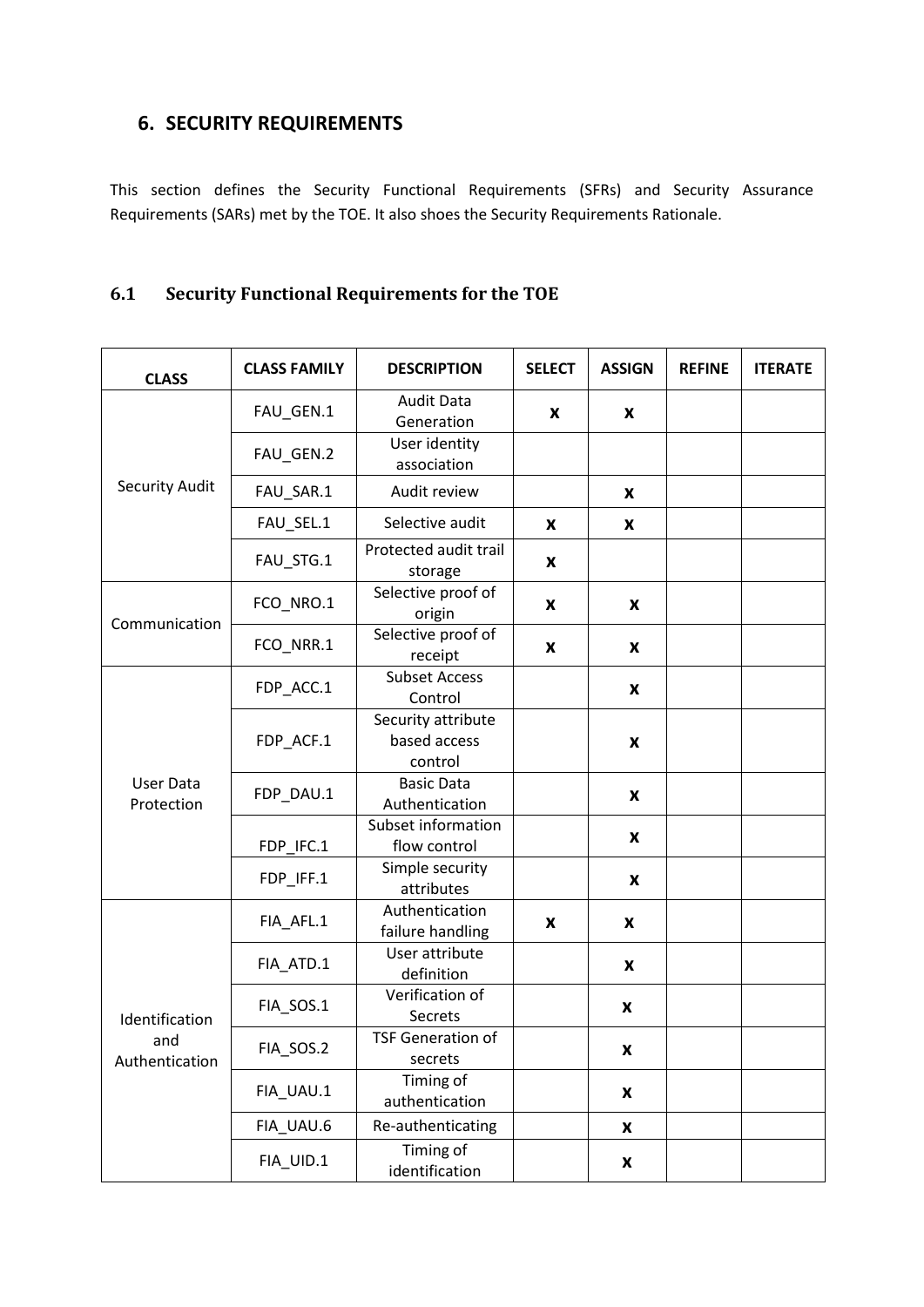|                            | FMT_MOF.1 | Management of<br>security functions<br>behaviour   | X            | X              |  |
|----------------------------|-----------|----------------------------------------------------|--------------|----------------|--|
|                            | FMT_MSA.1 | Management of                                      | X            | X              |  |
| Security<br>Management     | FMT_MSA.3 | <b>Security Attributes</b>                         | $\mathbf{x}$ | X              |  |
|                            | FMT_MTD.1 | Management of TSF<br>Data                          | X            | X              |  |
|                            | FMT_SAE.1 | Time-limited<br>authorization                      |              | X              |  |
|                            | FMT_SMF.1 | Specification of<br>Management<br><b>Functions</b> |              | X              |  |
|                            | FMT_SMR.1 | Security roles                                     |              | X              |  |
| Protection of<br>the TSF   | FPT_STM.1 | Reliable time<br>stamps                            |              |                |  |
| Resource<br>Utilization    | FRU_RSA.1 | Maximum quotas                                     | X            | X              |  |
| Trusted Path /<br>Channels | FTP_ITC.1 | Inter-TSF trusted<br>channel                       | X            | X              |  |
|                            | FTP_TRP.1 | Trusted path                                       | X            | $\pmb{\times}$ |  |

### <span id="page-23-0"></span>**6.1.1 Class Security Audit (FAU)**

#### **6.1.1.1 FAU\_GEN.1 Audit data generation**

**Description:** Audit data generation defines the level of auditable events, and specifies the list of data that shall be recorded in each record

**Hierarchical to:** No other components.

**Dependencies:** FPT\_STM.1 Reliable time stamps

**FAU\_GEN.1.1** The TSF shall be able to generate an audit record of the following auditable events:

- **a)** Start-up and shutdown of the audit functions;
- **b)** All auditable events for the[ *basic* ] level of audit; and
- **c)** [ User Identification and Authorization, Access to Web Service and Functions ].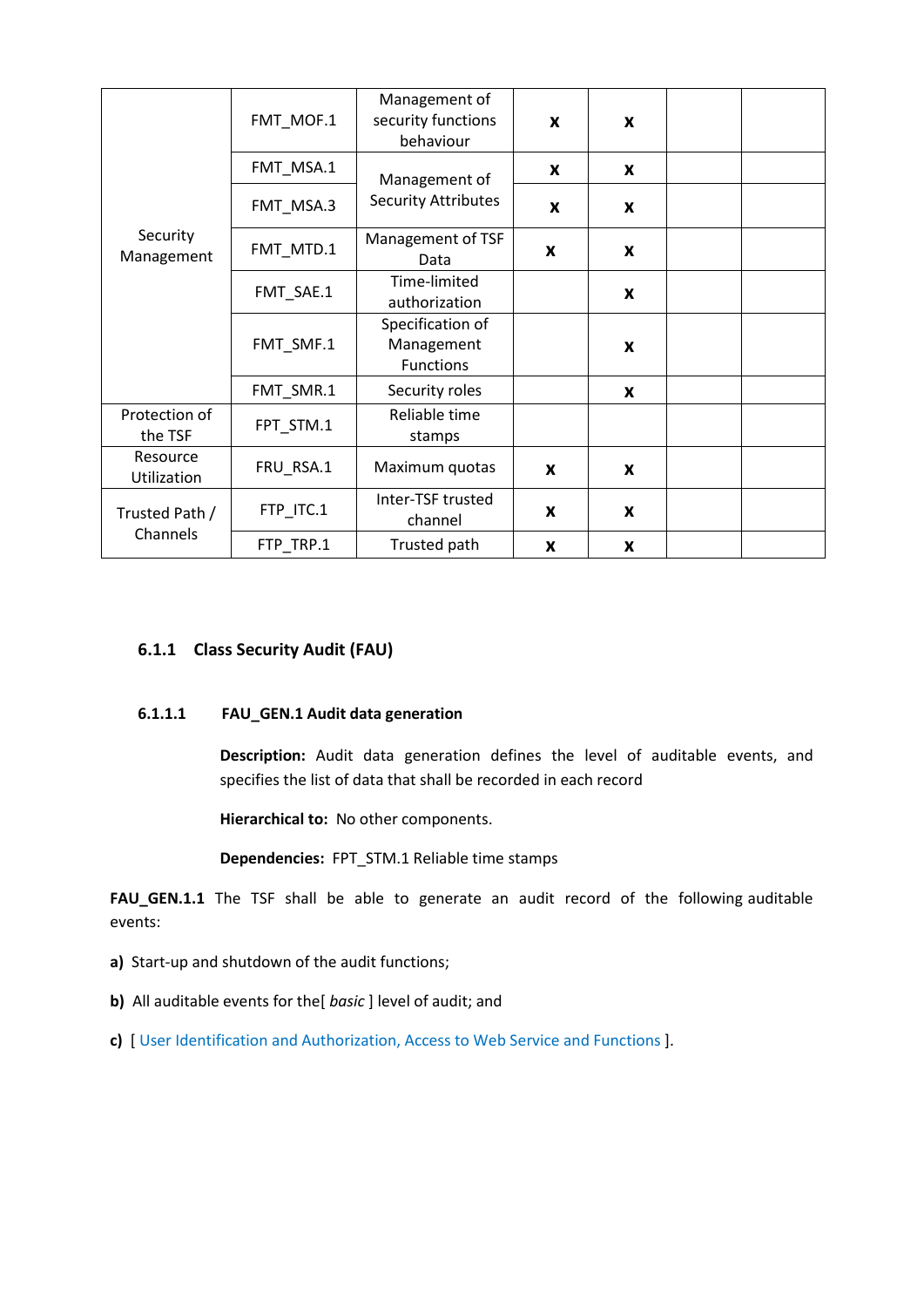**FAU GEN.1.2** The TSF shall record within each audit record at least the following information:

**a)** Date and time of the event, type of event, subject identity (if applicable), and the outcome (success or failure) of the event; and

**b)** For each audit event type, based on the auditable event definitions of the functional components included in the PP/ST, [ Username, Datetime ,Source IP and Web Service Functions ].

#### **FAU\_GEN.2 User identity association**

**Description:** User identity association, the TSF shall associate auditable events to individual user identities.

**Hierarchical to:** No other components.

**Dependencies:** FAU\_GEN.1 Audit data generation

FIA\_UID.1 Timing of identification

**FAU\_GEN.2.1** For audit events resulting from actions of identified users, the TSF shall be able to associate each auditable event with the identity of the user that caused the event.

The following are examples of the types of the events that should be defined as auditable within each PP functional component:

- **a.** Introduction of objects within the control of the TSF into a subject's address space;
- **b.** Deletion of objects;
- **c.** Changes to subject or object security attributes;
- **d.** Use of Identification and Authentication functions;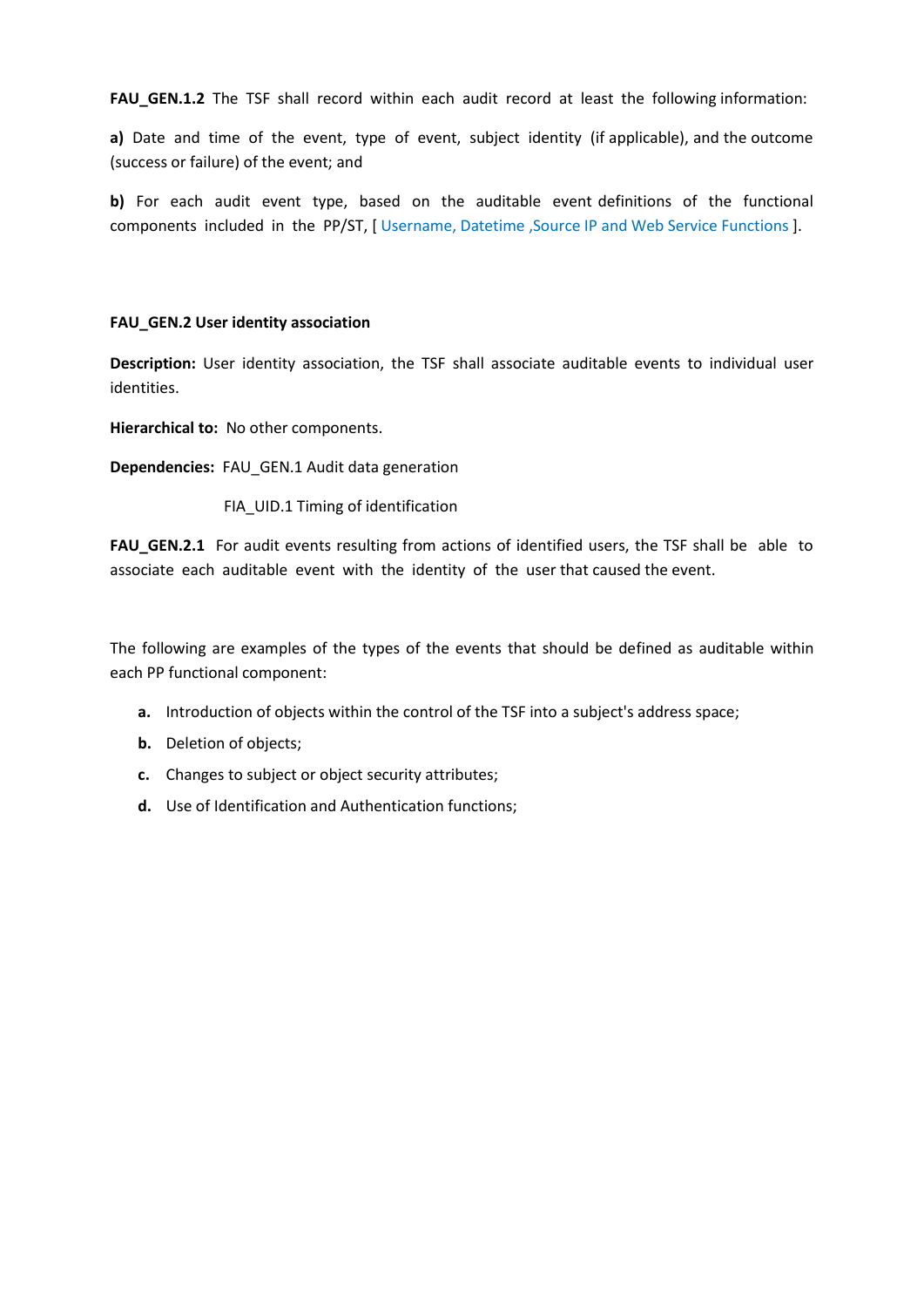| <b>SFR</b> | <b>Auditable Events</b>                                           | <b>Extra Informations</b>                                                                             |  |
|------------|-------------------------------------------------------------------|-------------------------------------------------------------------------------------------------------|--|
| FAU_SAR.1  | Read data from auditable events                                   | Logs,<br>Database<br>Access<br>Firewall<br>logs,<br>logs,<br>Application<br>Web<br>and<br>Server logs |  |
| FAU_SEL.1  | User Identification information and web service access events     | Web Service Client User<br>information                                                                |  |
| FAU_STG.1  | <b>Protected Audit Trial Storage</b>                              | Unauthorized deletion and<br>modification audit trails                                                |  |
| FDP ACF.1  | Security attribute based SFP access control events                | identification information<br>of SFP objects                                                          |  |
| FIA_UID.1  | Authorization and authentication information about TSF<br>actions | <b>User Identification</b><br>informations                                                            |  |
| FMT_MOF.1  | Disable, enable or modify the behaviour of the functions          | Web Service and<br>Identification                                                                     |  |
| FMT_MSA.1  | Security attributes and actions                                   | Defined access logs and<br>information flow controls                                                  |  |
| FMT_MTD.1  | <b>TSF Data Management events</b>                                 |                                                                                                       |  |
| FMT_SMF.1  | Management functions specifications                               | List of management<br>functions                                                                       |  |
| FMT_SMR.1  | Security roles                                                    |                                                                                                       |  |
| FPT_STM.1  | Reliable Time Stamps                                              |                                                                                                       |  |
| FTP_ITC.1  | Providing communication trusted channel                           |                                                                                                       |  |
| FTP_TRP.1  | Provided communication path                                       |                                                                                                       |  |

#### **6.1.1.2 FAU\_SAR.1 Audit review**

**Description:** Audit review, provides the capability to read information from the audit records

**Hierarchical to:** No other components.

**Dependencies:** FAU\_GEN.1 Audit data generation

FAU\_SAR.1.1 The TSF shall provide [ System Admin ] with the capability to read [ access logs, database logs, firewall logs and application and web server logs ] from the audit records.

**FAU\_SAR.1.2** The TSF shall provide the audit records in a manner suitable for the user to interpret the information.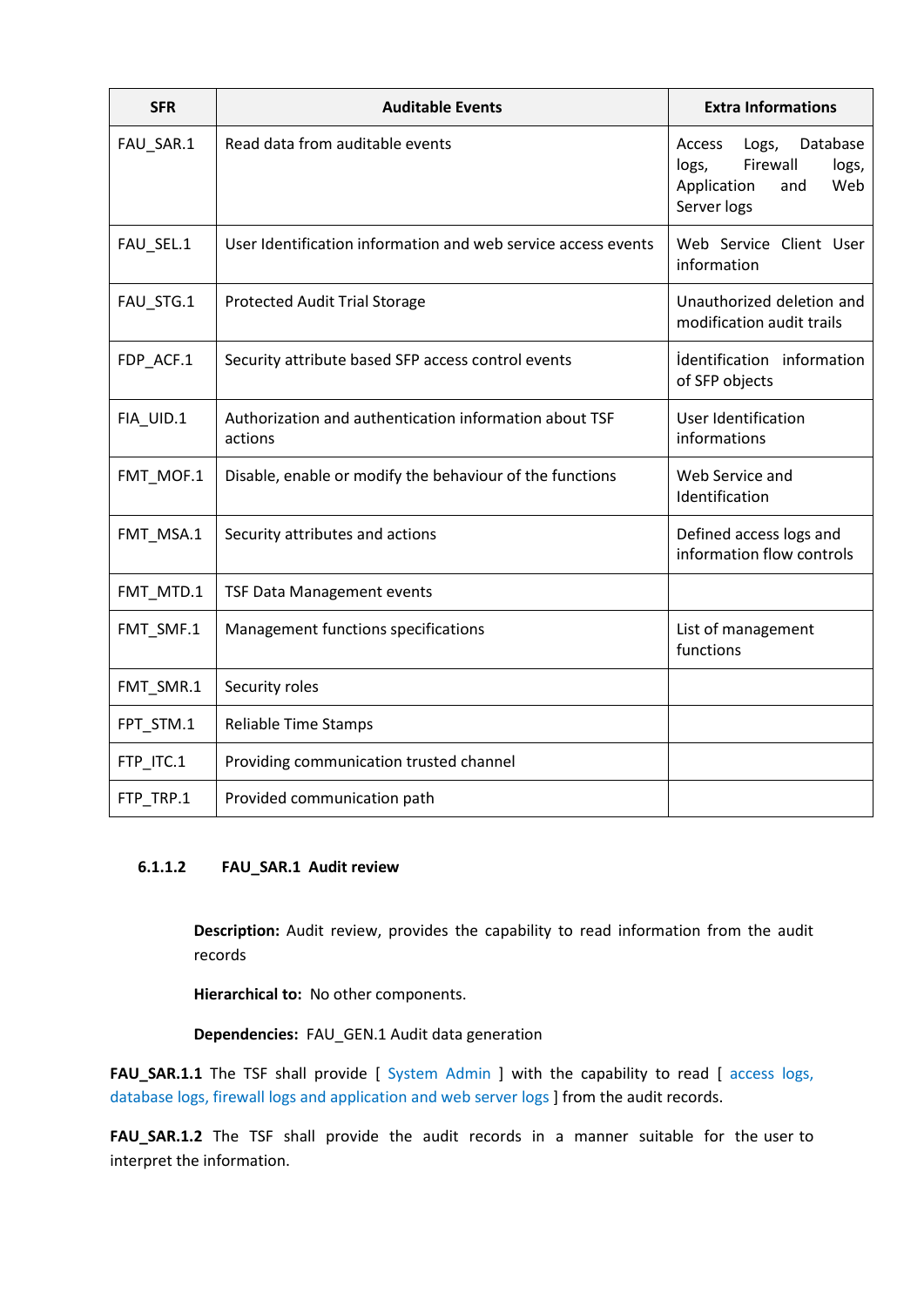#### **6.1.1.3 FAU\_SEL.1 Selective audit**

**Description:** Selective audit, requires the ability to select the set of events to be audited from the set of all auditable events, identified in FAU\_GEN.1 Audit data generation, based upon attributes to be specified by the PP/ST author.

**Hierarchical to:** No other components.

**Dependencies:** FAU\_GEN.1 Audit data generation

FMT\_MTD.1 Management of TSF data

**FAU\_SEL.1.1** The TSF shall be able to select the set of events to be audited from the set of all auditable events based on the following attributes:

**a)** [ O*bject Identity, User Identity, Host Identity and Event Type* ]

**b)** [ Web Service Functions, Web Service Client User, Web Service Client Application(Host), Web Service Access, User Identification and Authorization ]

#### **6.1.1.4 FAU\_STG.1 Protected audit trail storage**

**Description:** Protected audit trail storage, requirements are placed on the audit trail. It will be protected from unauthorized deletion and/or modification

**Hierarchical to:** No other components.

**Dependencies:** FAU\_GEN.1 Audit data generation

**FAU\_STG.1.1** The TSF shall protect the stored audit records in the audit trail from unauthorized deletion.

**FAU STG.1.2** The TSF shall be able to [ *detect* ] unauthorized modifications to the stored audit records in the audit trail.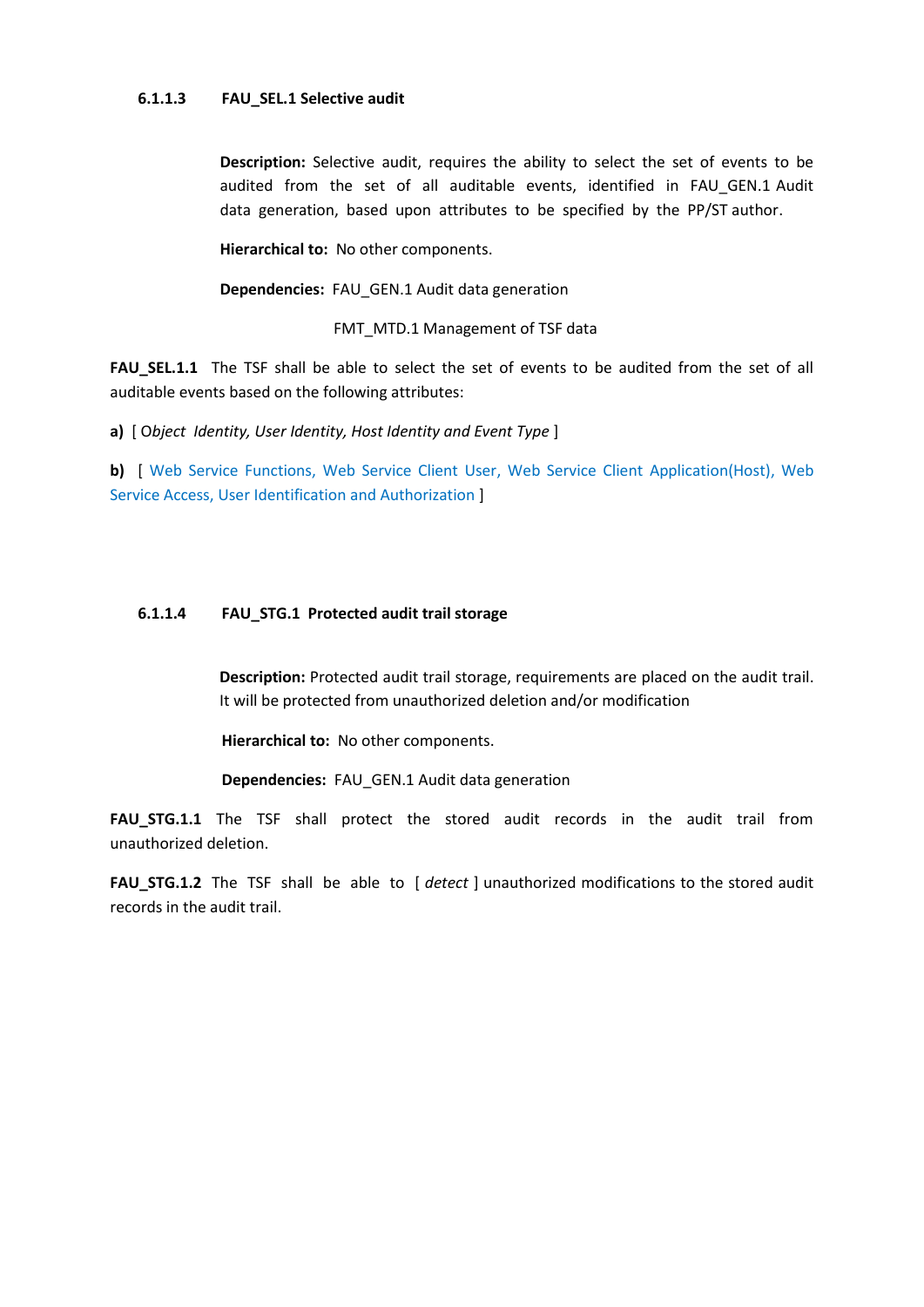#### <span id="page-27-0"></span>**6.1.2 Class Communication(FCO)**

#### **6.1.2.1 FCO\_NRO.1 Selective proof of origin**

**Description:** Selective proof of origin, requires the TSF to provide subjects with the capability to request evidence of the origin of information

**Hierarchical to:** No other components.

**Dependencies:** FIA\_UID.1 Timing of identification

**FCO\_NRO.1.1** The TSF shall be able to generate evidence of origin for transmitted [ Web Service Client User and Web Service Client Application ] at the request of the [ *originator* ].

**FCO\_NRO.1.2** The TSF shall be able to relate the [ IP Address, Username and Password ] of the originator of the information, and the [ Web Service Functions ] of the information to which the evidence applies.

**FCO\_NRO.1.3** The TSF shall provide a capability to verify the evidence of origin of information to [ *originator* ] given [ limitations on the evidence of origin ].

#### **6.1.2.2 FCO\_NRR.1 Selective proof of receipt**

**Description:** Selective proof of receipt, requires the TSF to provide subjects with a capability to request evidence of the receipt of information

**Hierarchical to:** No other components.

**Dependencies:** FIA\_UID.1 Timing of identification

**FCO\_NRR.1.1** The TSF shall be able to generate evidence of receipt for received [ Web Service Client User and Web Service Client Application ] at the request of the [ *originator* ].

**FCO\_NRR.1.2** The TSF shall be able to relate the [ IP Address, Username and Password ] of the recipient of the information, and the [ Web Service Functions ] of the information to which the evidence applies.

**FCO\_NRR.1.3** The TSF shall provide a capability to verify the evidence of receipt of information to [ *originator* ] given [ limitations on the evidence of origin ].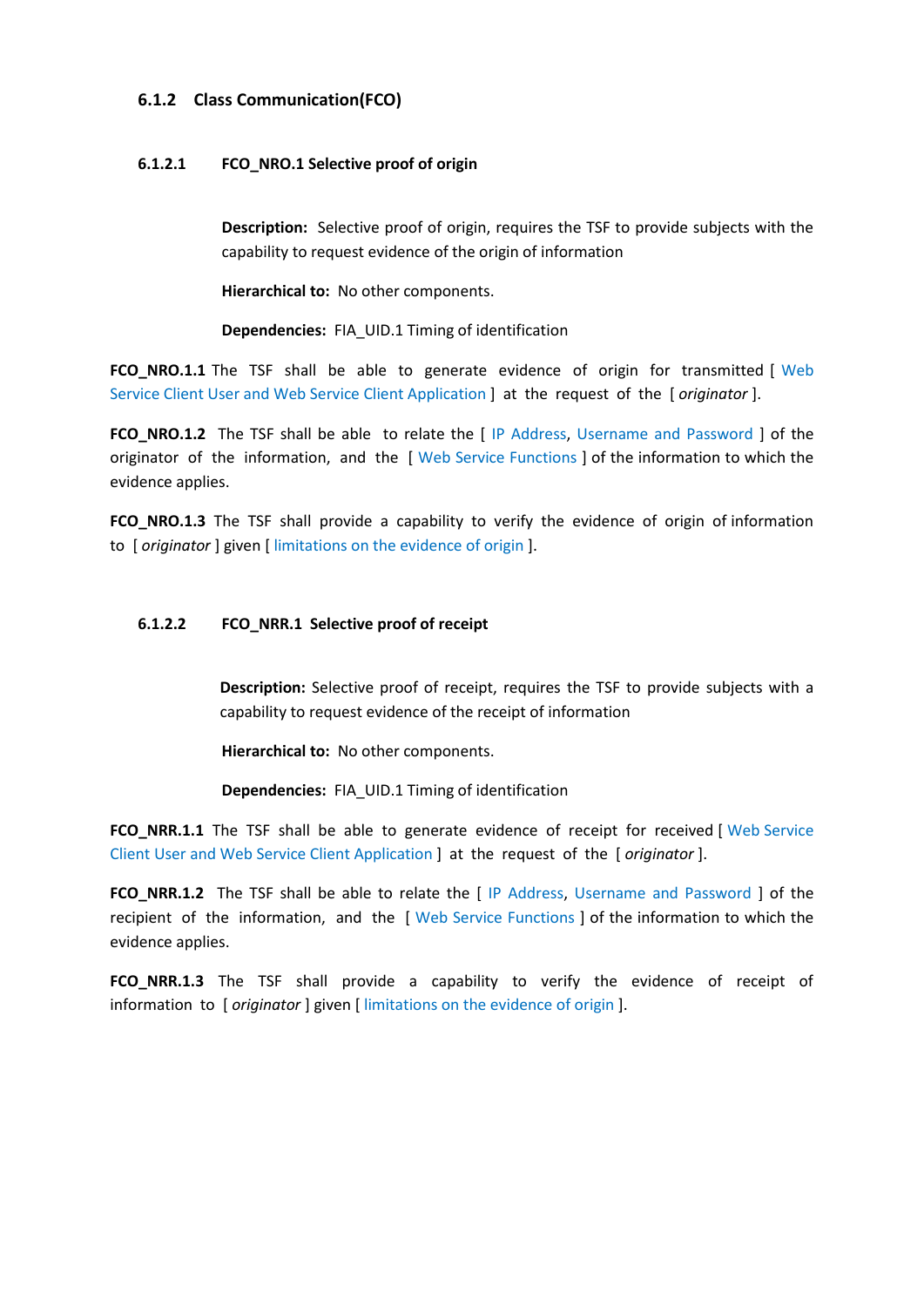### <span id="page-28-0"></span>**6.1.3 Class User Data Protection (FDP)**

### **6.1.3.1 FDP\_ACC.1 Subset access control**

**Description:** Subset access control, requires that each identified access control SFP be in place for a subset of the possible operations on a subset of the objects in the **TOE** 

**Hierarchical to:** No other components.

**Dependencies:** FDP\_ACF.1 Security attribute based access control

**FDP\_ACC.1.1** The TSF shall enforce the [ access control SFP ] on [ access the Web Service Functions ].

#### **6.1.3.2 FDP\_ACF.1 Security attribute based access control**

**Description:** Security attribute based access control allows the TSF to enforce access based upon security attributes and named groups of attributes. Furthermore, the TSF may have the ability to explicitly authorise or deny access to an object based upon security attributes.

**Hierarchical to:** No other components.

**Dependencies:** FDP\_ACC.1 Subset access control

FMT\_MSA.3 Static attribute initialisation

**FDP\_ACF.1.1** The TSF shall enforce the [ access control SFP ] to objects based on the following: [ list of subjects and objects controlled under the indicated SFP, and for each, the SFP-relevant security attributes, or named groups of SFP-relevant security attributes ].

**FDP\_ACF.1.2** The TSF shall enforce the following rules to determine if an operation among controlled subjects and controlled objects is allowed: [ rules governing access among controlled subjects and controlled objects using controlled operations on controlled objects ].

**FDP\_ACF.1.3** The TSF shall explicitly authorise access of subjects to objects based on the following additional rules: [ rules, based on security attributes, that explicitly authorise access of subjects to objects ].

**FDP\_ACF.1.4** The TSF shall explicitly deny access of subjects to objects based on the following additional rules: [ rules, based on security attributes, that explicitly deny access of subjects to objects ].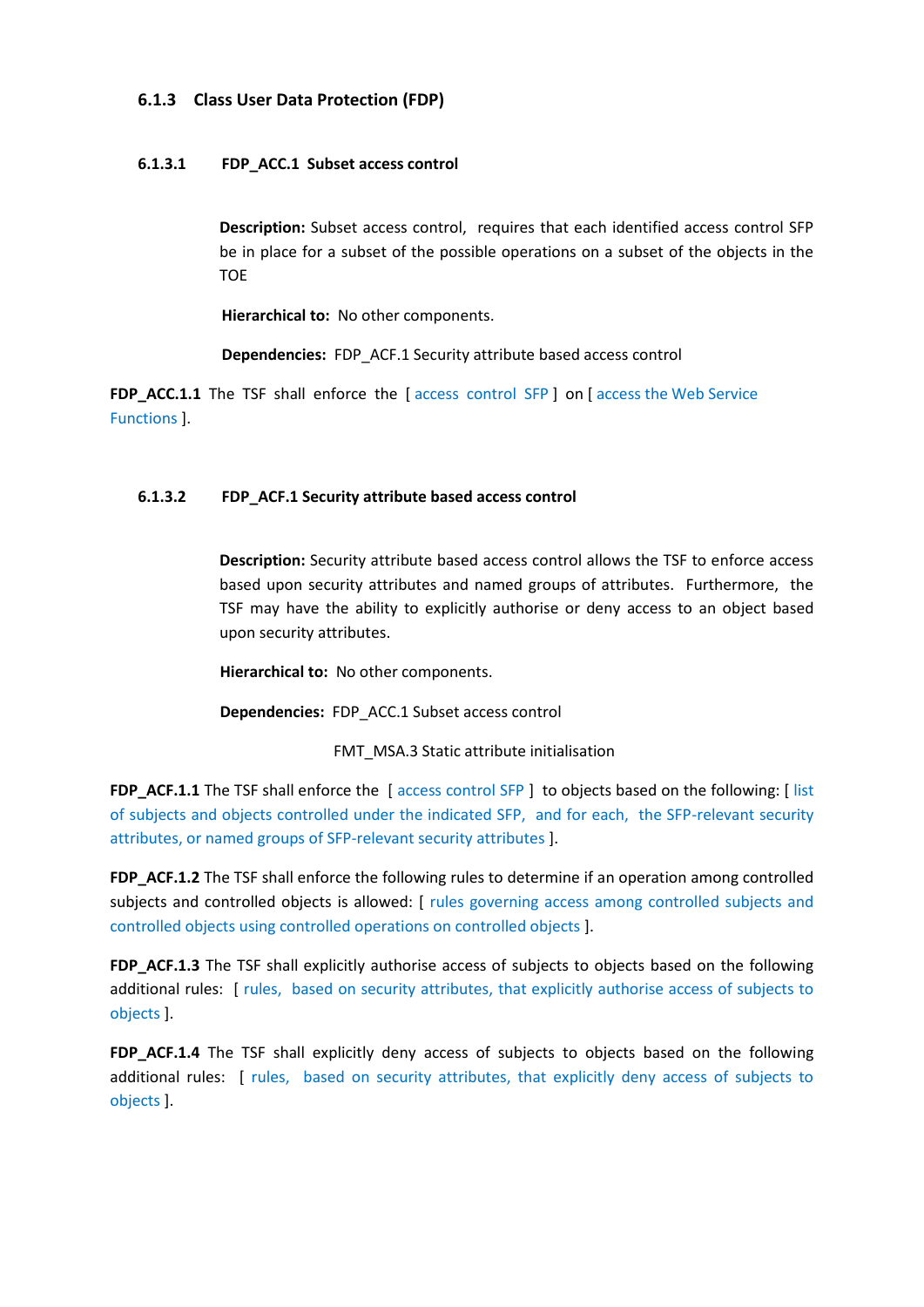#### **6.1.3.3 FDP\_DAU.1 Basic Data Authentication**

**Description:** Basic Data Authentication, requires that the TSF is capable of generating a guarantee of authenticity of the information content of objects

**Hierarchical to:** No other components.

**Dependencies:** No dependencies.

**FDP\_DAU.1.1** The TSF shall provide a capability to generate evidence that can be used as a guarantee of the validity of [ Web Service Client User and Web Service Client Application ].

**FDP\_DAU.1.2** The TSF shall provide [ Web Service Access ] with the ability to verify evidence of the validity of the indicated information.

### **6.1.3.4 FDP\_IFC.1 Subset information flow control**

**Description:** Subset information flow control, requires that each identified information flow control SFPs be in place for a subset of the possible operations on a subset of information flows in the TOE

**Hierarchical to:** No other components.

**Dependencies:** FDP\_IFF.1 Simple security attributes

**FDP\_IFC.1.1** The TSF shall enforce the [ information flow control SFP ] on [ list of subjects, information, and operations that cause controlled information to flow to and from controlled subjects covered by the SFP ].

### **6.1.3.5 FDP\_IFF.1 Simple security attributes**

**Description:** Simple security attributes, requires security attributes on information, and on subjects that cause that information to flow and on subjects that act as recipients of that information. It specifies the rules that must be enforced by the function, and describes how security attributes are derived by the function.

**Hierarchical to:** No other components.

**Dependencies:** FDP\_IFC.1 Subset information flow control

FMT\_MSA.3 Static attribute initialisation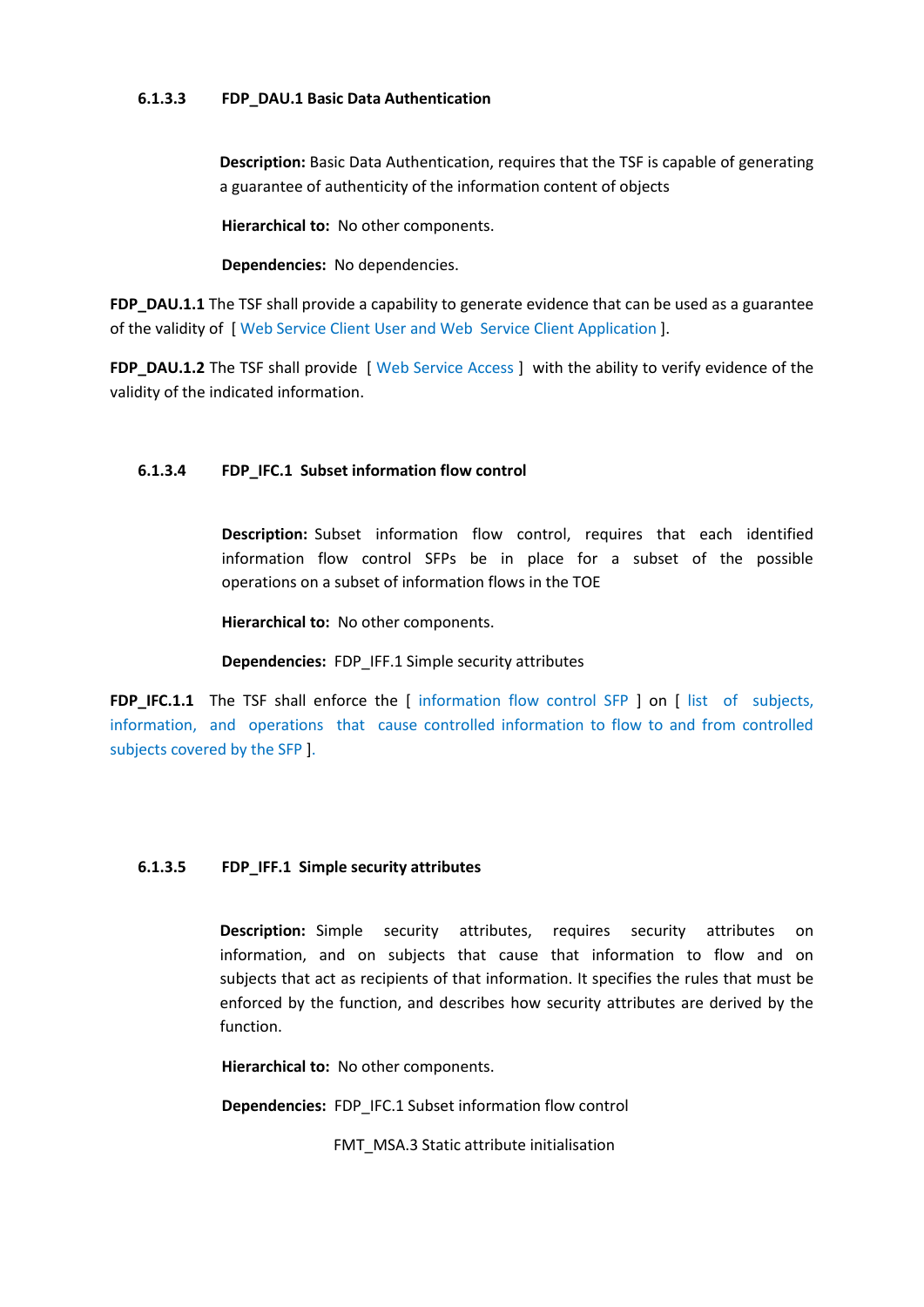**FDP\_IFF.1.1** The TSF shall enforce the [ information flow control SFP ] based on the following types of subject and information security attributes: [ list of subjects and information controlled under the indicated SFP, and for each, the security attributes ].

**FDP\_IFF.1.2** The TSF shall permit an information flow between a controlled subject and controlled information via a controlled operation if the following rules hold: [ for each operation, the security attribute-based relationship that must hold between subject and information security attributes ].

**FDP\_IFF.1.3** The TSF shall enforce the [ additional information flow control SFP rules ].

**FDP\_IFF.1.4** The TSF shall explicitly authorise an information flow based on the following rules: [based on security attributes, that explicitly authorise information flows].

**FDP\_IFF.1.5** The TSF shall explicitly deny an information flow based on the following rules: [ based on security attributes, that explicitly deny information flows ].

### <span id="page-30-0"></span>**6.1.4 Class Identification and Authentication (FIA)**

#### **6.1.4.1 FIA\_AFL.1 Authentication failure handling**

**Description:** Authentication failure handling, requires that the TSF be able to terminate the session establishment process after a specified number of unsuccessful user authentication attempts. It also requires that, after termination of the session establishment process, the TSF be able to disable the user account or the point of entry (e.g. workstation) from which the attempts were made until an administratordefined condition occurs

**Hierarchical to:** No other components.

**Dependencies:** FIA\_UAU.1 Timing of authentication

**FIA\_AFL.1.1** The TSF shall detect when [ *an\_administrator\_configurable\_positive\_integer within* [ 3-5] ] unsuccessful authentication attempts occur related to [ User Identification and Authorization ].

**FIA\_AFL.1.2** When the defined number of unsuccessful authentication attempts has been [ *surpassed* ], the TSF shall [ User Account Passive or Disable ].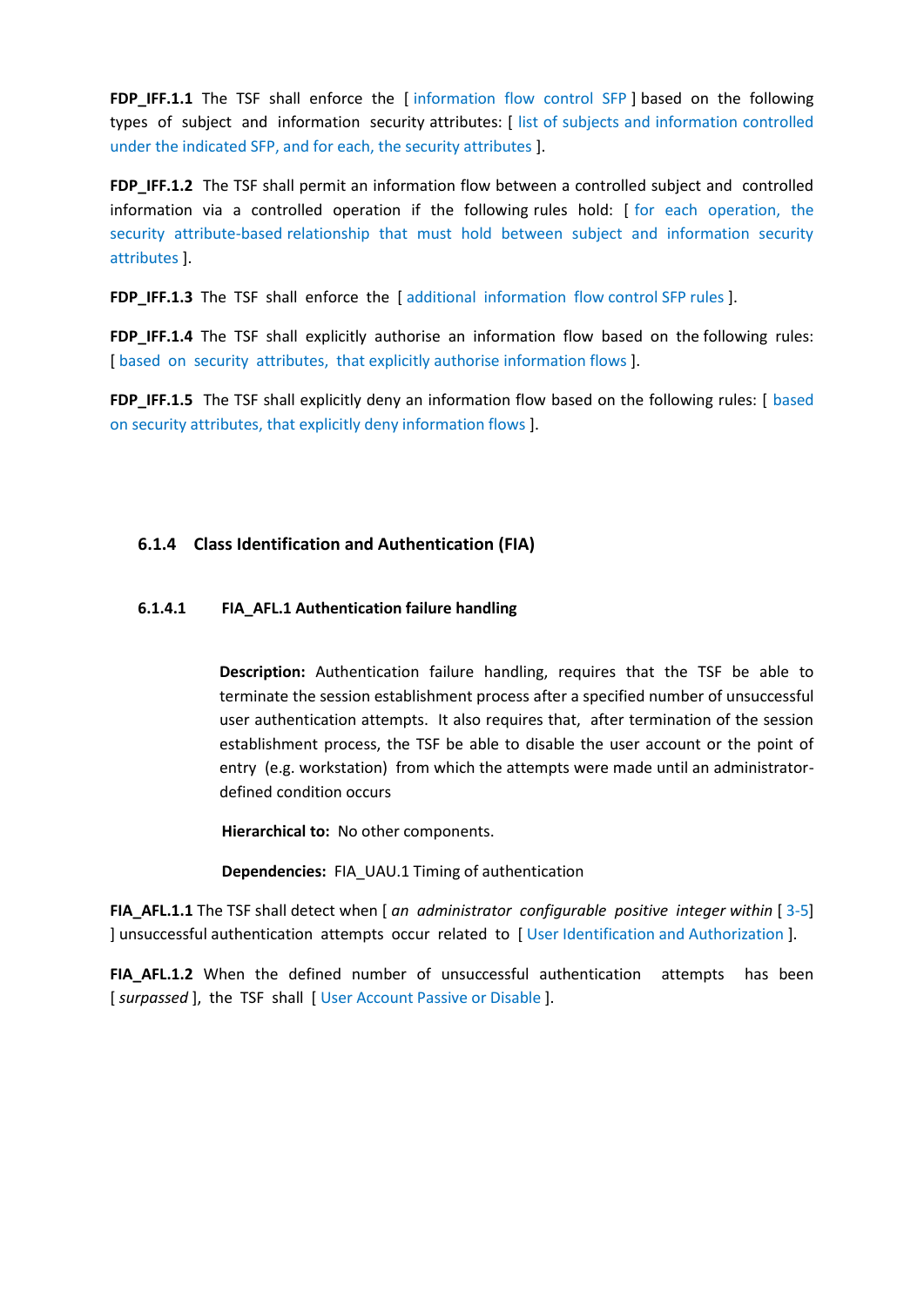#### **6.1.4.2 FIA\_ATD.1 User attribute definition**

**Description:** User attribute definition, allows user security attributes for each user to be maintained individually.

**Hierarchical to:** No other components.

**Dependencies:** No dependencies.

**FIA ATD.1.1** The TSF shall maintain the following list of security attributes belonging to individual users: [ Username and Password, Host IP, Working Time Range].

#### **6.1.4.3 FIA\_SOS.1 Verification of secrets**

**Description:** Verification of secrets, requires the TSF to verify that secrets meet defined quality metrics

**Hierarchical to:** No other components.

**Dependencies:** No dependencies.

FIA\_SOS.1.1 The TSF shall provide a mechanism to verify that secrets meet [ defined quality metric (Defined Time-out Value) ].

#### **FIA\_SOS.2 TSF Generation of secrets**

**Description:** TSF Generation of secrets, requires the TSF to be able to generate secrets that meet defined quality metrics

**Hierarchical to:** No other components.

**Dependencies:** No dependencies.

FIA\_SOS.2.1 The TSF shall provide a mechanism to generate secrets that meet [ defined quality metric (Defined Time-out Value) ].

**FIA\_SOS.2.2** The TSF shall be able to enforce the use of TSF generated secrets for [ FIA\_UAU and FIA\_UID ].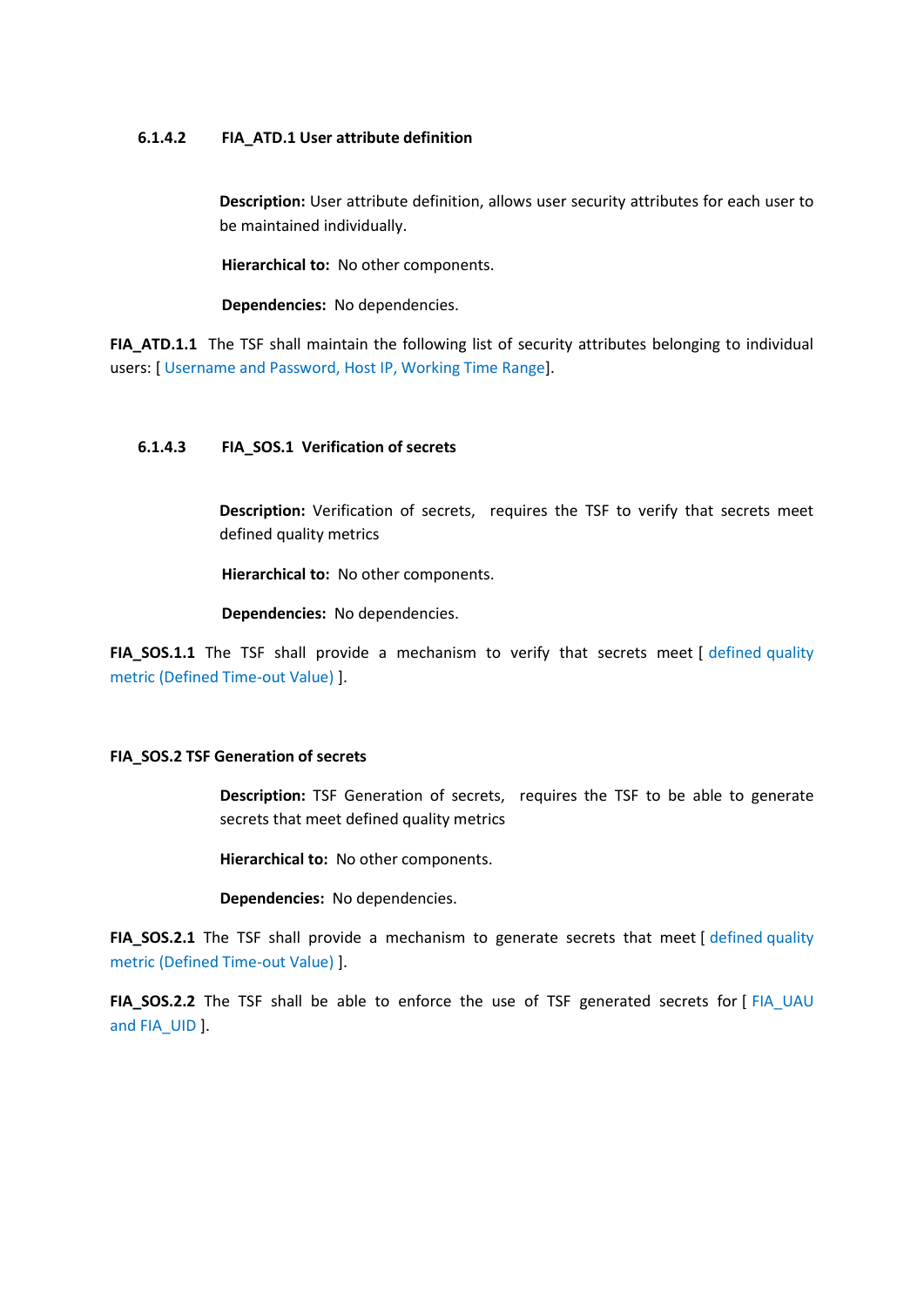#### **6.1.4.4 FIA\_UAU.1 Timing of authentication**

**Description:** Timing of authentication, allows a user to perform certain actions prior to the authentication of the user's identity.

**Hierarchical to:** No other components.

**Dependencies:** FIA\_UID.1 Timing of identification

**FIA UAU.1.1** The TSF shall allow [ list of TSF mediated actions ] on behalf of the user to be performed before the user is authenticated.

**FIA\_UAU.1.2** The TSF shall require each user to be successfully authenticated before allowing any other TSF-mediated actions on behalf of that user.

#### **FIA\_UAU.6 Re-authenticating**

**Description:** Re-authenticating, requires the ability to specify events for which the user needs to be re-authenticated

**Hierarchical to:** No other components.

**Dependencies:** No dependencies.

**FIA\_UAU.6.1** The TSF shall re-authenticate the user under the conditions [ FIA\_SOS.2 generated message when it is an invalid ].

### **6.1.4.5 FIA\_UID.1 Timing of identification**

**Description:** Timing of identification, allows users to perform certain actions before being identified by the TSF

**Hierarchical to:** No other components.

**Dependencies:** No dependencies.

**FIA\_UID.1.1** The TSF shall allow [ list of TSF-mediated actions ] on behalf of the user to be performed before the user is identified.

**FIA\_UID.1.2** The TSF shall require each user to be successfully identified before allowing any other TSF-mediated actions on behalf of that user.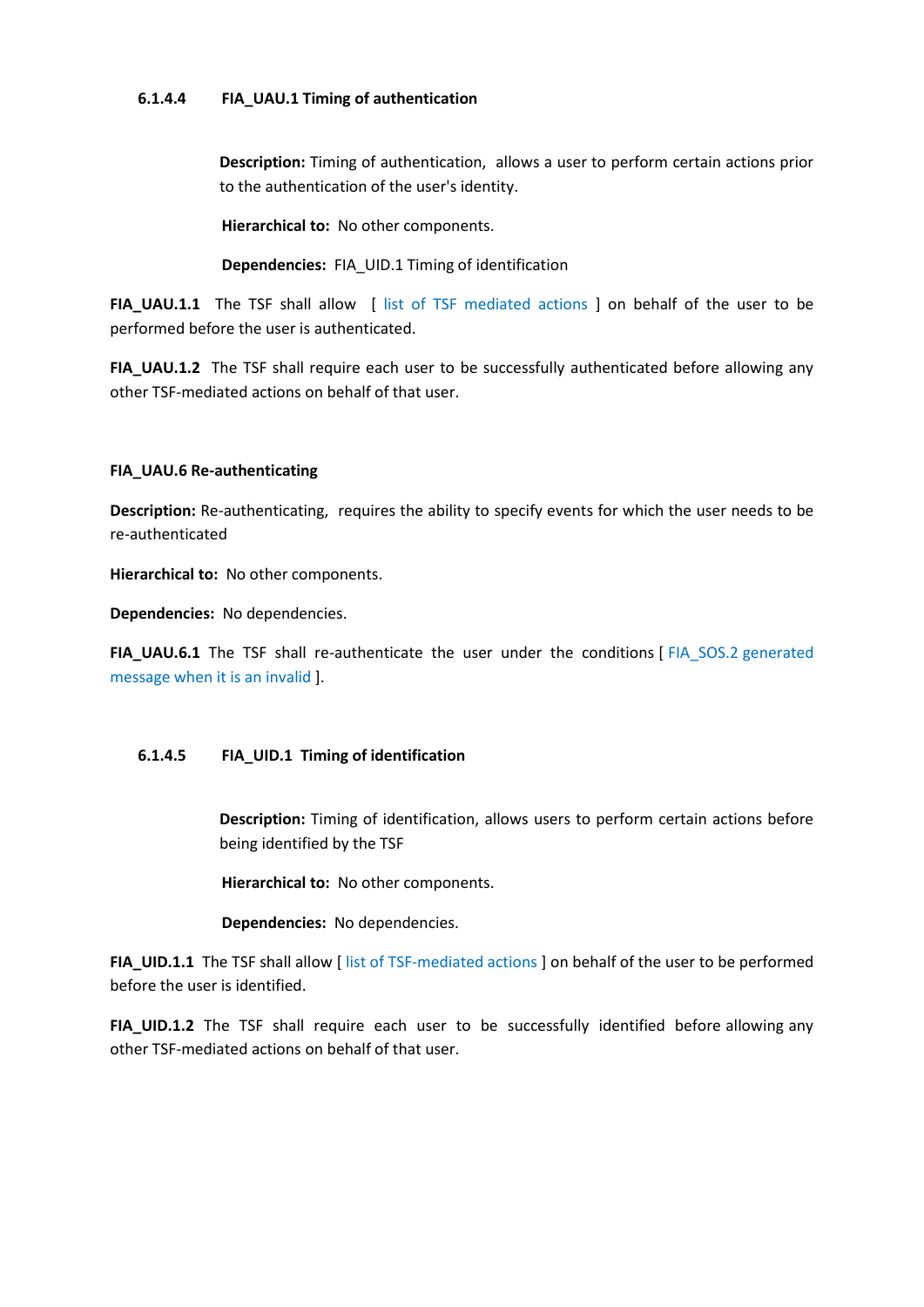#### <span id="page-33-0"></span>**6.1.5 Class Security Management (FMT)**

#### **6.1.5.1 FMT\_MOF.1 Management of security functions behaviour**

**Description:** Management of security functions behaviour allows the authorised users (roles) to manage the behaviour of functions in the TSF that use rules or have specified conditions that may be manageable.

**Hierarchical to:** No other components.

**Dependencies:** FMT\_SMR.1 Security roles

FMT\_SMF.1 Specification of Management Functions

**FMT\_MOF.1.1** The TSF shall restrict the ability to [*disable, enable or modify the behaviour of* ] the functions [ Web Service Access and Identification ] to [ System Admin ].

#### **6.1.5.2 FMT\_MSA.1 Management of security attributes**

**Description:** Management of security attributes allows authorised users (roles) to manage the specified security attributes

**Hierarchical to:** No other components.

**Dependencies:** [FDP\_ACC.1 Subset access control, or

FDP\_IFC.1 Subset information flow control]

FMT\_SMR.1 Security roles

FMT\_SMF.1 Specification of Management Functions

**FMT\_MSA.1.1** The TSF shall enforce the [ FDP\_ACC.1 defined access control(s) and FDP\_IFC.1 information flow control(s) ] to restrict the ability to [ *query* ] the security attributes [ FAU\_GEN.1 generated logs ] to [ System Admin ].

#### **FMT\_MSA.3 Static attribute initialisation**

**Description:** Static attribute initialisation ensures that the default values of security attributes are appropriately either permissive or restrictive in nature

**Hierarchical to:** No other components.

**Dependencies:** FMT\_MSA.1 Management of security attributes

FMT\_SMR.1 Security roles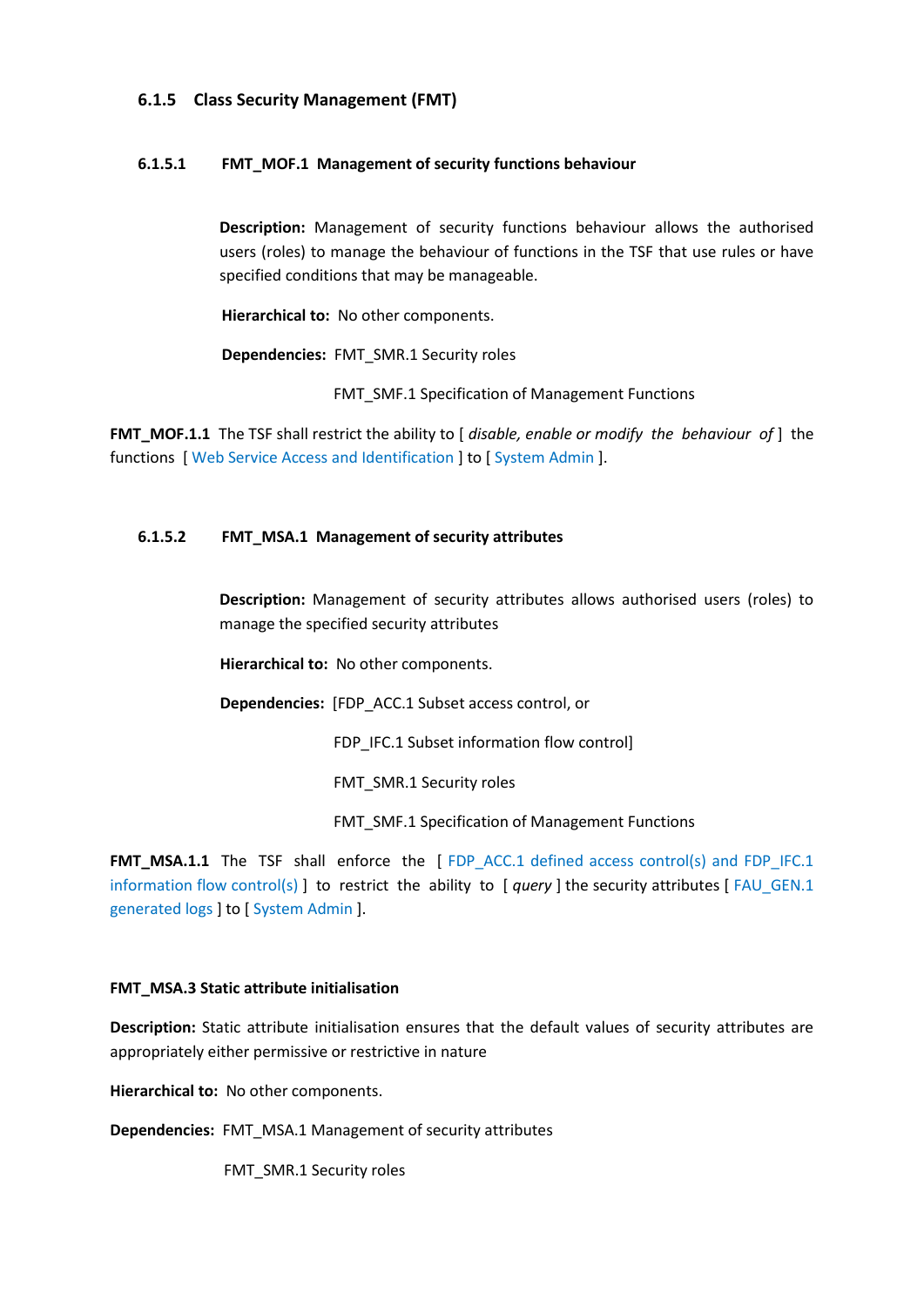**FMT\_MSA.3.1** The TSF shall enforce the [ access control SFP, information flow control SFP ] to provide [ *restrictive*] default values for security attributes that are used to enforce the SFP.

**FMT\_MSA.3.2** The TSF shall allow the [ System Admin ] to specify alternative initial values to override the default values when an object or information is created.

#### **6.1.5.3 FMT\_MTD.1 Management of TSF data**

**Description:** Management of TSF data allows authorised users to manage TSF data

**Hierarchical to:** No other components.

**Dependencies:** FMT\_SMR.1 Security roles

FMT\_SMF.1 Specification of Management Functions

**FMT\_MTD.1.1** The TSF shall restrict the ability to [ *query* ] the [ FAU GEN.1 generated logs ] to [ System Admin ].

#### **6.1.5.4 FMT\_SAE.1 Time-limited authorization**

**Description:** Time-limited authorization provides the capability for an authorised user to specify an expiration time on specified security attributes

**Hierarchical to:** No other components.

**Dependencies:** FMT\_SMR.1 Security roles

FPT\_STM.1 Reliable time stamps

FMT\_SAE.1.1 The TSF shall restrict the capability to specify an expiration time for [FIA\_SOS.2 generated message ] to [ System Admin].

**FMT\_SAE.1.2** For each of these security attributes, the TSF shall be able to [ User Re-Authenticate ] after the expiration time for the indicated security attribute has passed.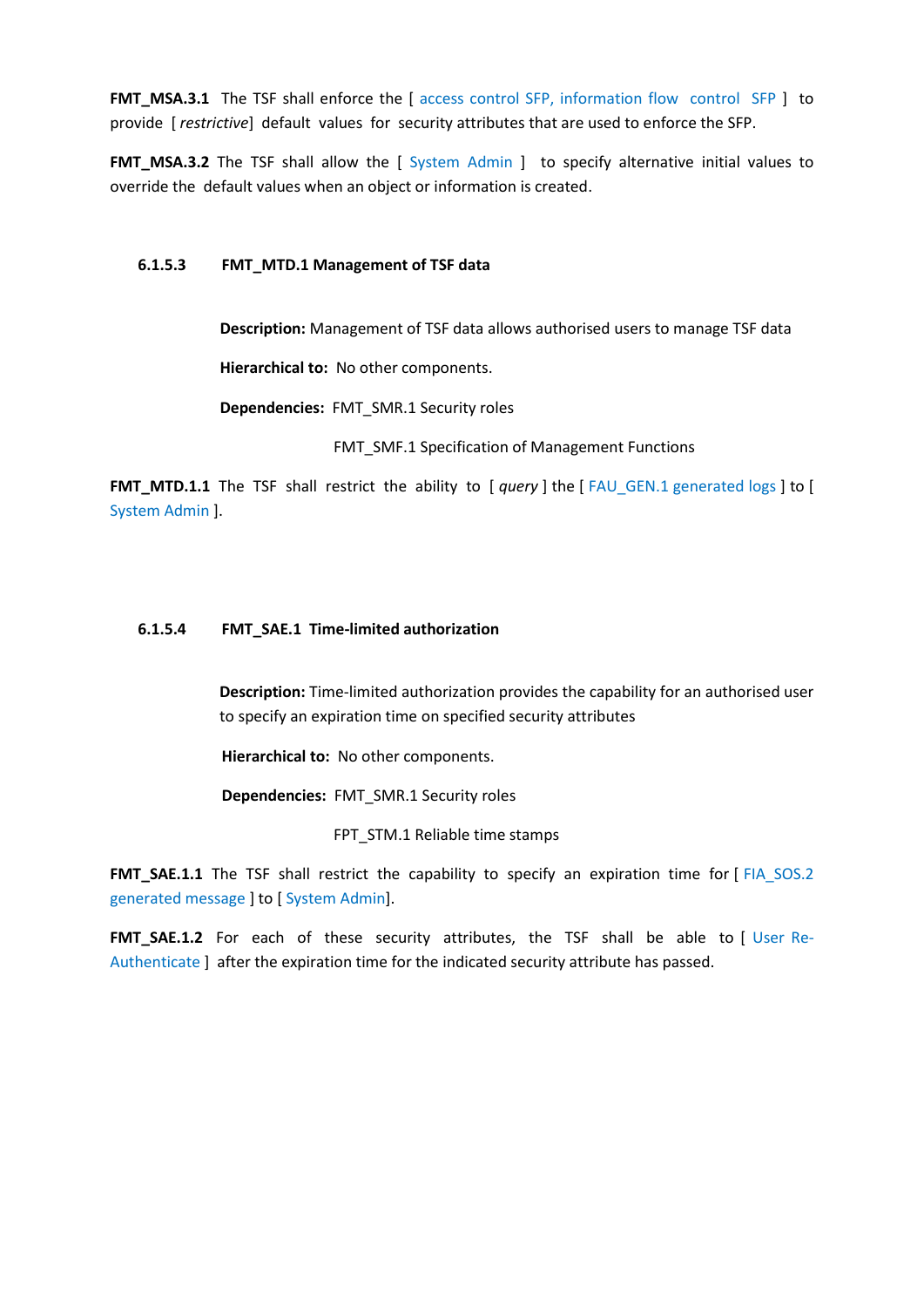#### **6.1.5.5 FMT\_SMF.1 Specification of Management Functions**

**Description:** Specification of Management Functions requires that the TSF provide specific management functions

**Hierarchical to:** No other components.

**Dependencies:** No dependencies.

**FMT\_SMF.1.1** The TSF shall be capable of performing the following management functions: [ list of management functions to be provided by the TSF ].

#### **6.1.5.6 FMT\_SMR.1 Security roles**

**Description:** Security roles specifies the roles with respect to security that the TSF recognises

**Hierarchical to:** No other components.

**Dependencies:** FIA\_UID.1 Timing of identification

FMT\_SMR.1.1 The TSF shall maintain the roles [System Admin ].

**FMT\_SMR.1.2** The TSF shall be able to associate users with roles.

| <b>SFR</b> | <b>Management Events</b>                                 | <b>Extra Informations</b>                            |
|------------|----------------------------------------------------------|------------------------------------------------------|
| FMT_MOF.1  | Disable, enable or modify the behaviour of the functions | Web Service and<br><b>Identification</b>             |
| FMT MSA.1  | Security attributes and actions                          | Defined access logs and<br>information flow controls |
| FMT MSA.3  | Static attribute initialisation events                   | Specify alternative initial<br>values                |
| FMT MTD.1  | TSF Data Management events                               |                                                      |
| FMT_SAE.1  | Timi limited authorization                               | FIA_SOS.2 generated<br>message                       |
| FMT_SMF.1  | Management functions specifications                      | List of management<br>functions                      |
| FMT SMR.1  | Security roles                                           |                                                      |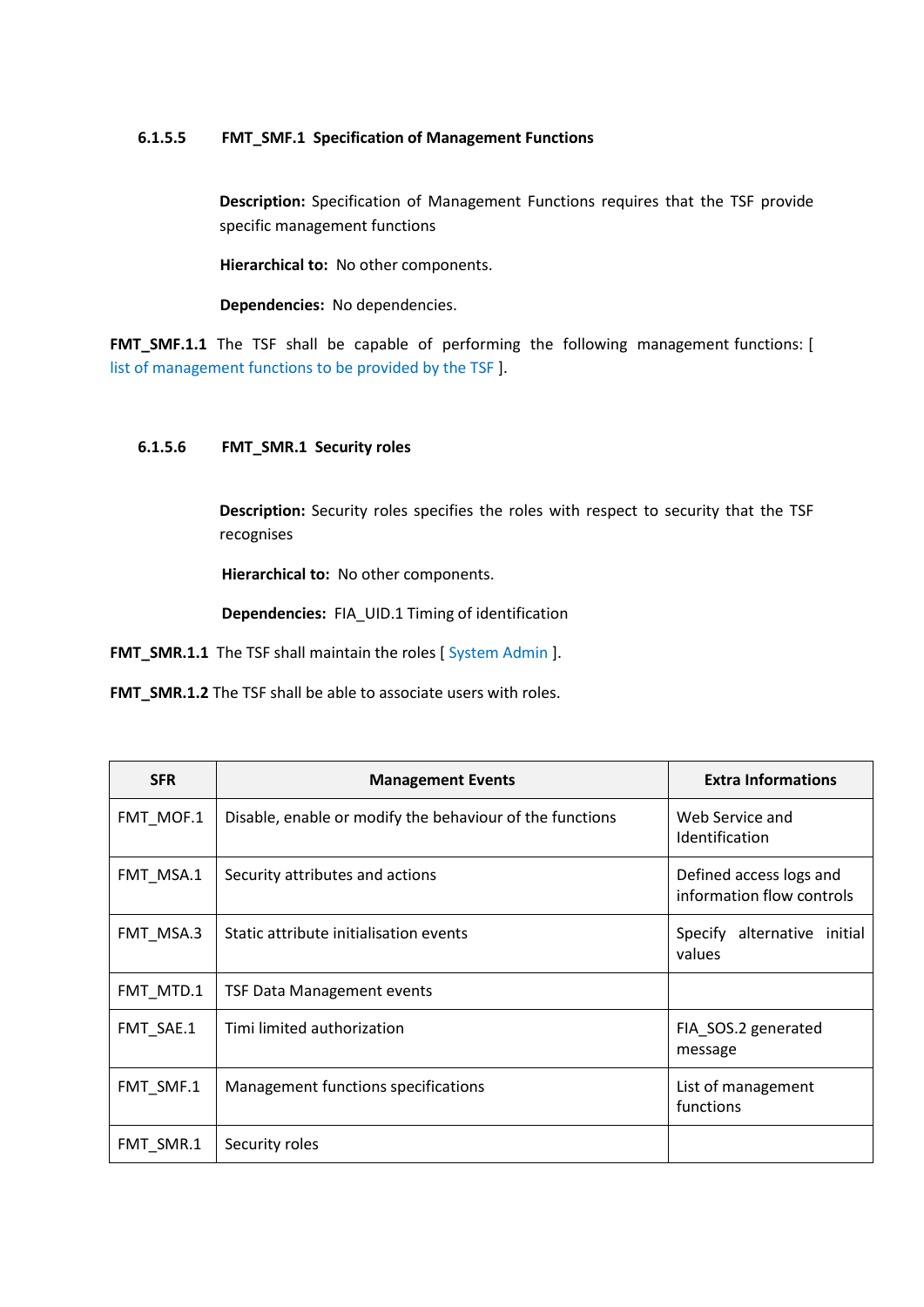### <span id="page-36-0"></span>**6.1.6 Class Protection of the TSF (FPT)**

#### **6.1.6.1 FPT\_STM.1 Reliable time stamps**

**Description:** Reliable time stamps, which requires that the TSF provide reliable time stamps for TSF functions

**Hierarchical to:** No other components.

**Dependencies:** No dependencies.

**FPT\_STM.1.1** The TSF shall be able to provide reliable time stamps.

#### <span id="page-36-1"></span>**6.1.7 Class Resource Utilization (FRU)**

#### **6.1.7.1 FRU\_RSA.1 Maximum quotas**

**Description:** Maximum quotas, provides requirements for quota mechanisms that ensure that users and subjects will not monopolise a controlled resource

**Hierarchical to:** No other components.

**Dependencies:** No dependencies.

**FRU\_RSA.1.1** The TSF shall enforce maximum quotas of the following resources: [ XML Message] that [ *Web Service Functions* ] can use [ *simultaneously* ].

### <span id="page-36-2"></span>**6.1.8 Class Trusted Path/Channels (FTP)**

#### **6.1.8.1 FTP\_ITC.1 Inter-TSF trusted channel**

**Description:** Inter-TSF trusted channel, requires that the TSF provide a trusted communication channel between itself and another trusted IT product

**Hierarchical to:** No other components.

**Dependencies:** No dependencies.

**FTP\_ITC.1.1** The TSF shall provide a communication channel between itself and another trusted IT product that is logically distinct from other communication channels and provides assured identification of its end points and protection of the channel data from modification or disclosure.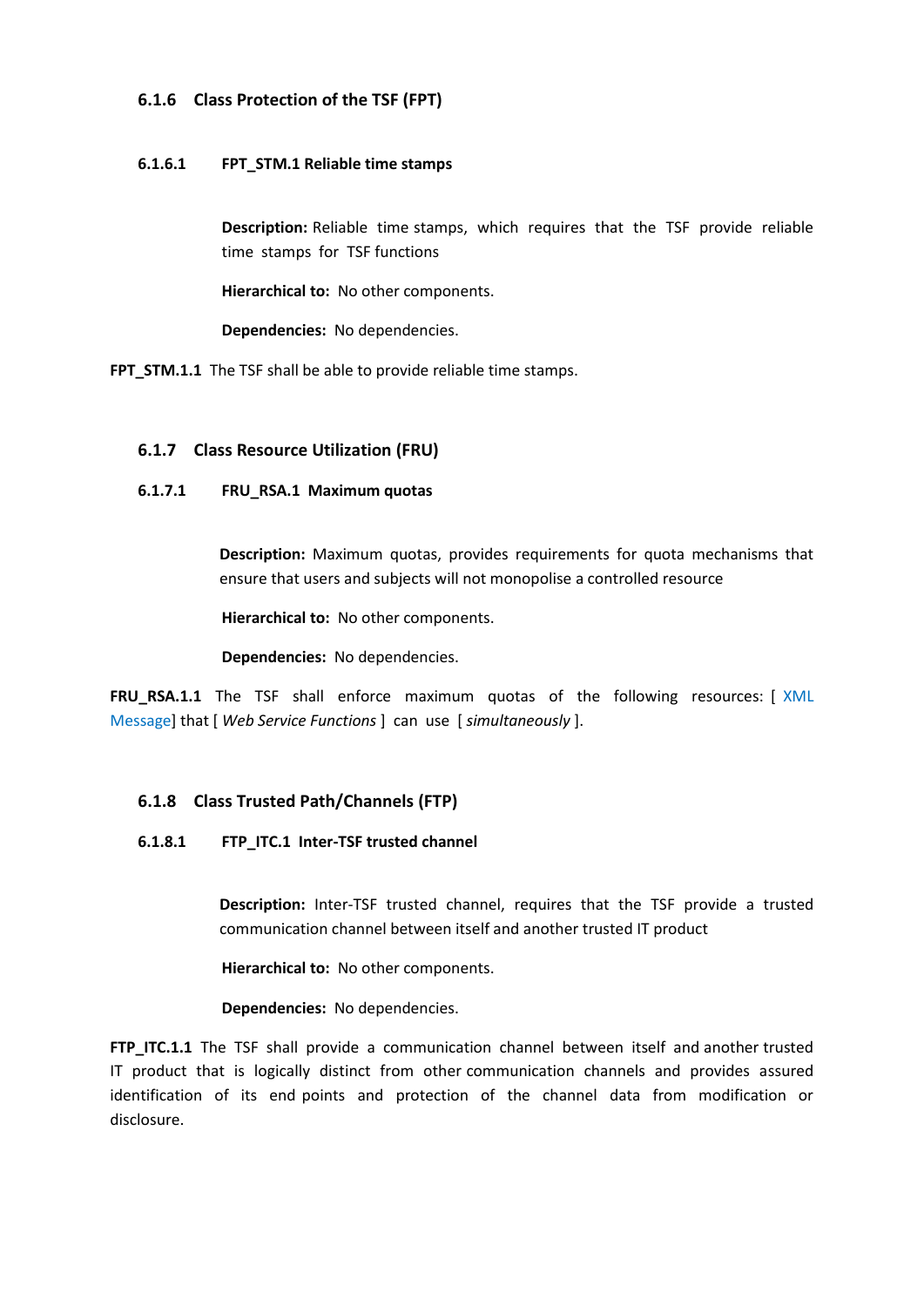**FTP ITC.1.2** The TSF shall permit [ *the TSF* ] to initiate communication via the trusted channel.

**FTP ITC.1.3** The TSF shall initiate communication via the trusted channel for [ User Identification and Authorization and Web Service Access ].

#### **6.1.8.2 FTP\_TRP.1 Trusted path**

**Description:** Trusted path, requires that a trusted path between the TSF and a user be provided for a set of events defined by a PP/ST author. The user and/or the TSF may have the ability to initiate the trusted path.

**Hierarchical to:** No other components.

**Dependencies:** No dependencies.

**FTP\_TRP.1.1** The TSF shall provide a communication path between itself and [ *local and remote* ] users that is logically distinct from other communication paths and provides assured identification of its end points and protection of the communicated data from [ *disclosure* ]

**FTP\_TRP.1.2** The TSF shall permit [ *local users and remote users* ] to initiate communication via the trusted path.

**FTP\_TRP.1.3** The TSF shall require the use of the trusted path for [*initial user authentication* [ Web Service Access ]].

### <span id="page-37-0"></span>**6.2 Security Assurance Requirements for the TOE**

The assurance requirements for the evaluation of the TOE and for its development and operating environment are chosen as the predefined assurance package EAL2.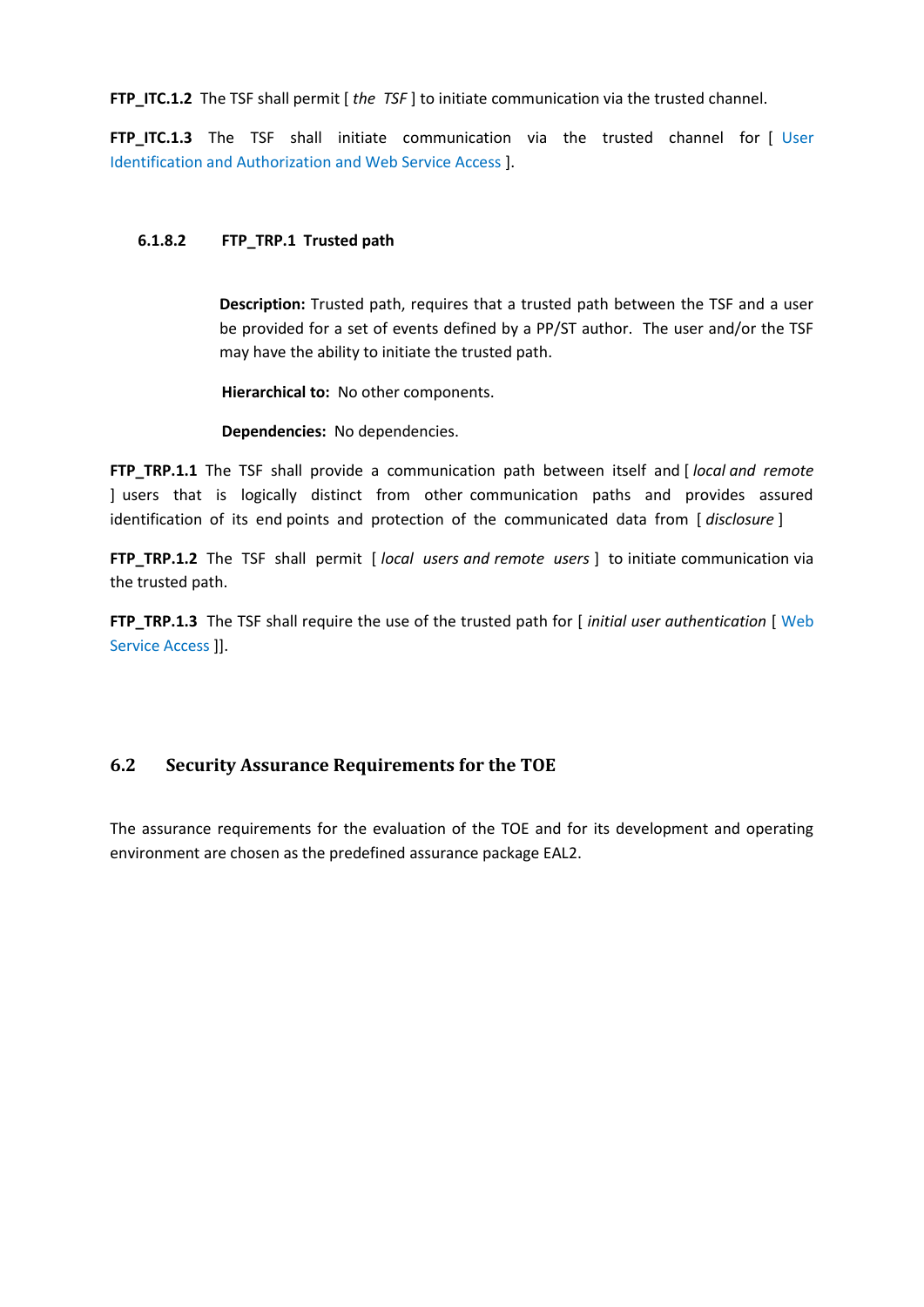# <span id="page-38-0"></span>**6.3 Security Requirements Rationale**

## <span id="page-38-1"></span>**6.3.1 Security Functional Requirements Rationale**

|                                       |             | <b>O.ACCONTROL</b>        | <b>O.VALAUTH</b>          | <b>O.INTEGRITY</b> | <b>O.RECORDS</b>          | <b>O.AUTHORIZE</b>        |
|---------------------------------------|-------------|---------------------------|---------------------------|--------------------|---------------------------|---------------------------|
| <b>SECURITY AUDIT</b>                 | FAU_GEN.1   |                           |                           |                    | X                         |                           |
|                                       | FAU_GEN.2   | X                         |                           |                    | X                         | X                         |
|                                       | FAU_SAR.1   | X                         |                           |                    | $\boldsymbol{\mathsf{X}}$ | X                         |
|                                       | FAU_SEL.1   | X                         |                           |                    | $\boldsymbol{\mathsf{x}}$ | X                         |
|                                       | FAU_STG.1   |                           |                           |                    | $\pmb{\mathsf{X}}$        | X                         |
| <b>COMMUNICATION</b>                  | FCO_NRO.1   |                           | $\boldsymbol{\mathsf{X}}$ | X                  |                           |                           |
|                                       | FCO_NRR.1   |                           | $\pmb{\mathsf{X}}$        | X                  |                           |                           |
|                                       | FDP_ACC.1   | X                         |                           |                    |                           |                           |
|                                       | FDP_ACF.1   | X                         | $\boldsymbol{\mathsf{X}}$ |                    |                           | X                         |
| <b>USER DATA</b><br><b>PROTECTION</b> | FDP_DAU.1   |                           | $\pmb{\mathsf{X}}$        |                    |                           | $\boldsymbol{\mathsf{X}}$ |
|                                       | FDP_IFC.1   |                           | $\pmb{\mathsf{X}}$        | X                  | $\pmb{\mathsf{X}}$        |                           |
|                                       | FDP_IFF.1   |                           | $\pmb{\mathsf{x}}$        | X                  | $\pmb{\mathsf{X}}$        |                           |
|                                       | FIA_AFL.1   |                           |                           |                    |                           | X                         |
|                                       | FIA_ATD.1   |                           |                           |                    |                           | X                         |
| <b>IDENTIFICATION</b>                 | FIA_SOS.1   |                           | $\boldsymbol{\mathsf{X}}$ |                    |                           |                           |
| <b>AND</b>                            | FIA_SOS.2   |                           | $\pmb{\mathsf{X}}$        | X                  |                           |                           |
| <b>AUTHENTICATION</b>                 | FIA_UAU.1   |                           |                           |                    |                           | $\mathbf x$               |
|                                       | FIA_UAU.6   |                           | $\boldsymbol{\mathsf{X}}$ |                    |                           | X                         |
|                                       | FIA_UID.1   |                           |                           |                    |                           | X                         |
|                                       | $FMT_MOF.1$ | X                         | $\pmb{\mathsf{X}}$        |                    |                           | X                         |
|                                       | FMT_MSA.1   |                           |                           |                    |                           | X                         |
|                                       | FMT_MSA.3   | X                         |                           |                    |                           | X                         |
| <b>SECURITY</b><br><b>MANAGEMENT</b>  | FMT MTD.1   | X                         | $\pmb{\mathsf{X}}$        |                    |                           | X                         |
|                                       | FMT_SAE.1   | X                         | $\boldsymbol{\mathsf{X}}$ |                    |                           |                           |
|                                       | FMT_SMF.1   | X                         |                           |                    |                           |                           |
|                                       | FMT_SMR.1   |                           | $\boldsymbol{\mathsf{X}}$ |                    |                           | X                         |
| PROTECTION OF<br>THE TSF              | FPT_STM.1   |                           |                           |                    | $\pmb{\mathsf{X}}$        |                           |
| <b>RESOURCE</b><br><b>UTILIZATION</b> | FRU_RSA.1   | $\boldsymbol{\mathsf{X}}$ |                           | $\mathsf{X}$       |                           |                           |
| TRUSTED PATH /                        | FTP_ITC.1   |                           |                           | $\mathsf{X}$       |                           | $\mathsf{X}$              |
| <b>CHANNELS</b>                       | FTP_TRP.1   |                           |                           |                    |                           | X                         |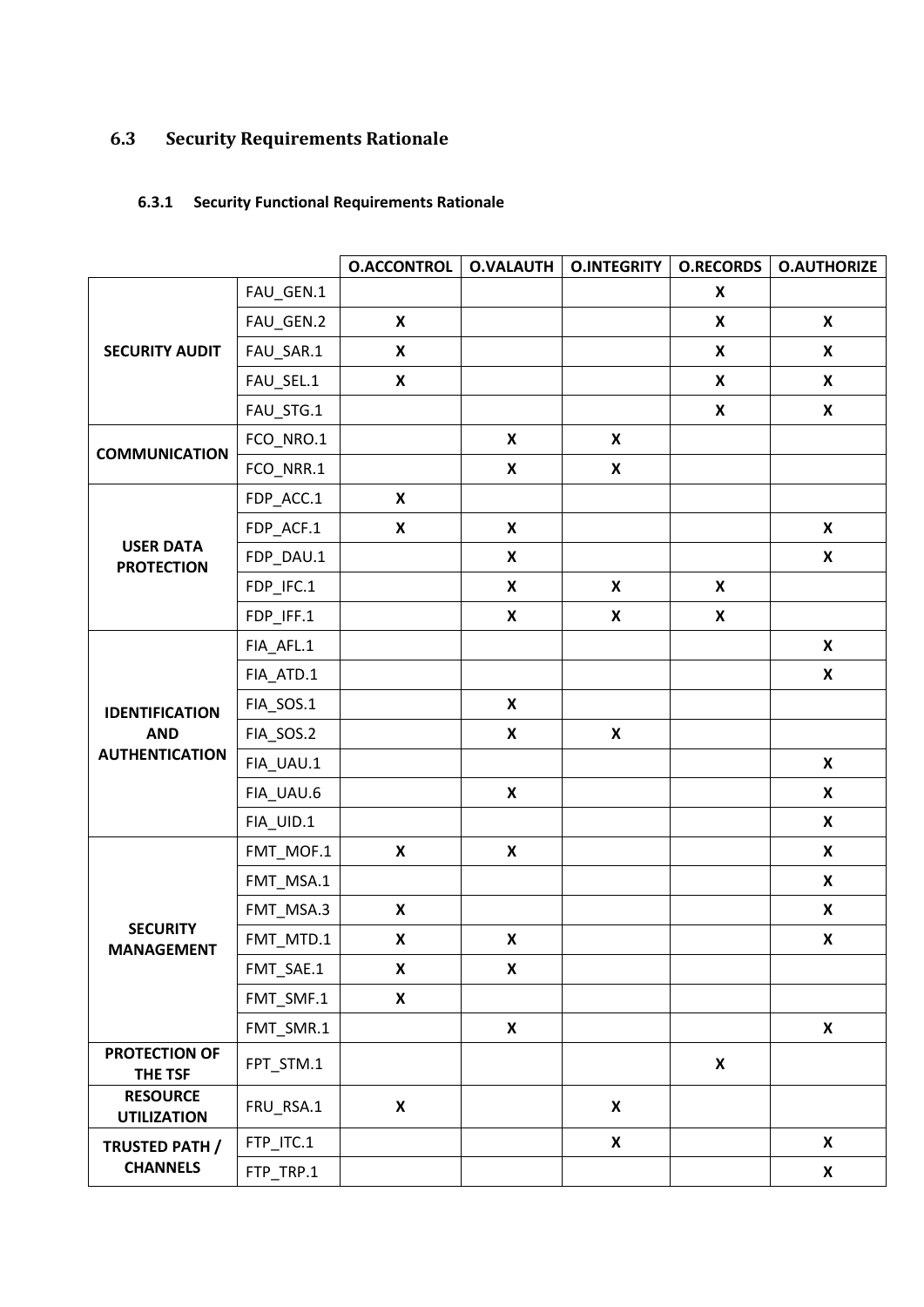| <b>SECURITY</b><br><b>OBJECTIVES</b> | SECURITY FUNCTIONAL REQUIREMENTS |                                                                                                                                                                                                            |  |  |  |
|--------------------------------------|----------------------------------|------------------------------------------------------------------------------------------------------------------------------------------------------------------------------------------------------------|--|--|--|
|                                      | FAU GEN.2                        | Provides user identity association                                                                                                                                                                         |  |  |  |
|                                      | FAU_SAR.1                        | Provides the capability to read information from the audit<br>records                                                                                                                                      |  |  |  |
|                                      | FAU_SEL.1                        | Requires the ability to select the set of events to be audited<br>from the set of all auditable events                                                                                                     |  |  |  |
|                                      | FDP_ACC.1                        | Provides security functional policy for functions and data                                                                                                                                                 |  |  |  |
|                                      | FDP_ACF.1                        | Allows the TSF to enforce access based upon security<br>attributes and named groups of attributes                                                                                                          |  |  |  |
| O.ACCONTROL                          | FMT_MOF.1                        | Management of security functions behaviour allows the<br>authorised users (roles) to manage the behaviour of functions<br>in the TSF that use rules or have specified conditions that may<br>be manageable |  |  |  |
|                                      | FMT_MSA.3                        | Static attribute initialisation ensures that the default values of<br>security attributes are appropriately either permissive or<br>restrictive in nature                                                  |  |  |  |
|                                      | FMT MTD.1                        | Provides authorised processing of sales data and event data                                                                                                                                                |  |  |  |
|                                      | FMT_SAE.1                        | Provides the capability for an authorised user to specify an<br>expiration time on specified security attributes                                                                                           |  |  |  |
|                                      | FMT_SMF.1                        | Performing all operations being allowed only in the<br>maintenance mode                                                                                                                                    |  |  |  |
|                                      | FRU_RSA.1                        | Provides requirements for quota mechanisms that ensure that<br>users and subjects will not monopolise a controlled resource                                                                                |  |  |  |
|                                      | FCO_NRO.1                        | Selective proof of origin, requires the TSF to provide subjects<br>with the capability to request evidence of the origin of<br>information                                                                 |  |  |  |
|                                      | FCO_NRR.1                        | Selective proof of receipt, requires the TSF to provide subjects<br>with a capability to request evidence of the receipt of<br>information                                                                 |  |  |  |
|                                      | FDP_ACF.1                        | Allows the TSF to enforce access based upon security<br>attributes and named groups of attributes                                                                                                          |  |  |  |
|                                      | FDP_DAU.1                        | Requires that the TSF is capable of generating a guarantee of<br>authenticity of the information content of objects                                                                                        |  |  |  |
|                                      | FDP_IFC.1                        | Provides information flow control for sales data and event<br>data                                                                                                                                         |  |  |  |
| O.VALAUTH                            | FDP IFF.1                        | Provides information flow control policy for data                                                                                                                                                          |  |  |  |
|                                      | FIA_SOS.1                        | Requires the TSF to verify that secrets meet defined quality<br>metrics                                                                                                                                    |  |  |  |
|                                      | FIA_SOS.2                        | Requires the TSF to be able to generate secrets that meet<br>defined quality metrics                                                                                                                       |  |  |  |
|                                      | FIA_UAU.6                        | Requires the ability to specify events for which the user needs<br>to be re-authenticated                                                                                                                  |  |  |  |
|                                      | FMT_MOF.1                        | Management of security functions behaviour allows the<br>authorised users (roles) to manage the behaviour of functions<br>in the TSF that use rules or have specified conditions that may<br>be manageable |  |  |  |
|                                      | FMT_MTD.1                        | Provides authorised processing of sales data and event data                                                                                                                                                |  |  |  |
|                                      | FMT_SAE.1                        | Provides the capability for an authorised user to specify an<br>expiration time on specified security attributes                                                                                           |  |  |  |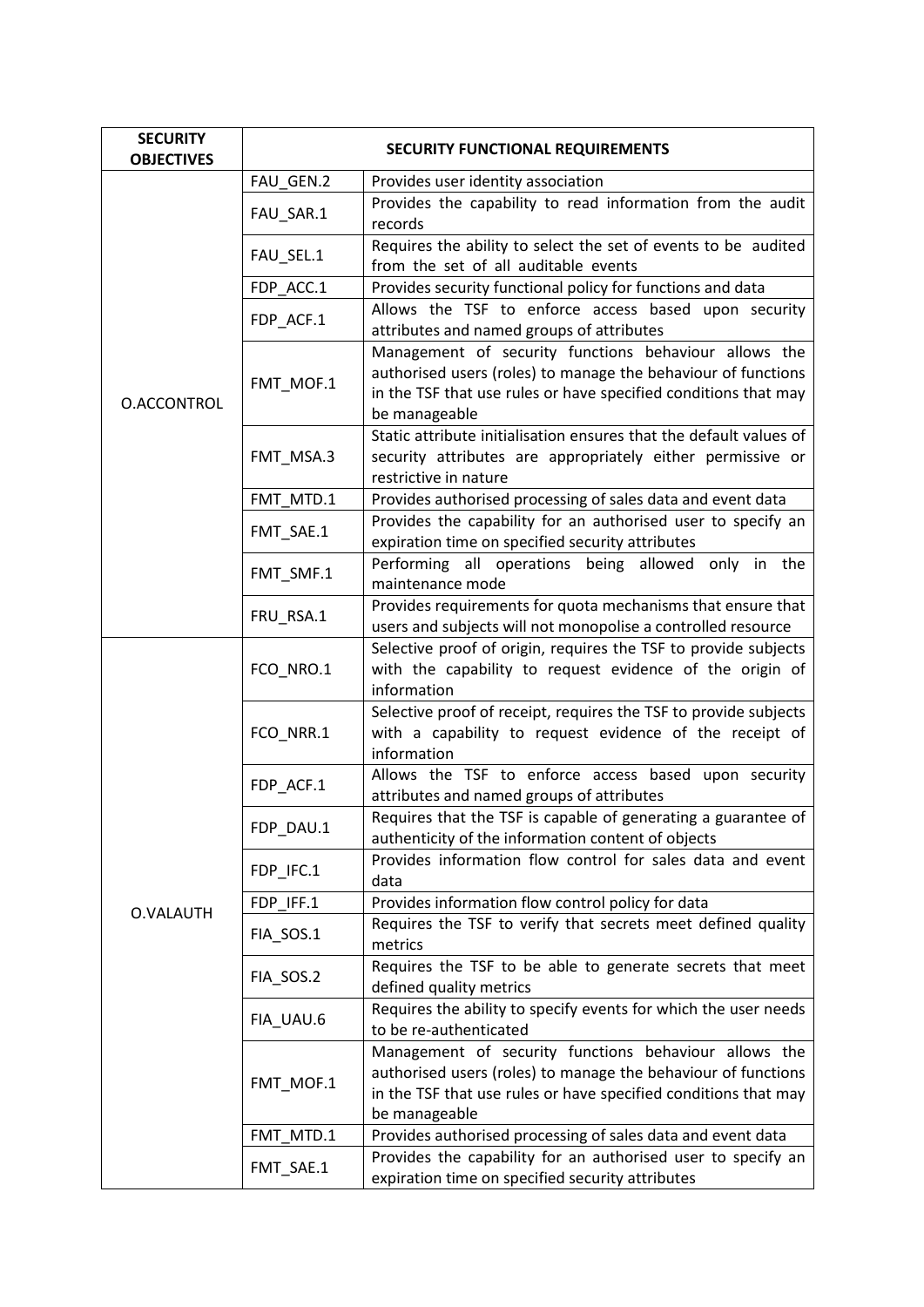|                    | FMT_SMR.1              | Security roles specifies the roles with respect to security that<br>the TSF recognises |  |  |
|--------------------|------------------------|----------------------------------------------------------------------------------------|--|--|
|                    |                        | Selective proof of origin, requires the TSF to provide subjects                        |  |  |
|                    | FCO_NRO.1              | with the capability to request evidence of the origin of                               |  |  |
|                    |                        | information                                                                            |  |  |
|                    |                        | Selective proof of receipt, requires the TSF to provide subjects                       |  |  |
|                    | FCO_NRR.1              | with a capability to request evidence of the receipt of                                |  |  |
|                    |                        | information                                                                            |  |  |
|                    |                        | Requires each identified information flow control SFPs be in                           |  |  |
|                    | FDP_IFC.1              | place for a subset of the possible operations on a subset of                           |  |  |
| <b>O.INTEGRITY</b> |                        | information flows in the TOE                                                           |  |  |
|                    | FDP_IFF.1              | Provides information flow control policy for data                                      |  |  |
|                    |                        | Requires the TSF to be able to generate secrets that meet                              |  |  |
|                    | FIA_SOS.2              | defined quality metrics                                                                |  |  |
|                    |                        | Provides requirements for quota mechanisms that ensure that                            |  |  |
|                    | FRU_RSA.1              | users and subjects will not monopolise a controlled resource                           |  |  |
|                    |                        | Requires that the TSF provide a trusted communication                                  |  |  |
|                    | FTP_ITC.1              | channel between itself and another trusted IT product                                  |  |  |
|                    | FAU GEN.2              | Provides user identity association                                                     |  |  |
|                    | FAU SAR.1              | Allows users to read audit records                                                     |  |  |
|                    |                        | Requires the ability to select the set of events to be audited                         |  |  |
|                    | FAU_SEL.1              | from the set of all auditable events                                                   |  |  |
|                    | FAU_STG.1              | Protects stored audit data from unauthorized deletion                                  |  |  |
|                    |                        | Allows the TSF to enforce access based upon security                                   |  |  |
|                    | FDP_ACF.1              | attributes and named groups of attributes                                              |  |  |
|                    | FDP_DAU.1              | Requires that the TSF is capable of generating a guarantee of                          |  |  |
|                    |                        | authenticity of the information content of objects                                     |  |  |
|                    | FIA AFL.1              | Detects and records authentication failure events                                      |  |  |
|                    | FIA_ATD.1              | Allows user security attributes for each user to be maintained                         |  |  |
|                    |                        | individually                                                                           |  |  |
|                    | FIA UAU.1              | Defines user authentication before any action                                          |  |  |
|                    | FIA_UAU.6              | Requires the ability to specify events for which the user needs                        |  |  |
|                    |                        | to be re-authenticated                                                                 |  |  |
| <b>O.AUTHORIZE</b> | FIA UID.1              | No allowed actions before identification                                               |  |  |
|                    |                        | Management of security functions behaviour allows the                                  |  |  |
|                    | FMT_MOF.1              | authorised users (roles) to manage the behaviour of functions                          |  |  |
|                    |                        | in the TSF that use rules or have specified conditions that may                        |  |  |
|                    |                        | be manageable                                                                          |  |  |
|                    | FMT_MSA.1              | Provides the functions to restrict the ability to modify the                           |  |  |
|                    |                        | security attributes to FCR Authorised User                                             |  |  |
|                    |                        | Static attribute initialisation ensures that the default values of                     |  |  |
|                    | FMT_MSA.3              | security attributes are appropriately either permissive or                             |  |  |
|                    |                        | restrictive in nature                                                                  |  |  |
|                    | FMT_MTD.1              | Provides authorised processing of sales data and event data                            |  |  |
|                    | FMT_SMR.1              | Security roles specifies the roles with respect to security that                       |  |  |
|                    |                        | the TSF recognises                                                                     |  |  |
|                    | FTP_ITC.1<br>FTP_TRP.1 | Requires that the TSF provide a trusted communication                                  |  |  |
|                    |                        | channel between itself and another trusted IT product                                  |  |  |
|                    |                        | Requires that a trusted path between the TSF and a user be                             |  |  |
|                    |                        | provided for a set of events defined by a PP/ST author                                 |  |  |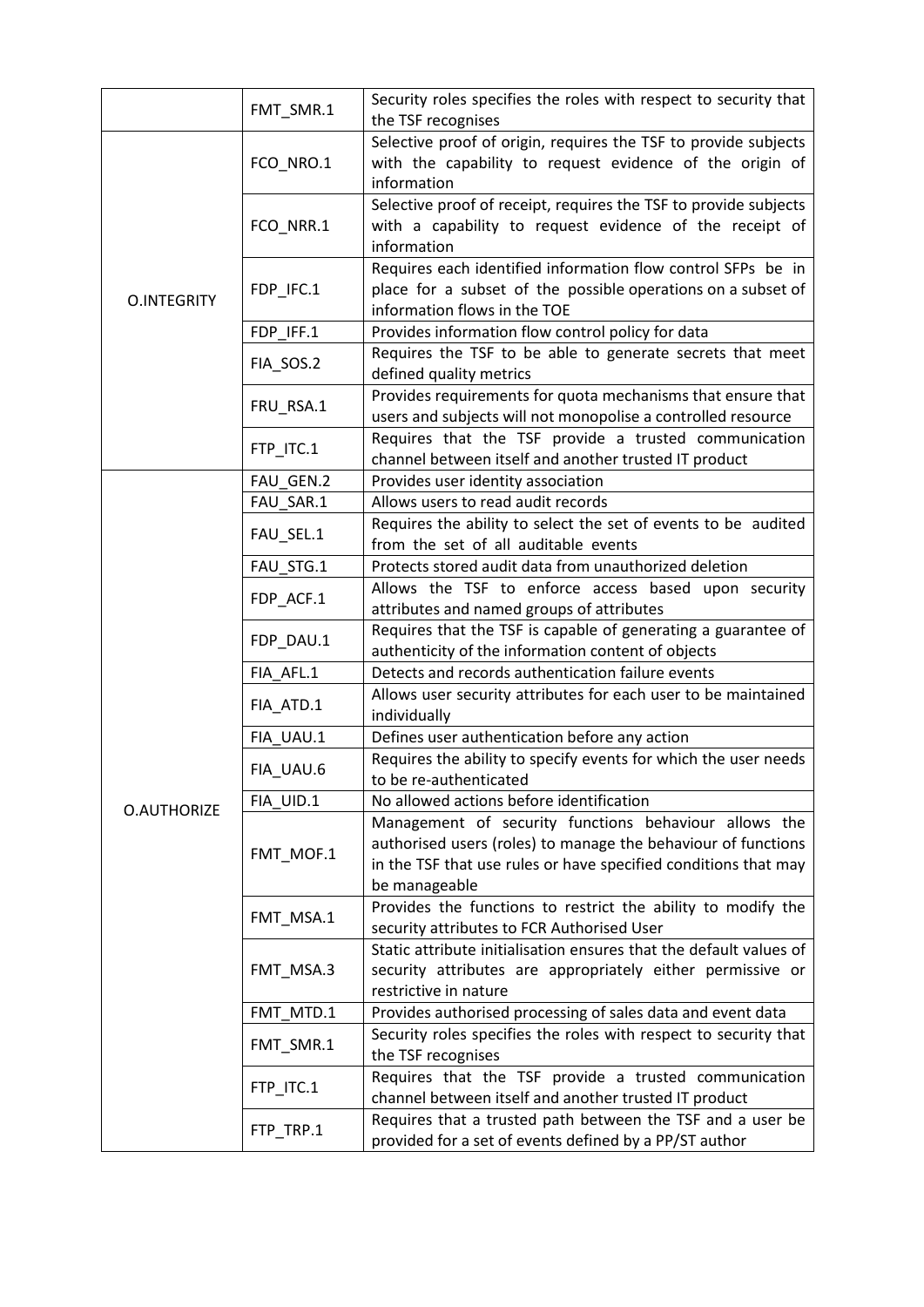|                  | FAU GEN.1 | Generates correct audit events                                 |  |  |  |
|------------------|-----------|----------------------------------------------------------------|--|--|--|
|                  | FAU_GEN.2 | Provides user identity association                             |  |  |  |
|                  | FAU SAR.1 | Allows users to read audit records                             |  |  |  |
|                  | FAU SEL.1 | Requires the ability to select the set of events to be audited |  |  |  |
| <b>O.RECORDS</b> |           | from the set of all auditable events                           |  |  |  |
|                  | FAU STG.1 | Protects stored audit data from unauthorized deletion          |  |  |  |
|                  |           | Requires each identified information flow control SFPs be in   |  |  |  |
|                  | FDP IFC.1 | place for a subset of the possible operations on a subset of   |  |  |  |
|                  |           | information flows in the TOE                                   |  |  |  |
|                  | FDP IFF.1 | Provides information flow control policy for data              |  |  |  |
|                  | FPT STM.1 | Provides accurate time for logging events                      |  |  |  |

#### <span id="page-41-0"></span>**6.3.2 Security Assurance Requirements Rationale**

The current assurance package was chosen based on the pre-defined assurance packet EAL2. EAL2 is chosen because the threats that were chosen are consistent with an attacker of basic attack potential and there is also different techniques for developing Web Service Technology.

#### <span id="page-41-1"></span>**6.3.3 Security Requirements- Internal Consistency**

The following part of the security requirements rationale shows that the set of security requirements for the TOE consisting of the security functional requirements (SFRs) and the security assurance requirements (SARs) together forms an internally consistent whole.

The assurance package EAL2 is a pre-defined set of internally consistent assurance requirements. The assurance requirements are internally consistent as all (additional) dependencies are satisfied and no inconsistency appears. Inconsistency between functional and assurance requirements could only arise, if there are functional-assurance dependencies being not met. So, there are no inconsistencies between the goals of these two groups of security requirements.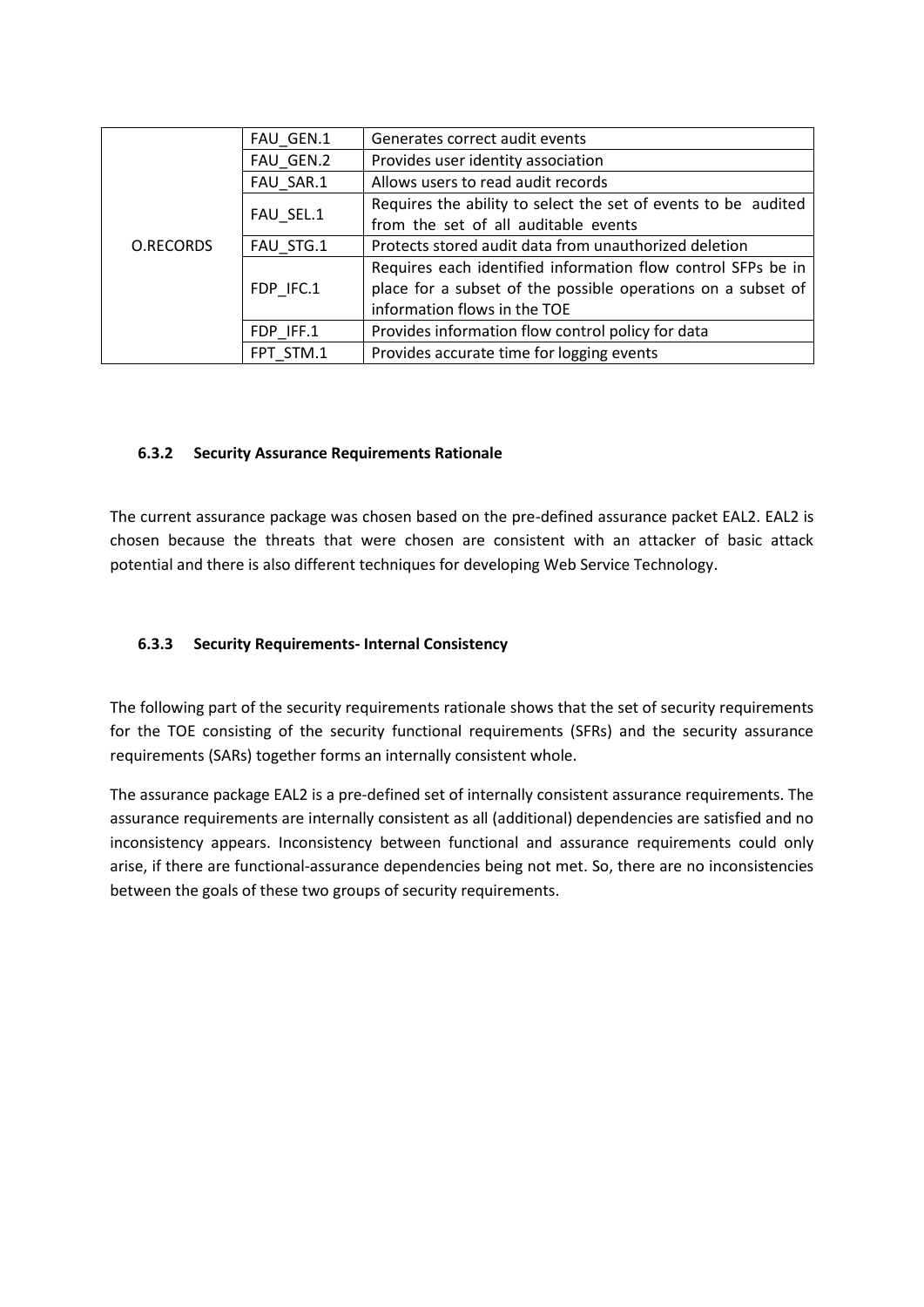# <span id="page-42-0"></span>**7. ACRONYMS**

| <b>CC</b>  | Common Criteria                         |
|------------|-----------------------------------------|
| EAL        | <b>Evaulation Assurance Level</b>       |
| IT         | <b>Information Technology</b>           |
| OSP        | <b>Organisational Security Policy</b>   |
| <b>PP</b>  | <b>Protection Profile</b>               |
| SAR        | <b>Security Assurance Requirements</b>  |
| <b>SFR</b> | <b>Security Functional Requirements</b> |
| <b>SSL</b> | Secure Sockets Layer                    |
| <b>TOE</b> | <b>Target of Evaulation</b>             |
| <b>TSF</b> | <b>TOE Security Functionality</b>       |